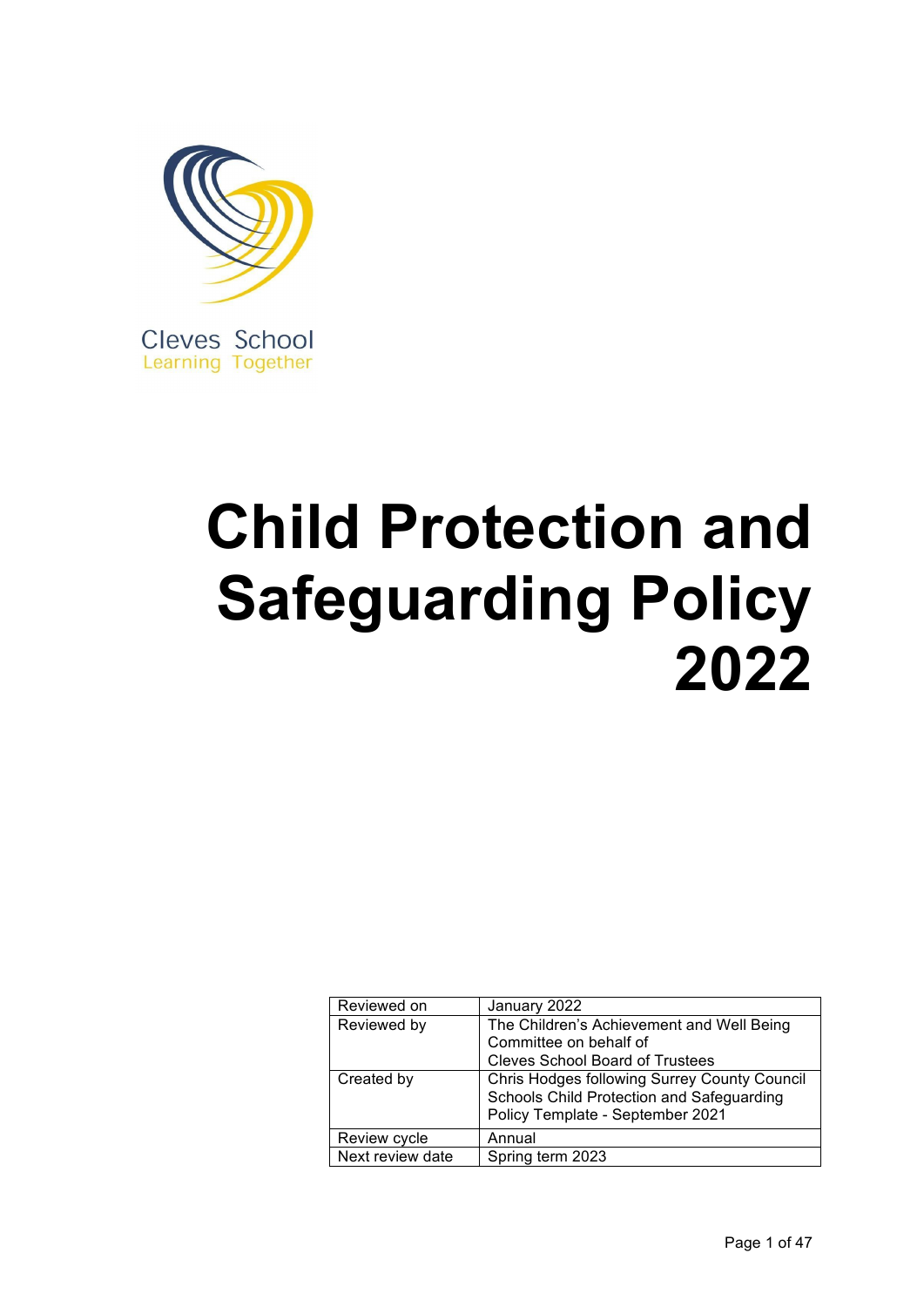# **Contents**

| 1.  |                                                                               |
|-----|-------------------------------------------------------------------------------|
| 2.  |                                                                               |
| 3.  |                                                                               |
| 4.  |                                                                               |
| 5.  |                                                                               |
| 6.  |                                                                               |
| 7.  |                                                                               |
| 8.  |                                                                               |
| 9.  |                                                                               |
| 10. |                                                                               |
|     |                                                                               |
|     |                                                                               |
|     |                                                                               |
|     |                                                                               |
| 15. |                                                                               |
| 16. |                                                                               |
|     |                                                                               |
|     |                                                                               |
|     |                                                                               |
|     |                                                                               |
|     |                                                                               |
|     |                                                                               |
|     |                                                                               |
|     |                                                                               |
|     |                                                                               |
|     |                                                                               |
|     | 27. Youth produced sexual imagery (sexting-sharing nudes and semi nudes) 29   |
|     |                                                                               |
|     | 29. Procedure - referral to the Local Authority Designated Officer (LADO)  31 |
|     |                                                                               |
|     |                                                                               |
|     |                                                                               |
|     |                                                                               |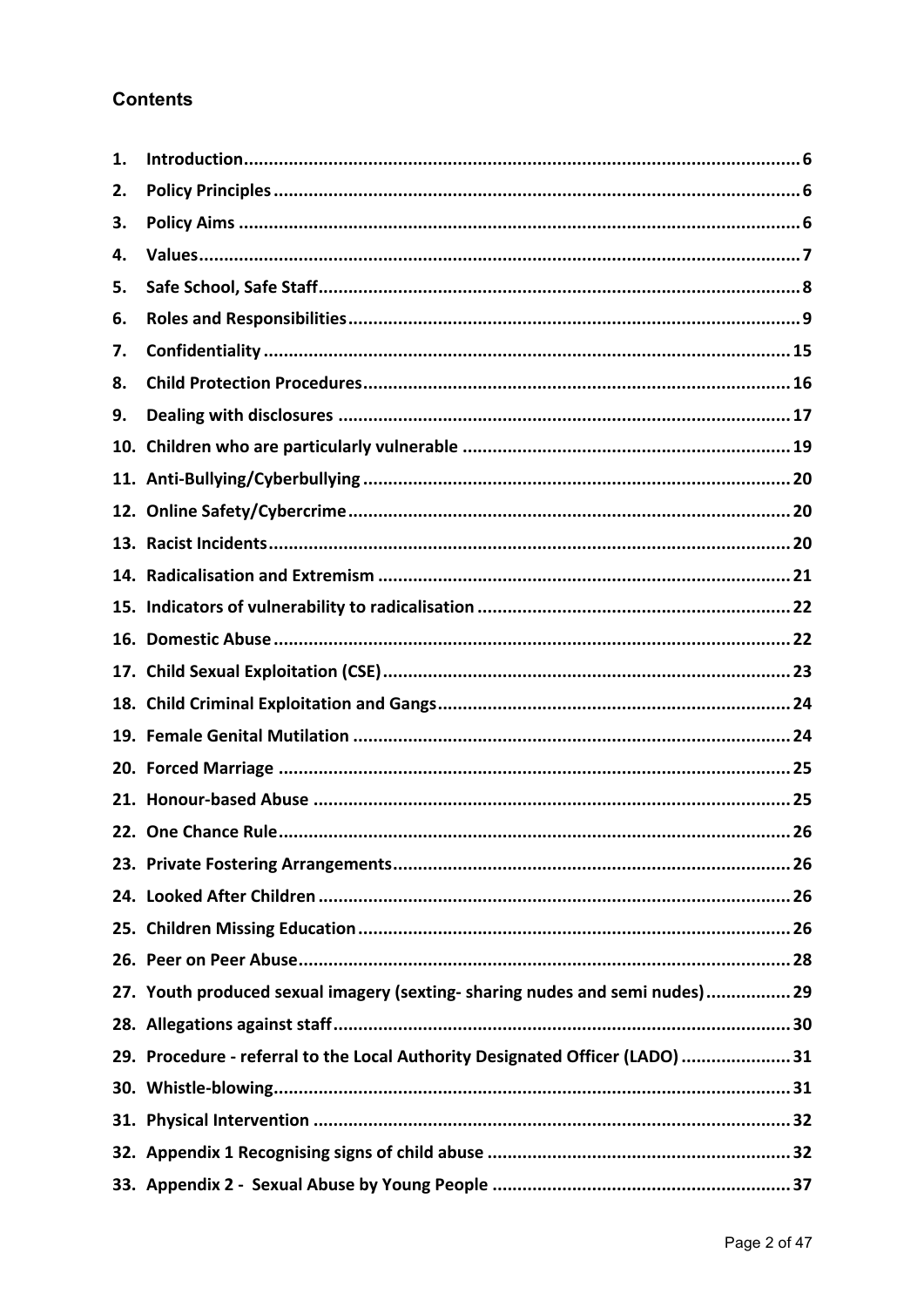| 38. Appendix 7 - Peer on Peer/Child on Child Abuse - Policy Framework 44 |  |
|--------------------------------------------------------------------------|--|
|                                                                          |  |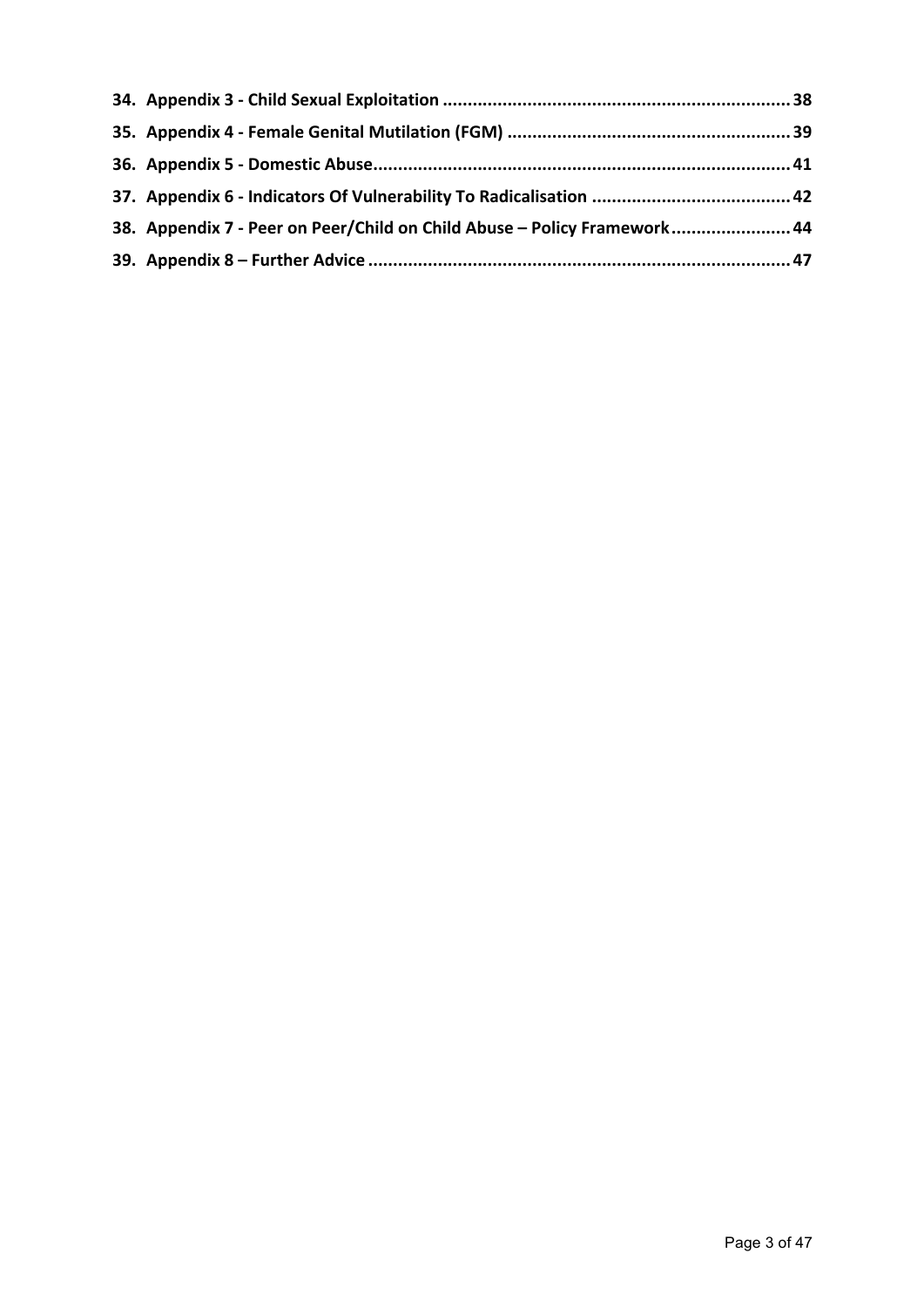# **Child Protection and Safeguarding Policy 2022**

**Trustee Lead:** Emma Bird **Nominated Lead Member of Staff:** Chris Hodges **Status & Review Cycle: Statutory Annual Next Review Date:** January 2023

**Trustees' Committee Responsible**: Children's Achievement & Wellbeing Committee

# **Safeguarding Statement**

Cleves School recognises our moral and statutory responsibility to safeguard and promote the welfare of all pupils. We endeavour to provide a safe and welcoming environment where children are respected and valued. We are alert to the signs of abuse and neglect and follow our procedures to ensure that children receive effective support, protection and justice. Child protection forms part of the school's safeguarding responsibilities.

## **Key Personnel**

**The Designated Safeguarding Lead (DSL) is**: Chris Hodges Contact details: email: chodges@cleves.co.uk Telephone: 01932224300

**The deputy DSL(s) are:** Hugh Thomas and Craig Smith Contact details: email: hthomas@cleves.co.uk and csmith@cleves.co.uk Telephone: 01932 224300

**The nominated child protection trustee is:** Emma Bird Contact details: email: ebird@cleves.co.uk

**The Headteacher is:** Chris Hodges Contact details: email: chodges@cleves.co.uk Telephone: 01932224300

**The Chair of Trustees is:** Susan Foster Contact details: email: chair@cleves.co.uk

**The person to liaise with the Local Authority Designated Officer (LADO) re any allegations about the Headteacher is**: Doris Neville-Davies Contact details: email: dneville-davies@cleves.co.uk

# **Terminology**

**Safeguarding** and promoting the welfare of children is defined as:

- protecting children from maltreatment;
- preventing impairment of children's health or development;
- ensuring that children grow up in circumstances consistent with the provision of safe and effective care; and
- taking action to enable all children to have the best outcomes.

**Child Protection** is a part of safeguarding and promoting welfare. It refers to the activity that is undertaken to protect specific children who are suffering, or are likely to suffer, significant harm.

**Early Help** means providing support as soon as additional needs emerge at any point in a child's life.

**Staff** refers to all those working for or on behalf of the school, full or part time, temporary or permanent, in either a paid or voluntary capacity.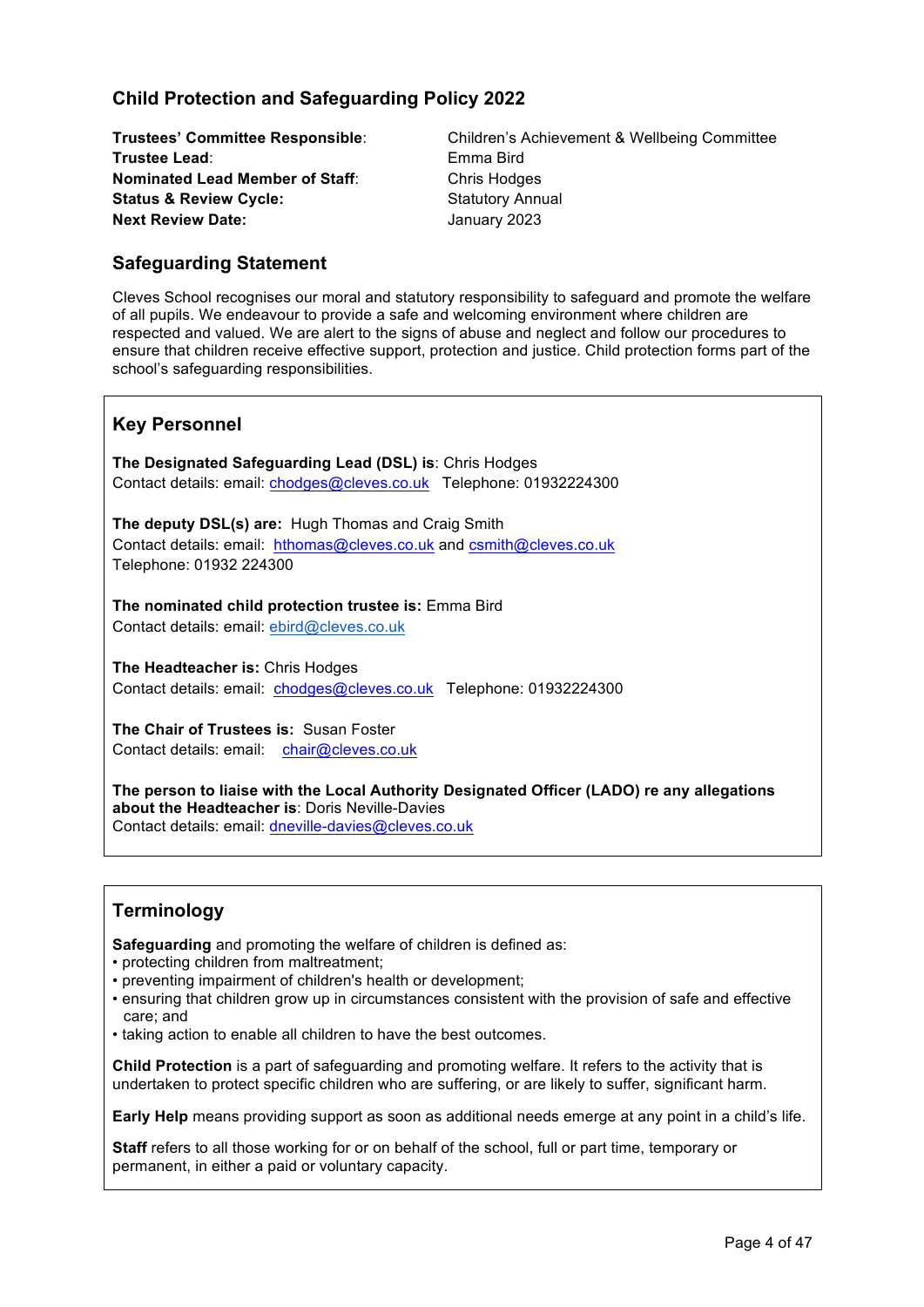**Child(ren)** includes everyone under the age of 18. On the whole, this will apply to pupils of our school; however the policy will extend to visiting children and students from other establishments

**Parents** refers to birth parents and other adults who are in a parenting role, for example step-parents, foster carers and adoptive parents.

**Social Care** refers to Children's Services in the area in which the child is resident, unless a child is a Child Looked After then this will be the Children's Services in their home authority.

**MAP** refers to the Surrey Multi-Agency Partnership.

**C-SPA** refers to the Children's Single Point of Access and the Child Protection Consultation Line.

If you are concerned about extremism in school, or if you think a child might be at risk of extremism, contact the helpline on 020 7340 7264 or counter.extremism@education.gov.uk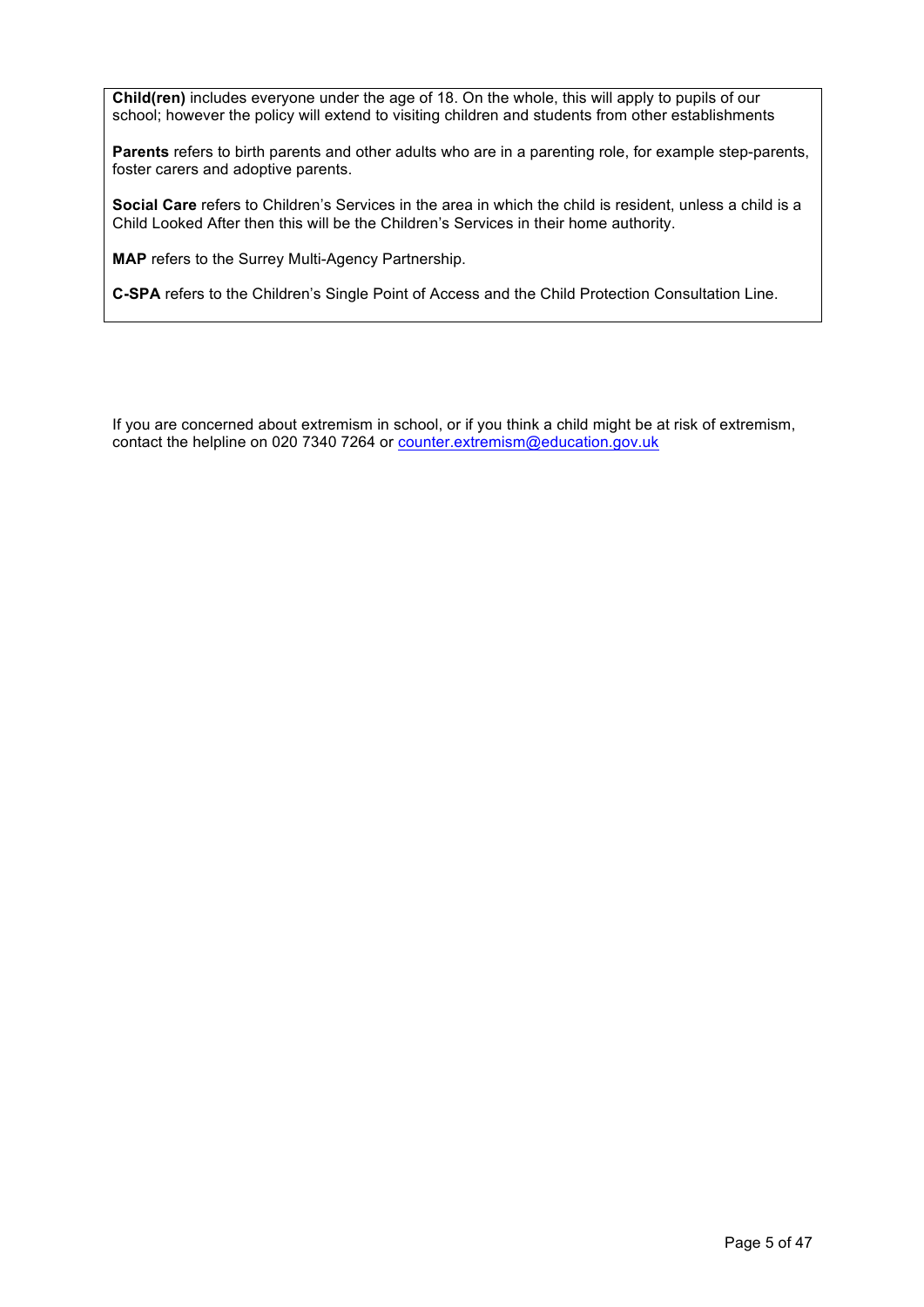## **1. Introduction**

- 1.1. This policy has been developed in accordance with the principles established by the Children Acts 1989 and 2004; the Education Act 2002, and in line with government publications: 'Working Together to Safeguard Children' 2018, Revised Safeguarding Statutory Guidance 2 'Framework for the Assessment of Children in Need and their Families' 2000, 'What to do if You are Worried a Child is Being Abused' 2015. The guidance also reflects, both 'Keeping Children Safe in Education' 2021, and Surrey Safeguarding Children Partnership (SSCP) Child Protection Procedures<sup>1</sup>
- 1.2. The Board of Trustees takes seriously its responsibility under section 175/157 of the Education Act 2002 to safeguard and promote the welfare of children; and to work together with other agencies to ensure adequate arrangements within our school to identify, assess, and support those children who are suffering harm.
- 1.3. This policy applies to all members of staff and trustees in the school.

# **2. Policy Principles**

- 2.1. The welfare of the child is paramount. To maintain an attitude of 'it could happen here.'
- 2.2. All children regardless of age, gender, culture, language, race, ability, sexual identity or religion have equal rights to protection, safeguarding and opportunities.
- 2.3. All staff have a role in the prevention of harm and abuse and an equal responsibility to act immediately on any suspicion or disclosure that may indicate a child is at risk of harm, either in the school or in the community, taking into account contextual safeguarding, in accordance with statutory guidance.
- 2.4. We acknowledge that working in partnership with other agencies protects children and reduces risk and so we will engage in partnership working to protect and safeguard children. Whilst the school will work openly with parents as far as possible, it reserves the right to contact Social Care or the police, without notifying parents if this is believed to be in the child's best interests.
- 2.5. All staff believe that our school should provide a caring, positive, safe and stimulating environment that promotes the social, physical and moral development of the individual child.
- 2.6. Pupils and staff involved in child protection issues will receive appropriate support.

# **3. Policy Aims**

- 3.1. To demonstrate the school's commitment with regard to safeguarding and child protection to pupils, parents and other partners.
- 3.2. To support the child's development in ways that will foster security, confidence and independence.
- 3.3. To provide an environment in which children and young people feel safe, secure, valued and respected, and feel confident to, and know how to approach adults if they are in difficulties, believing they will be effectively listened to.
- 3.4. To raise the awareness of all teaching and non-teaching staff of the need to safeguard children and of their responsibilities in identifying and reporting possible cases of abuse. To enable the school to effectively contribute to Early Help, assessments of need and support for those children.

<sup>&</sup>lt;sup>1</sup> The SSCP Child protection Procedures are only available online at http://surreyscb.procedures.org.uk/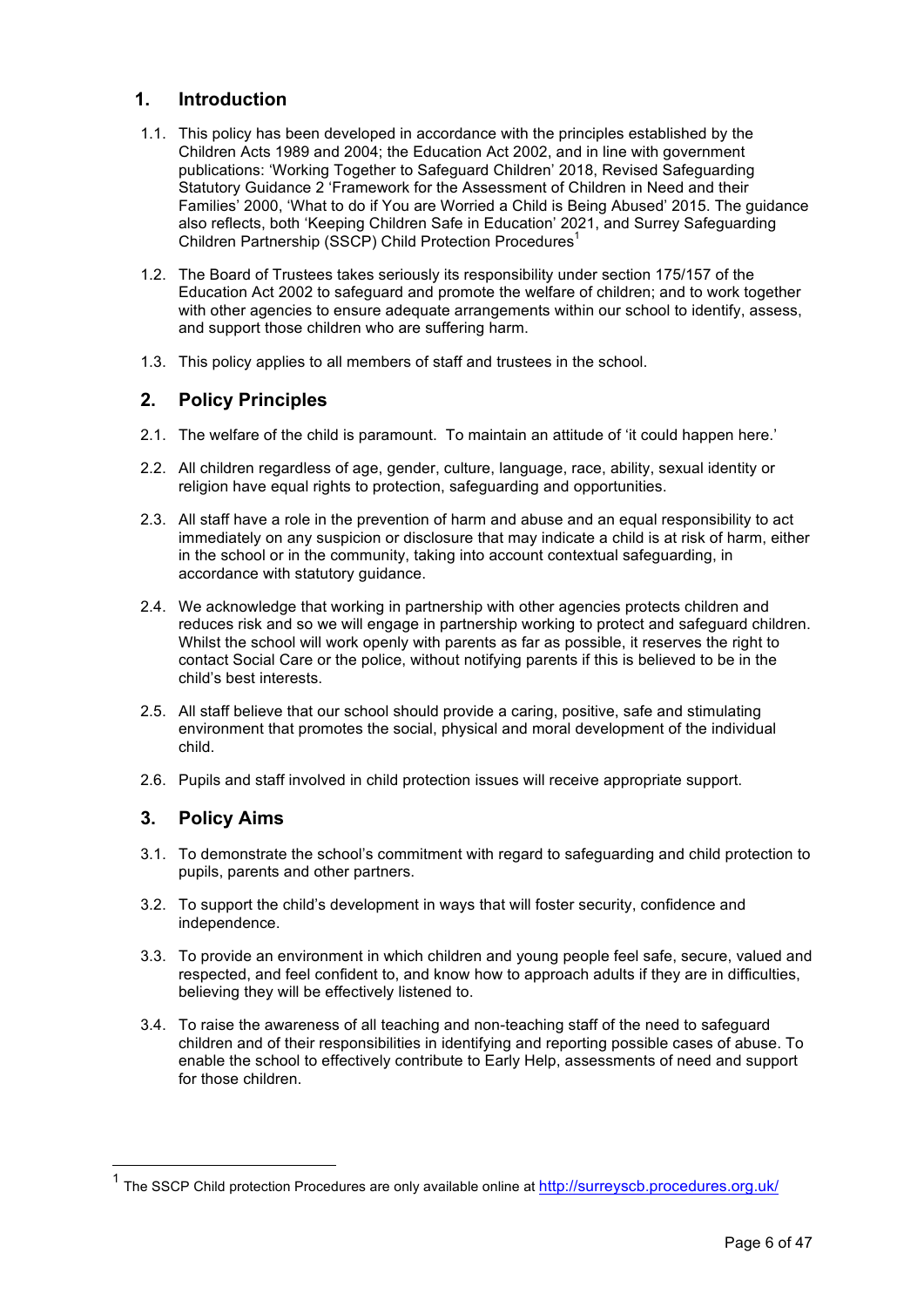- 3.5. To provide robust school systems and procedures that are followed by all members of the school community in cases of suspected abuse. To provide a systematic means of monitoring children known or thought to be at risk of harm, and ensure we, the school, contribute to assessments of need and support packages for those children.
- 3.6. To emphasise the need for good levels of communication between all members of staff.
- 3.7. To develop a structured procedure within the school which will be followed by all members of the school community in cases of suspected abuse.
- 3.8. To develop and promote effective working relationships with other agencies, especially the Police and Social Care.
- 3.9. To ensure that all staff working within our school who have substantial access to children have been checked as to their suitability, including verification of their identity, qualifications, and a satisfactory DBS check (according to KCSIE 2021 guidance)2, and a single central record is kept for audit. We comply with the Disqualification under the Childcare Act 2006 guidance issued in August 2018.

## **4. Values**

- 4.1. Supporting Children
	- 4.1.1.We recognise that a child who is abused or witnesses violence may feel helpless and humiliated, may blame themselves, and find it difficult to develop and maintain a sense of self-worth.
	- 4.1.2.We recognise that the school may provide the only stability in the lives of children who have been abused or who are at risk of harm.
	- 4.1.3.We accept that research shows that the behaviour of a child in these circumstances may range from that which is perceived to be normal to aggressive or withdrawn.
	- 4.1.4.Our school will support all children by:
		- 4.1.4.1. encouraging self-esteem and self-assertiveness, through the curriculum as well as our relationships, whilst not condoning aggression or bullying.
		- 4.1.4.2. promoting a caring, safe and positive environment within the school.
		- 4.1.4.3. responding sympathetically to any requests for time out to deal with distress and anxiety.
		- 4.1.4.4. offering details of helplines, counselling or other avenues of external support.
		- 4.1.4.5. liaising and working together with all other support services and those agencies involved in the safeguarding of children.
		- 4.1.4.6. notifying Social Care as soon as there is a significant concern.
	- 4.1.5.Providing continuing support to a child about whom there have been concerns who leaves the school by ensuring that appropriate information is copied under confidential cover to the child's new setting and ensuring the school medical records are forwarded as a matter of priority.
	- 4.1.6.Children are taught to understand and manage risk through our person, social, health and economic (PHSE) education and Relationship and Sex Education and through all aspects of school life. This includes online safety.

 <sup>2</sup> https://www.gov.uk/government/collections/dbs-checking-service-guidance--2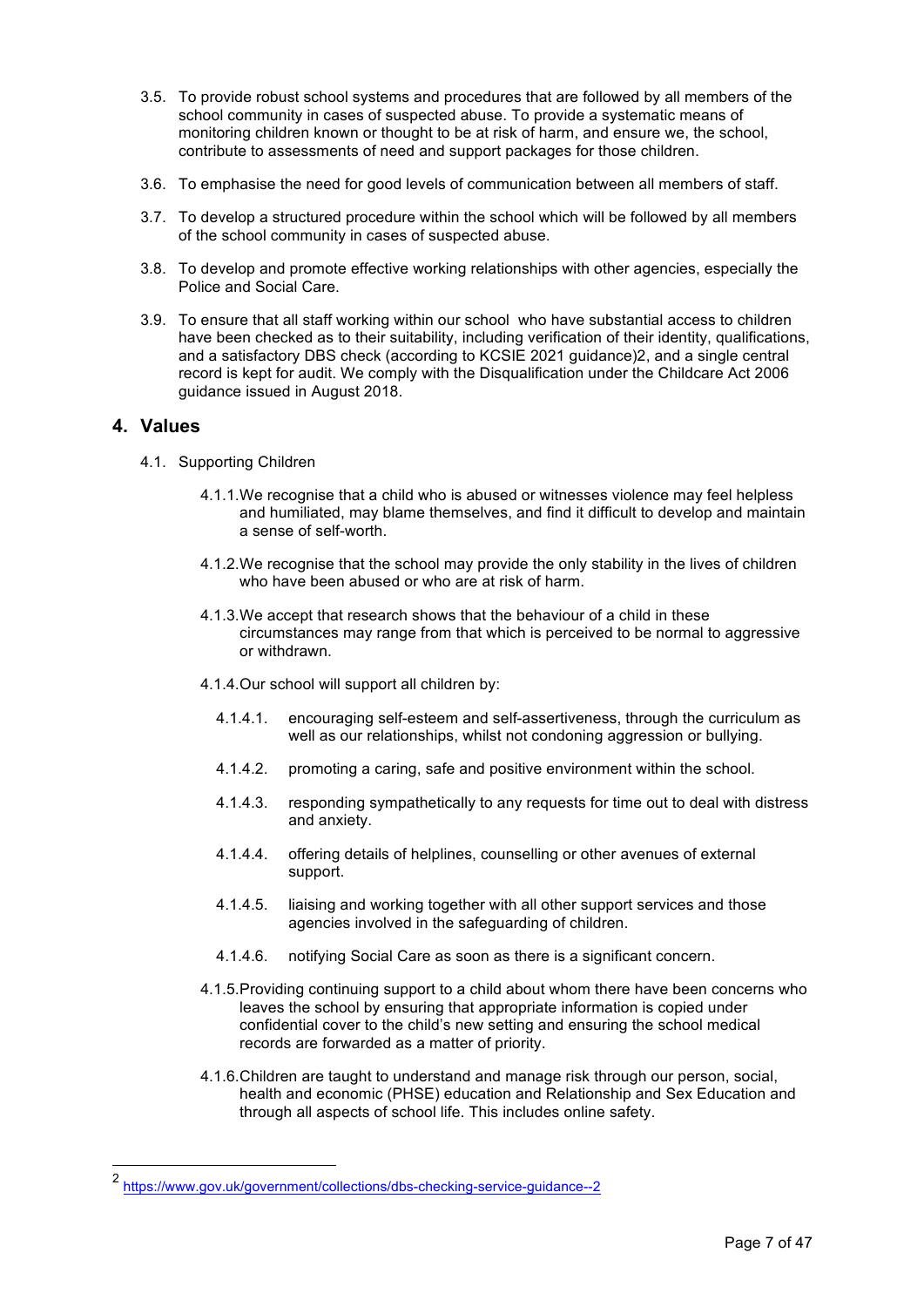- 4.1.7. Prevention / Protection
- 4.1.8. We recognise that the school plays a significant part in the prevention of harm to our children by providing children with good lines of communication with trusted adults, supportive friends and an ethos of protection.
- 4.1.9. The school community will therefore:
	- 4.1.9.1. work to establish and maintain an ethos where children feel secure, are encouraged to talk and are always listened to.
	- 4.1.9.2. include regular consultation with children e.g. through safety questionnaires, participation in anti-bullying week, asking children to report whether they have had happy/sad lunchtimes/playtimes
	- 4.1.9.3. ensure that all children know there is an adult in the school whom they can approach if they are worried or in difficulty.
	- 4.1.9.4. include safeguarding across the curriculum, including PSHE, opportunities which equip children with the skills they need to stay safe from harm and to know to whom they should turn for help. In particular this will include antibullying work, online-safety, road safety, pedestrian and cycle training. Also focussed work in Year 6 to prepare for transition to Secondary school and more personal safety/independent travel.
	- 4.1.9.5. ensure all staff are aware of school guidance for their use of mobile technology and have discussed safeguarding issues around the use of mobile technologies and their associated risks.

# **5. Safe School, Safe Staff**

- 5.1. We will ensure that:
	- 5.1.1. all staff receive information about the school's safeguarding arrangements, the school's safeguarding statement, staff behaviour policy (code of conduct), child protection policy, the role and names of the Designated Safeguarding Lead and their deputy(ies), and Keeping Children Safe in Education part 1 and annex B on induction;
	- 5.1.2. all staff receive safeguarding and child protection training at induction in line with advice from SSCP which is regularly updated and receive safeguarding and child protection updates (for example, via email, e-bulletins and staff meetings), as required, but at least annually;
	- 5.1.3. all members of staff are trained in and receive regular updates in online safety and reporting concerns;
	- 5.1.4. all members of staff maintain a zero-tolerance approach to sexual violence and sexual harassment.
	- 5.1.5. all staff and trustees have regular child protection awareness training, updated by the DSL as appropriate, to maintain their understanding of the signs and indicators of abuse;
	- 5.1.6. the child protection policy is made available via the school website or other means and that parents/carers are made aware of this policy and their entitlement to have a copy via the school handbook/newsletter/website. All parents/carers are made aware of the responsibilities of staff members with regard to child protection procedures through the publication of the Child Protection Policy and reference to it in the school's handbook.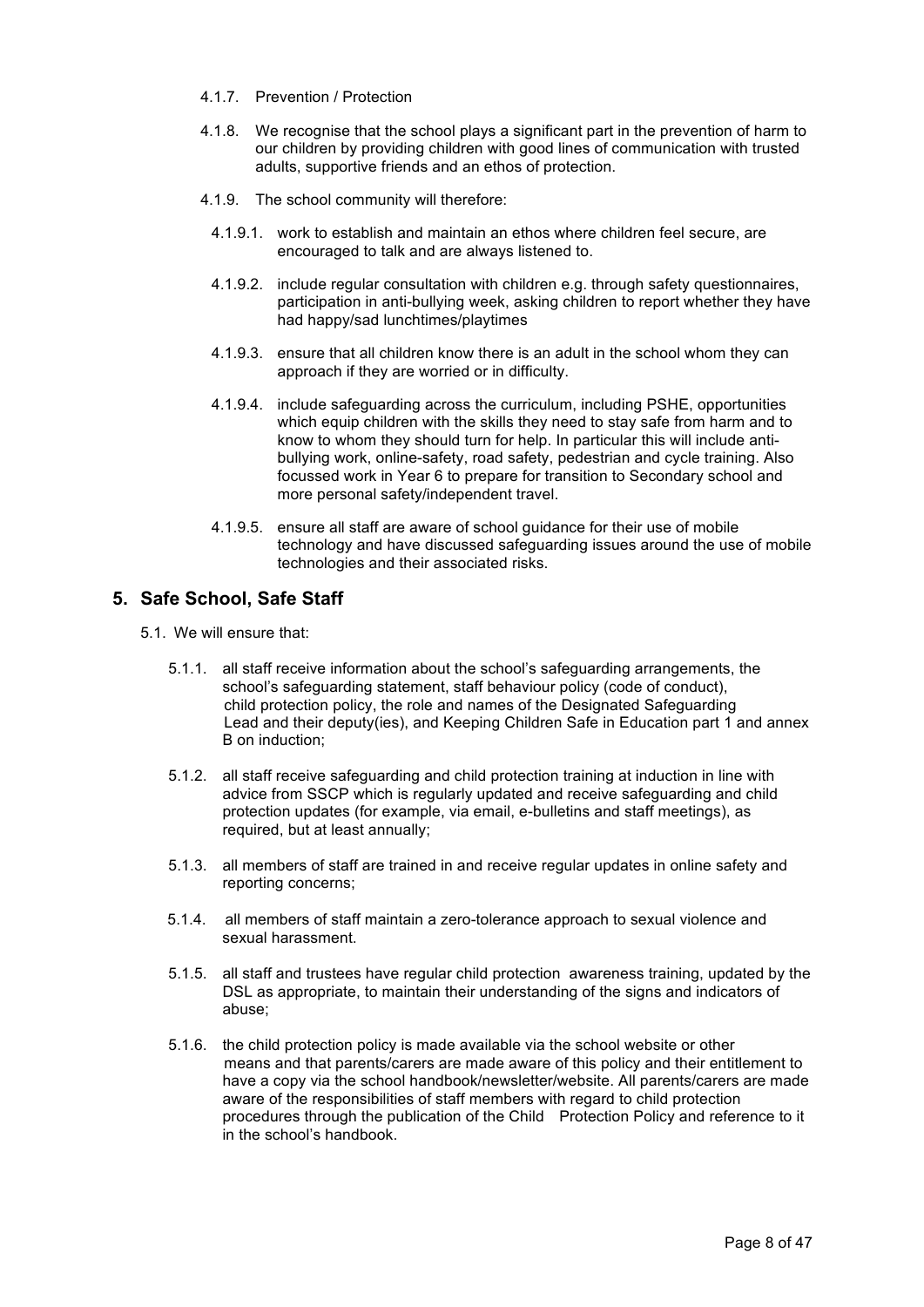- 5.1.7. the school provides a coordinated offer of Early Help when additional needs of children are identified and contributes to early help arrangements and inter-agency working and plans;
- 5.1.8. our lettings policy will seek to ensure the suitability of adults working with children on school sites at any time;
- 5.1.9. community users organising activities for children are aware of the school's Child Protection Policy, guidelines and procedures;
- 5.1.10. the name of the designated members of staff for child protection, the Designated Safeguarding Lead and deputy(ies), are clearly advertised in the school with a statement explaining the school's role in referring and monitoring cases of suspected abuse;
- 5.1.11. all staff will be given a copy of Part 1 and Annex B of Keeping Children Safe in Education 2021 and will sign to say they have read and understood it. This applies to the Board of Trustees in relation to part 2 of the same guidance.

## **6. Roles and Responsibilities**

#### **6.1. All members of The Board of Trustees understand and fulfil their responsibilities, namely to ensure that:**

- 6.1.1. there is a Child Protection and Safeguarding policy together with a staff behaviour policy (code of conduct);
- 6.1.2. child protection, safeguarding, recruitment and managing allegations policies and procedures, including the staff behaviour policy (code of conduct), are consistent with SSCP and statutory requirements, are reviewed annually and that the Child Protection policy is publically available on the school website or by other means;
- 6.1.3. the SSCP is informed in line with local requirements about the discharge of duties via the annual safeguarding audit;
- 6.1.4. all staff including temporary staff and volunteers are provided with the school's child protection policy and staff behaviour policy;
- 6.1.5. all staff have read Keeping Children Safe in Education (2021) part 1 and Annex B and that mechanisms are in place to assist staff in understanding and discharging their roles and responsibilities as set out in the guidance.
- 6.1.6. the school operates a safer recruitment procedure that includes statutory checks on staff suitability to work with children and disqualification by association regulations and by ensuring that there is at least one person on every recruitment panel who has completed safer recruitment training;
- 6.1.7. the school has procedures for dealing with allegations of abuse against staff (including the headteacher), volunteers and against other children and that a referral is made to the DBS if a person in regulated activity has been dismissed or removed due to safeguarding concerns, or would have had they not resigned.
- 6.1.8. policies and processes are in place to deal with concerns (including allegations), which do not meet the harm threshold, or "low level concerns" as defined in KCSIE 2021.
- 6.1.9. a member of the Board of trustees is nominated to liaise with the LA on Child Protection issues and in the event of an allegation of abuse made against the Headteacher.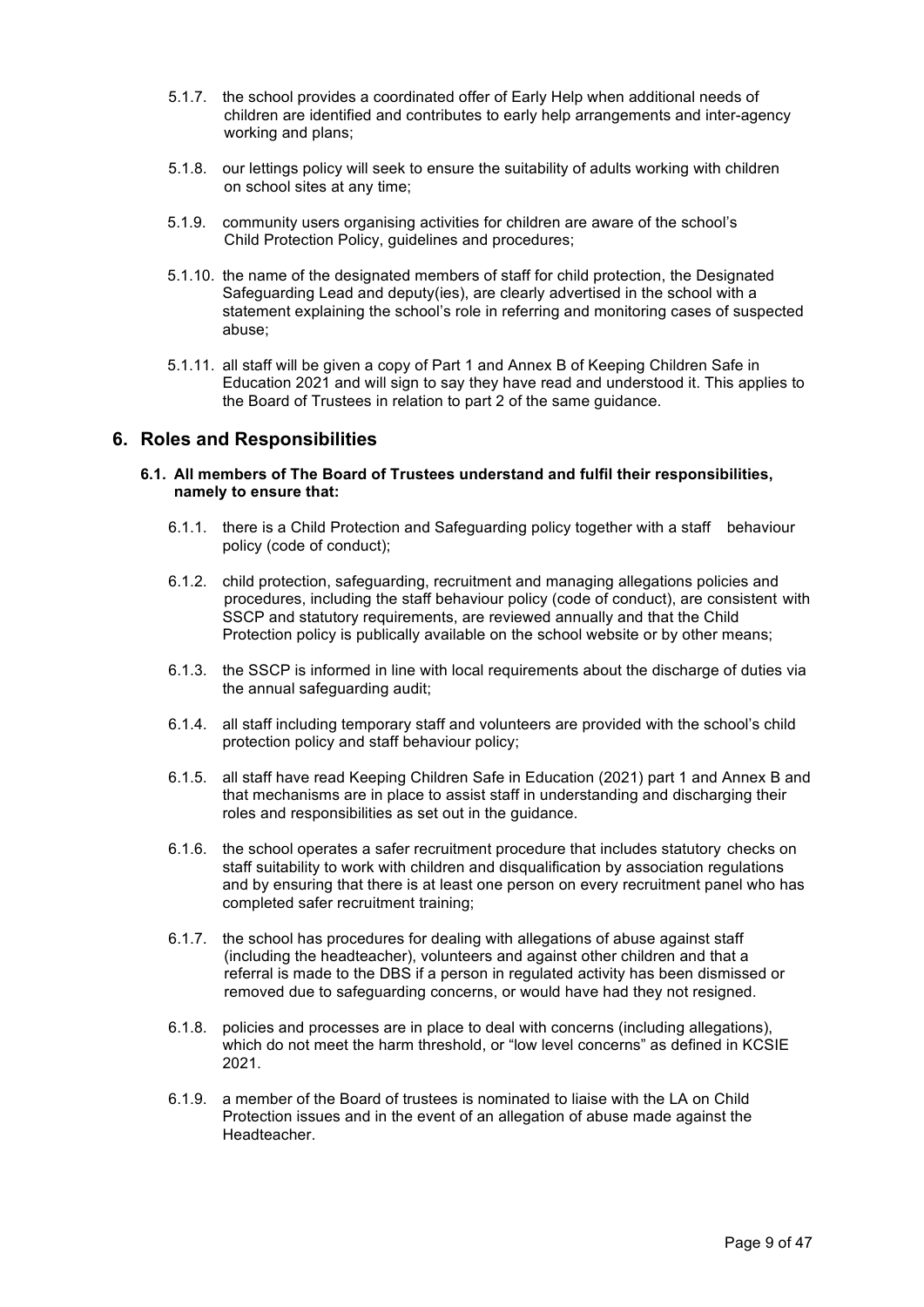- 6.1.10. a member of the senior leadership team has been appointed as the Designated Safeguarding Lead (DSL) by the **Board of Trustees** who will take lead responsibility for safeguarding and child protection and that the role is explicit in the role holder's job description;
- 6.1.11. on appointment, the DSL and deputy(ies) undertake interagency training (SSCP Modules 1&2) and also undertake DSL 'New to Role' and 'Update' training every two years;·
- 6.1.12. anominated governor for safeguarding is identified.
- 6.1.13. all other staff have safeguarding training updated as appropriate;
- 6.1.14. at least one member of the Board of Trustees has completed safer recruitment training to be repeated every five years.
- 6.1.15. children are taught about safeguarding (including online safety) as part of a broad and balanced curriculum covering relevant issues through personal social health and economic education (PSHE) and/or for maintained schools through relationship and sex education (RSE);·
- 6.1.16. clear systems and processes are in place for identifying possible mental health concerns, including routes to escalate and clear referral and accountability systems.
- 6.1.17. appropriate safeguarding responses are in place for children who go missing from education, particularly on repeat occasions, to help identify the risk of abuse and neglect including sexual abuse or exploitation and to help prevent the risks of their going missing in future;·
- 6.1.18. the school will comply with DfE and the Surrey County Council Children Missing Education requirements.
- 6.1.19. appropriate online filtering and monitoring systems are in place;
- 6.1.20. enhanced DBS checks (without barred list checks, unless the trustee is also a volunteer at the school) are in place for all Trustees;
- 6.1.21. any weaknesses in Child Protection are remedied immediately;

#### **6.2. The Headteacher will ensure that:**

- 6.2.1. the school fully contributes to inter-agency working in line with Working Together to Safeguard Children 2018 guidance.
- 6.2.2. the Child Protection and Safeguarding Policy and procedures are implemented and followed by all staff;
- 6.2.3. t the school has appropriate policies in place that make it clear that sexual harassment, online sexual abuse and sexual violence (including sexualised language) is unacceptable, with appropriate sanctions and support in place.
- 6.2.4. the school's staff have appropriate knowledge of part 5 the government's 'Keeping children safe in education' guidance.
- 6.2.5. all children are supported to report concerns about harmful sexual behaviour freely. Those concerns are taken seriously and dealt with swiftly and appropriately, and children are confident that this is the case. And that comprehensive records of all allegations are kept.
- 6.2.6. all staff are aware of the role of the DSL, including the identity of the DSL and any deputies.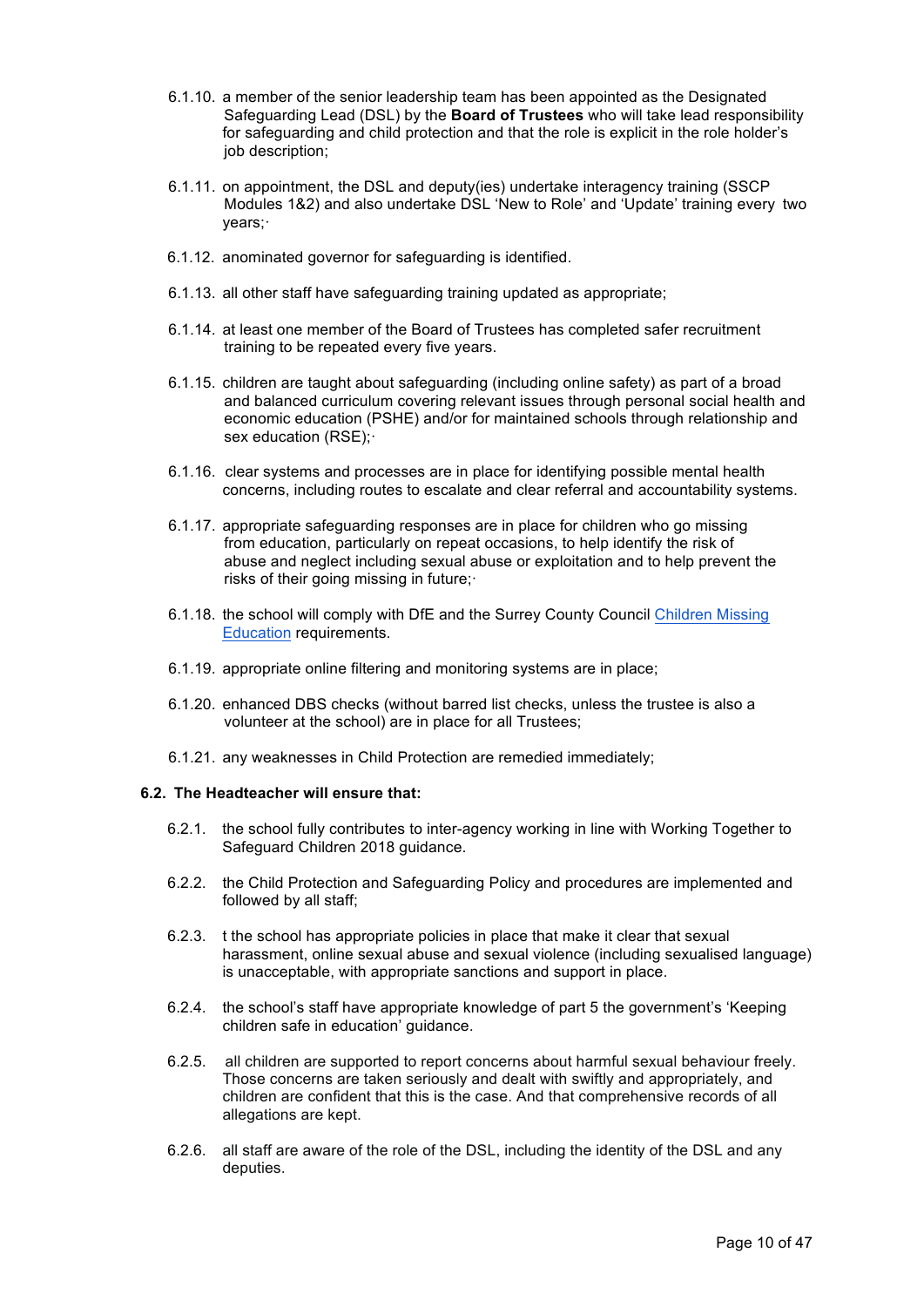- 6.2.7. sufficient time, training, support, resources, including cover arrangements where necessary, is allocated to the DSL and deputy(ies) DSL(s) to carry out their roles effectively, including the assessment of pupils and attendance at strategy discussions and other necessary meetings;
- 6.2.8. opportunities are provided for a co-ordinated offer of early help when additional needs of children are identified.
- 6.2.9. they have a clear understanding of access and referral to the local Early Help offer and will support and advise members of staff where early help intervention is appropriate.
- 6.2.10. They liaise with school staff (especially pastoral support, behaviour leads, school health colleagues and the SENDCO) on matters of safety and safeguarding and consult the SSCP Levels of Need document to inform decision making and liaison with relevant agencies.
- 6.2.11. deputy DSLs are trained to the same standard as the DSL and the role is explicit in their job description.
- 6.2.12. where there is a safeguarding concern that the child's wishes and feelings are taken into account when determining what action to take and what services to provide;
- 6.2.13. systems are in place for children to express their views and give feedback which operate with the best interest of the child at heart;
- 6.2.14. all staff feel able to raise concerns about poor or unsafe practice and that such concerns are handled sensitively and in accordance with the whistle-blowing procedures;
- 6.2.15. pupils are provided with opportunities throughout the curriculum to learn about safeguarding, including keeping themselves safe online;
- 6.2.16. they understand the risks associated with online activity and are confident that they have the up to date knowledge and capability to keep children safe whilst they are online at school; in particular they understand the additional risks that children with SEND face online and the associated and appropriate support they require.
- 6.2.17. allegations or concerns against staff and other adults are dealt with in accordance with guidance from the Department for Education (DfE), Surrey Safeguarding Children Partnership (SSCP) and Surrey County Council (SCC).
- 6.2.18. statutory requirements are met to make a referral to the Disclosure and Barring Service and additionally in the case of teaching staff the Teacher Regulation Agency where they think an individual has engaged in conduct that harmed (or is likely to harm) a child; or if the person otherwise poses a risk of harm to a child.
- 6.2.19. they record "low level concerns" in cases which concern a member of staff/supply staff/contractor or a volunteer. The record should include details of the concern, the context in which the concern arose, and action taken. The name of the individual sharing their concerns should also be noted, if the individual wishes to remain anonymous then that will be respected as far as reasonably possible. Low level concerns and incidents are always recorded on the schools incident log to ensure that a clear picture of pupils overall behaviour is given, and intervention or support can be offered at an early stage.

#### **6.3. The Designated Safeguarding Lead:**

6.3.1. holds ultimate responsibility for safeguarding and child protection (including online safety) in the school;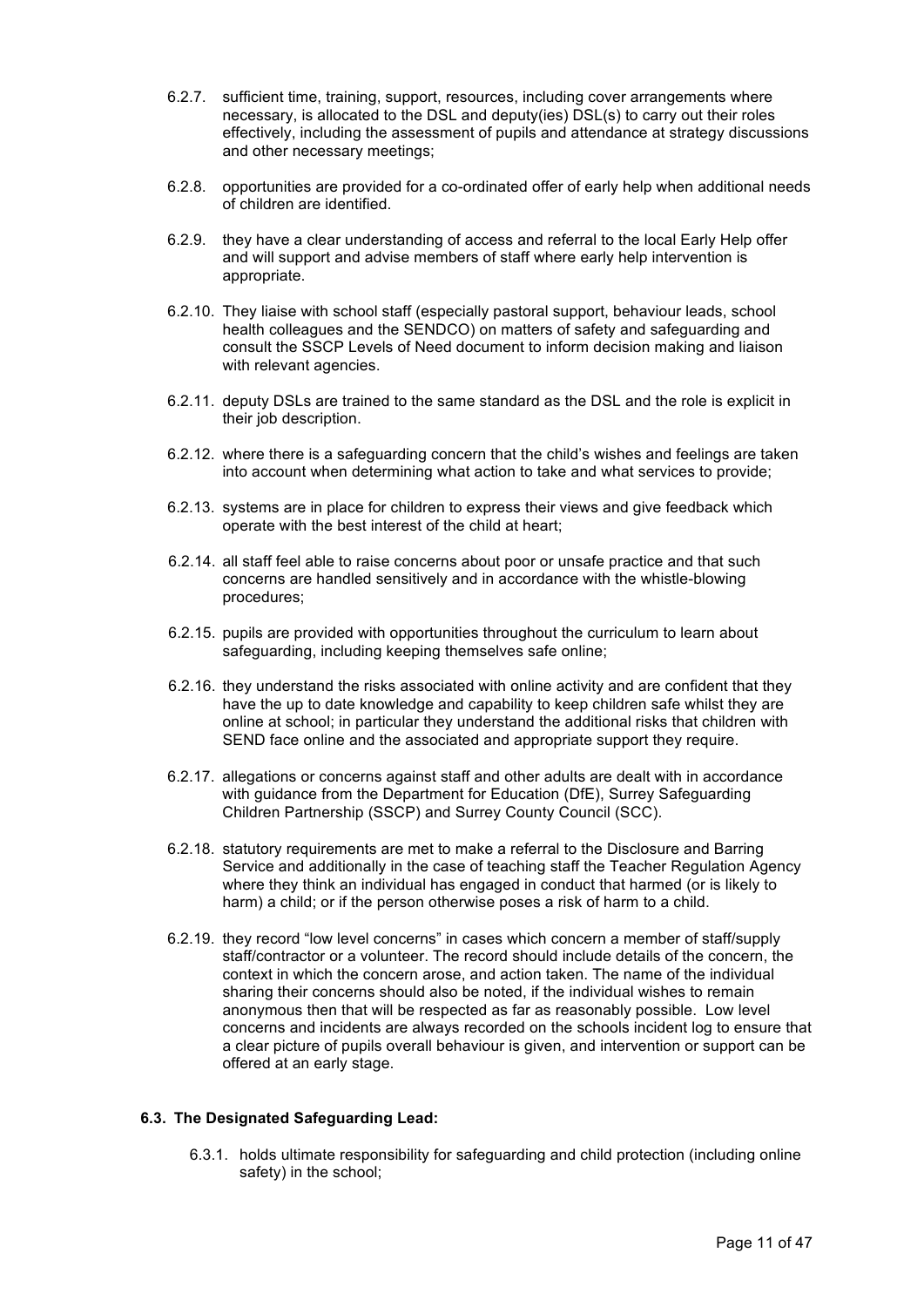- 6.3.2. has an "It could happen here" approach to safeguarding.
- 6.3.3. acts as a source of support and expertise in carrying out safeguarding duties for the whole school community;
- 6.3.4. encourages a culture of listening to children and taking account of their wishes and feelings;
- 6.3.5. is appropriately trained with updates every two years and refreshes their knowledge and skills at regular intervals but at least annually;
- 6.3.6. will refer a child if there are concerns about possible abuse, to the Surrey Multi-Agency Safeguarding Hub (MASH)3, and act as a focal point for staff to discuss concerns. Referrals should be made in writing, following a telephone call using the Multi Agency Referral Form (MARF)4;
- 6.3.7. will keep detailed, accurate records, either written or using appropriate online software, of all concerns about a child even if there is no need to make an immediate referral;
- 6.3.8. will ensure that all such records are kept confidential, stored securely and are separate from pupil records, until the child's 25th birthday;
- 6.3.9. will ensure that an indication of the existence of the additional file in 6.3.7 above is marked on the pupil records;
- 6.3.10. will ensure that when a pupil leaves the school, their child protection file is passed to the new school (separately from the main pupil and ensuring secure transit) and that confirmation of receipt is obtained;
- 6.3.11. will ensure that a copy of the CP file is retained until such a time that the new school acknowledges receipt of the original file. The copy should then be shredded;
- 6.3.12. will liaise with the Local Authority and work with other agencies and professionals in line with Working Together to Safeguard Children;
- 6.3.13. has a working knowledge of SSCP procedures;
- 6.3.14. will manage and submit a Request for Support Form for a child if there are concerns about suspected harm or abuse, to the Children's Single Point of Access (C-SPA), and act as a point of contact and support for school staff. Requests for support should be made securely by email to csmash@surreycc.gov.uk using the Request for Support Form urgent referrals should be made by telephone 0300 470 9100 (and ask for the priority line). Report concerns that a pupil may be at risk of radicalisation or involvement in terrorism, following the Prevent referral process and use the Prevent referral form to refer cases by e-mail to preventreferrals@surrey.pnn.police.uk . If the matter is urgent then Police must be contacted by dialling 999. In cases where further advice from the Police is sought dial 101 or 01483 632982 and ask to speak to the Prevent Supervisor for Surrey. The Department of Education has also set up a dedicated telephone helpline for staff and governors to raise concerns around Prevent (020 7340 7264).
- 6.3.15. will ensure that either they, or another staff member, attend case conferences, core groups, or other multi-agency planning meetings, contribute to assessments, and provide a report where required which has been shared with the parents;

 <sup>3</sup> All new referrals go to the Surrey MASH on 0300 470 9100 operating 9.00am to 5.00pm. In an emergency out of hours, referrals can be made to the Emergency Duty Team on 01483 517898.

<sup>&</sup>lt;sup>4</sup> Online forms can be downloaded from the SSCP website.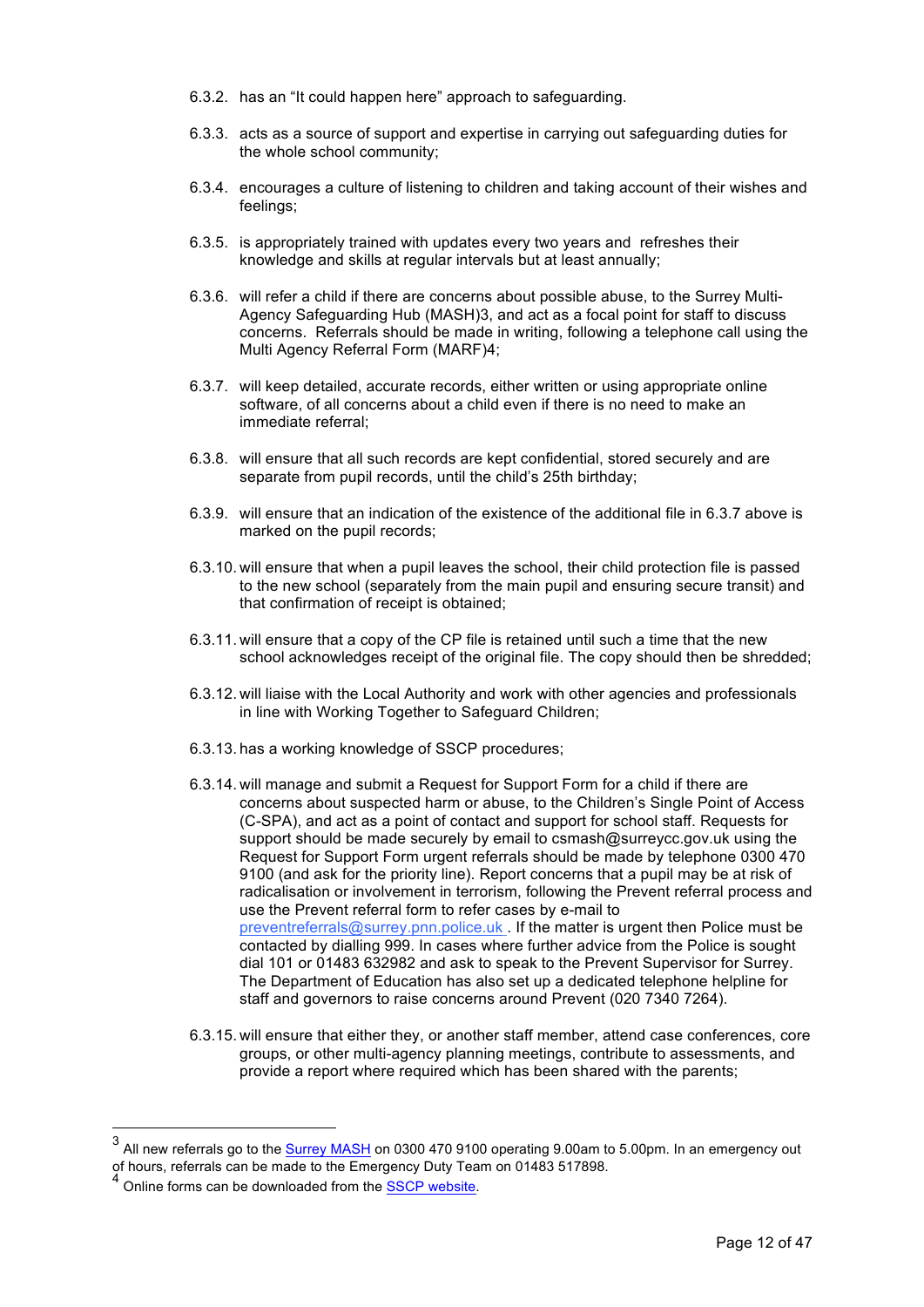- 6.3.16. will ensure that any pupil currently with a child protection plan who is absent in the educational setting without explanation for two days is referred to their key worker's Social Care Team;
- 6.3.17. will ensure that all staff sign to say they have read, understood and agree to work within the School's child protection policy, staff behaviour policy (code of conduct) and Keeping Children Safe in Education Part 1 and Annex B and ensure that the policies are used appropriately;
- 6.3.18. will organise child protection and safeguarding induction, regularly updated training and a minimum of annual updates (including online safety) for all school staff, keep a record of attendance and address any absences;
- 6.3.19. will contribute to and provide, with the Headteacher and Chair of Trustees, the "Audit of Statutory Duties and Associated Responsibilities" to be submitted annually to the Education Safeguarding Team at Surrey County Council;
- 6.3.20. has an understanding of locally agreed processes for providing early help and intervention and will support members of staff where Early Help is appropriate;
- 6.3.21. will ensure that the name of the designated members of staff for Child Protection, the Designated Safeguarding Lead and deputies, are clearly advertised in the school, with a statement explaining the school's role in referring and monitoring cases of suspected abuse.
- 6.3.22. liaise with the local authority and work in partnership with other agencies in line with Working Together to Safeguard Children. 14 NPCC- When to call the police should help designated safeguarding leads understand when they should consider calling the police and what to expect when they do.
- 6.3.23. follow DfE and KCSIE guidance on 'Peer on Peer/Child on Child Abuse' when a concern is raised that there is an allegation of a pupil abusing another pupil within the school.
- 6.3.24. follow KCSIE and DfE guidance contained in Sexual Violence and Sexual Harassment between Children in Schools and Colleges 2021 and be confident as to what local specialist support is available to support all children involved (including victims and alleged perpetrators) in sexual violence and sexual harassment and be confident as to how to access this support when required
- 6.3.25. when there has been a report of sexual violence, make an immediate risk and needs assessment. Additionally, where there has been a report of sexual harassment, the need for a risk assessment should be considered on a case-bycase basis and will be put in place as required.
- 6.3.26. will record "low level concerns" in cases which concern a member of staff/supply staff/contractor or a volunteer. The record should include details of the concern, the context in which the concern arose, and action taken. The name of the individual sharing their concerns should also be noted, if the individual wishes to remain anonymous then that will be respected as far as reasonably possible.
- 6.3.27. ensure that an indication of the existence of the additional child protection file is marked on the child's school file record.
- 6.3.28. ensure that when a child transfers school (including in-year), their child protection file is passed to the new school as soon as possible, and within statutory timescales (separately from the main child's file and ensuring secure transit) and that confirmation of receipt is received.
- 6.3.29. ensure that where a child transfers school and is on a child protection plan or is a child looked after, their information is passed to the new school immediately and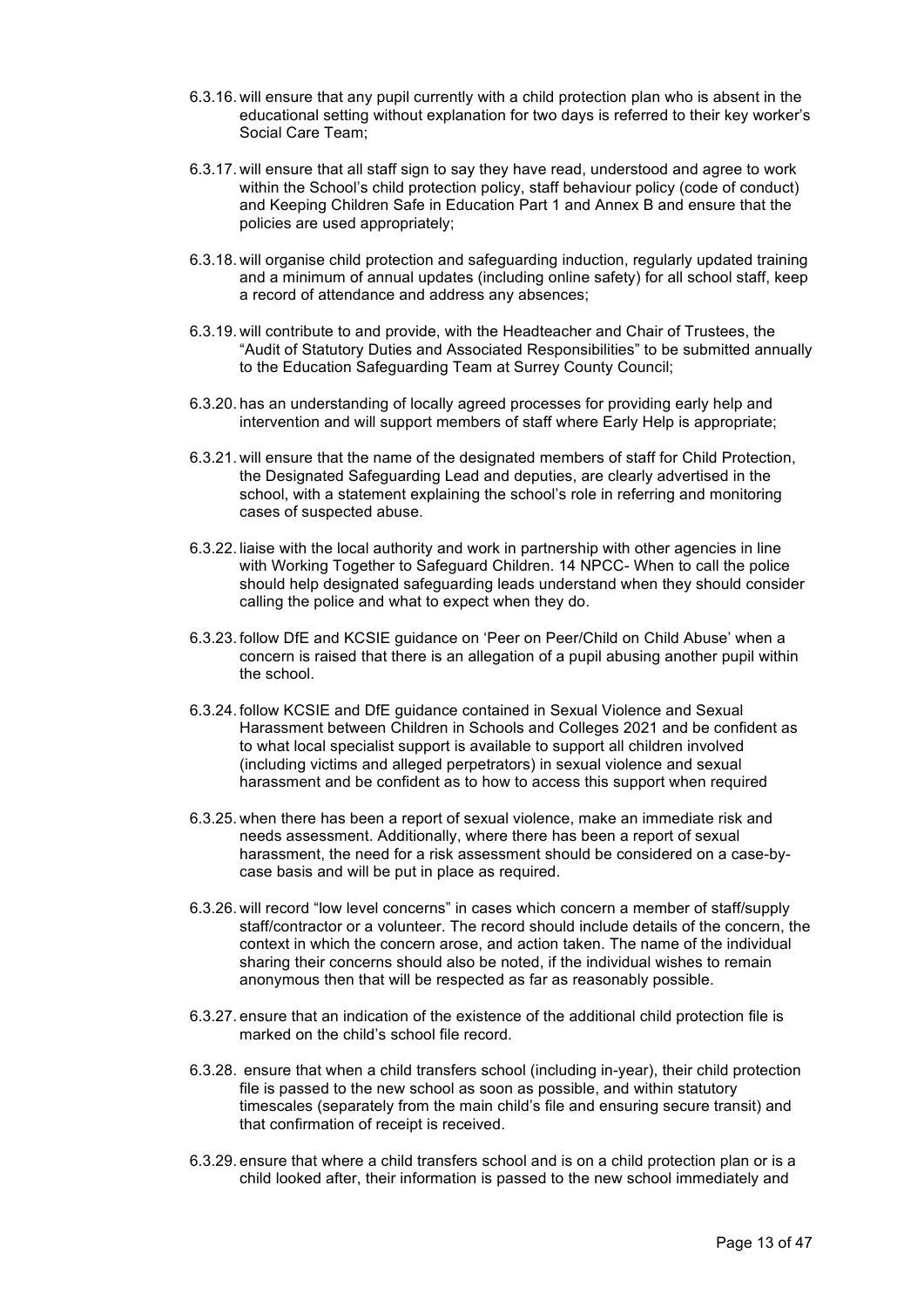that the child's social worker is informed. In addition, consideration should be given to a multi-agency schools transition meeting if the case is complex or on-going.

- 6.3.30. if the transit method requires that a copy of the Child Protection file is retained until such a time that the new school acknowledges receipt of the original file, the copy should be securely destroyed on confirmation of receipt.
- 6.3.31. report to the Headteacher/Principal any significant issues for example, use of the SSCP multi-agency escalation procedures, enquiries under section 47 of the Children Act 1989 and Police investigations.
- 6.3.32. ensure that the case holding Social Worker is informed of any child currently with a child protection plan who is absent without explanation.

#### **6.4. The Deputy Designated Safeguarding Leads:**

6.4.1. are trained to the same standard as the Designated Safeguarding Lead and, in the absence of the DSL, carry out those functions necessary to ensure the ongoing safety and protection of pupils. In the event of the long-term absence of the DSL the deputy will assume all of the functions above.

#### **6.5. All School Staff:**

- 6.5.1. understand that it is everyone's responsibility to safeguard and promote the welfare of children and that they have a role to play in identifying concerns, sharing information and taking prompt action;
- 6.5.2. consider, at all times, what is in the best interests of the child;
- 6.5.3. establish and maintain an environment where children feel secure, are encouraged to talk and are listened to;
- 6.5.4. ensure children know that there are adults in the school who they can approach if they are worried or have concerns;
- 6.5.5. attend training in order to be aware of and alert to the signs of abuse and neglect;
- 6.5.6. maintain an attitude of "It could happen here" with regards to safeguarding;
- 6.5.7. know how to respond to a pupil who discloses abuse through delivery of 'Working together to Safeguard Children', and 'What to do if you are worried a child is being Abused' (2015);
- 6.5.8. will refer any safeguarding or child protection concerns to the DSL or if necessary where the child is at immediate risk to the police or Children's Social Care;
- 6.5.9. are aware of the Early Help<sup>5</sup> process and understand their role within it including identifying emerging problems for children who may benefit from an offer of Early Help, liaising with the DSL in the first instance and supporting other agencies and professionals in an early help assessment through information sharing. In some cases staff may act as the Lead Professional in Early Help Cases;
- 6.5.10. will provide a safe environment in which children can learn;
- 6.5.11. treat information with confidentiality but never promising to "keep a secret";

<sup>&</sup>lt;sup>5</sup> Detailed information on early help can be found in Chapter 1 of Working together to safeguard children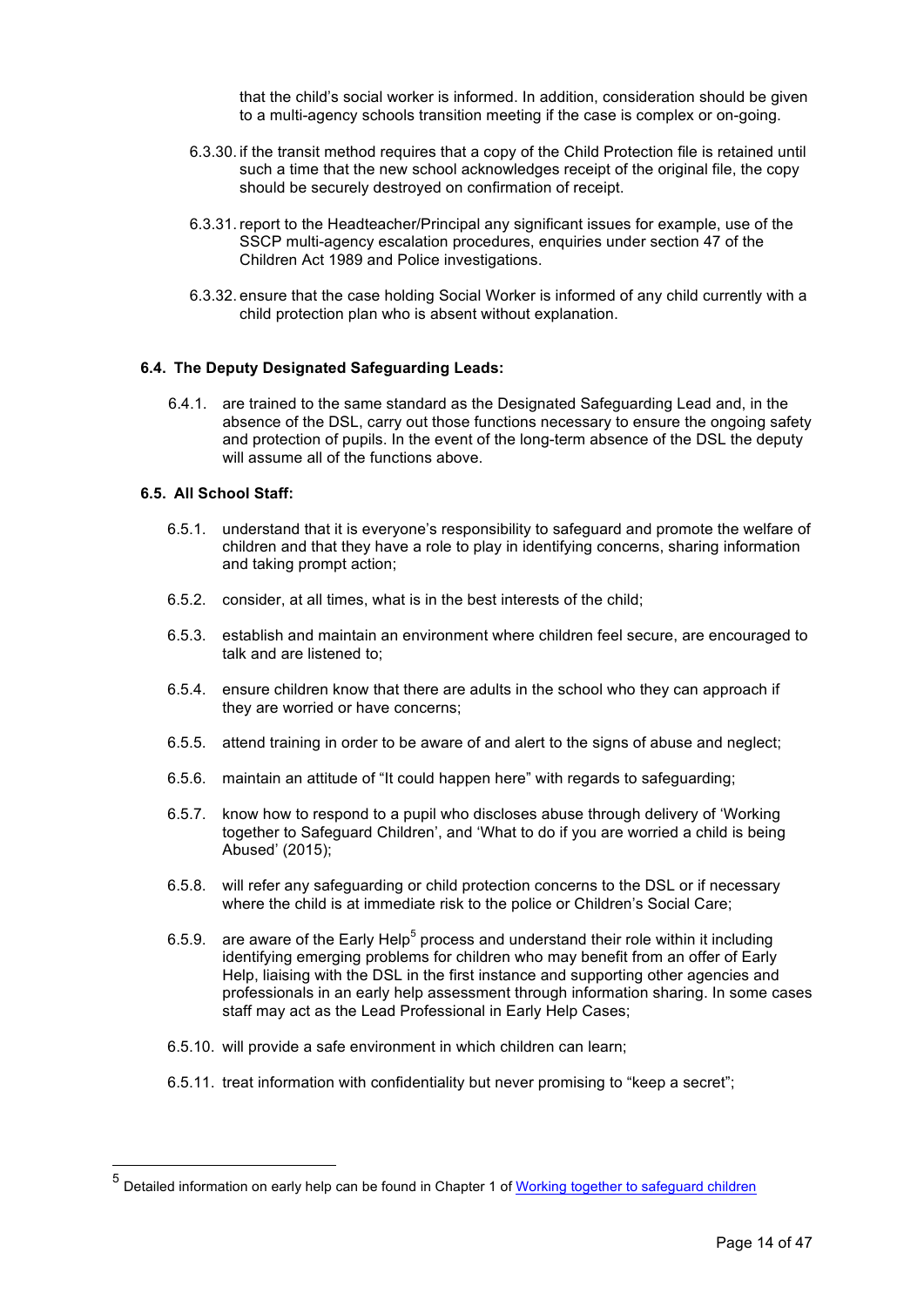- 6.5.12. be prepared to refer directly to the Multi Agency Partnership (MAP), and the police if appropriate, if there is a risk of significant harm and the DSL or their Deputy is not available;
- 6.5.13. are aware that mental health problems can, in some cases, be an indicator that a child has suffered or is at risk of suffering abuse, neglect or exploitation.
- 6.5.10. understand only appropriately trained professionals will attempt to make a diagnosis of a mental health problem.
- 6.5.11. are aware, however, that they are well placed to observe children day-to-day and identify those whose behaviour suggests that they may be experiencing a mental health problem or be at risk of developing one.
- 6.5.12. are aware that where children have suffered abuse and neglect, or other potentially traumatic adverse childhood experiences, this can have a lasting impact throughout childhood, adolescence and into adulthood. Staff are also aware of how these children's experiences, can impact on their mental health, behaviour and education.
- 6.5.13. know that if they have a mental health concern about a child where thereis also a safeguarding concern, immediate action will be taken, following our child protection policy.

# **7. Confidentiality**

- 7.1. Cleves School recognises that in order to effectively meet a child's needs, safeguard their welfare and protect them from harm the school must contribute to inter-agency working in line with Working Together to Safeguard Children (2015) and share information between professionals and agencies where there are concerns.
- 7.2. All matters relating to child protection will be treated as confidential and only shared as per the 'Information Sharing Advice for Practitioners' (DfE 2018) guidance. The school will refer to the guidance in the Data protection: toolkit for schools to support school with data protection activity, including compliance with General Data Protection Regulation (GDPR).
- 7.3. Information will be shared with staff within the school who 'need to know'. Relevant staff have due regard to GDPR principles which allow them to share (and withhold) information.
- 7.4. All staff are made aware that they have a professional responsibility to share information with other agencies in order to safeguard children and that the Data Protection Act 1998 and GDPR are not a barrier to sharing information where the failure to do so would place a child at risk of harm.
- 7.5. All staff are made aware that they cannot promise a child to keep secrets which might compromise the child's safety or wellbeing.
- 7.6. However, we also recognise that all matters relating to child protection are personal to children and families. Therefore, in this respect they are confidential and the Headteacher or DSLs will only disclose information about a child to other members of staff on a need to know basis.
- 7.7. We will always undertake to share our intention to refer a child to Social Care with their parents /carers unless to do so could put the child at greater risk of harm, or impede a criminal investigation. If in doubt, we will consult with an Assistant Team Manager at the Children's Services Area Team on this point.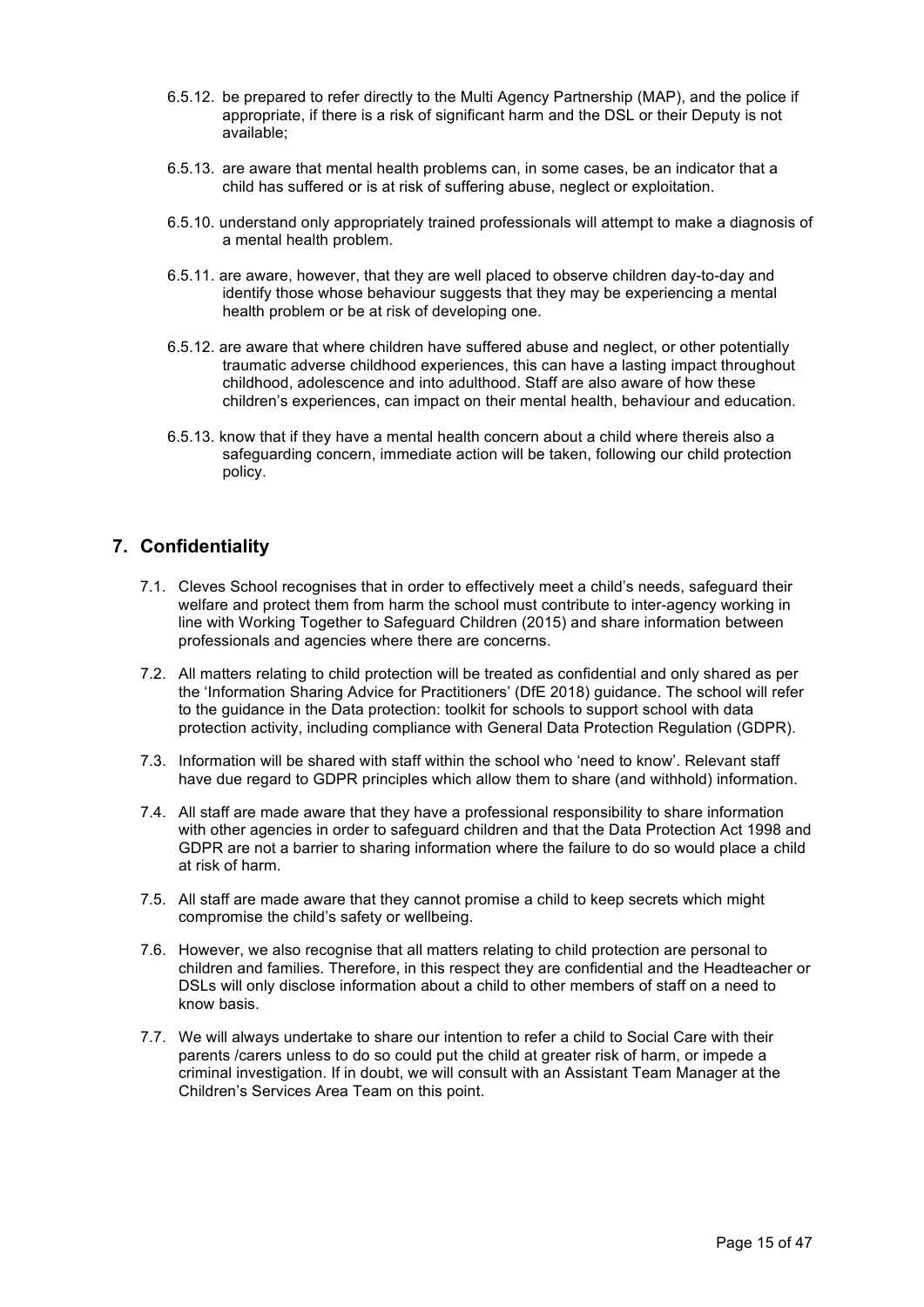## **8. Child Protection Procedures**

- 8.1. The following procedures apply to all staff working in the school and will be covered by training to enable staff to understand their role and responsibility.
- 8.2. The aim of our procedures is to provide a robust framework which enables staff to take appropriate action when they are concerned that a child is being harmed or abused or is at risk of harm or abuse.
- 8.3. The prime concern at all stages must be the interests and safety of the child. Where there is a conflict of interest between the child and an adult, the interests of the child must be paramount.
- 8.4. All staff are aware that very young children and those with disabilities, special needs or with language delay may be more likely to communicate concerns with behaviours rather than words. Additionally, staff will question the cause of knocks and bumps in children who have limited mobility.

#### **8.5. If a member of staff suspects abuse, spots signs or indicators of abuse, or they have a disclosure of abuse made to them they must:**

Make an initial record of the information related to the concern.

Report it to the DSL immediately.

- 8.6. The DSL will consider if there is a requirement for immediate medical intervention, however urgent medical attention should not be delayed if the DSL is not immediately available.
- 8.7. Make an accurate record (which may be used in any subsequent court proceedings) as soon as possible and within 24 hours of the occurrence, of all that has happened, including details of:
	- 8.7.1.dates and times of their observations
	- 8.7.2.dates and times of any discussions in which they were involved.
	- 8.7.3.any injuries
	- 8.7.4.explanations given by the child / adult
	- 8.7.5.rationale for decision making and action taken.
	- 8.7.6.any actual words or phrases used by the child
- 8.8. The records must be signed and dated by the author or/equivalent on electronic based records
- 8.9. In the absence of the DSL or their Deputy, staff must be prepared to refer directly to C-SPA (and the police if appropriate) if there is the potential for immediate significant harm.
- 8.10. Following a report of concerns the DSL must: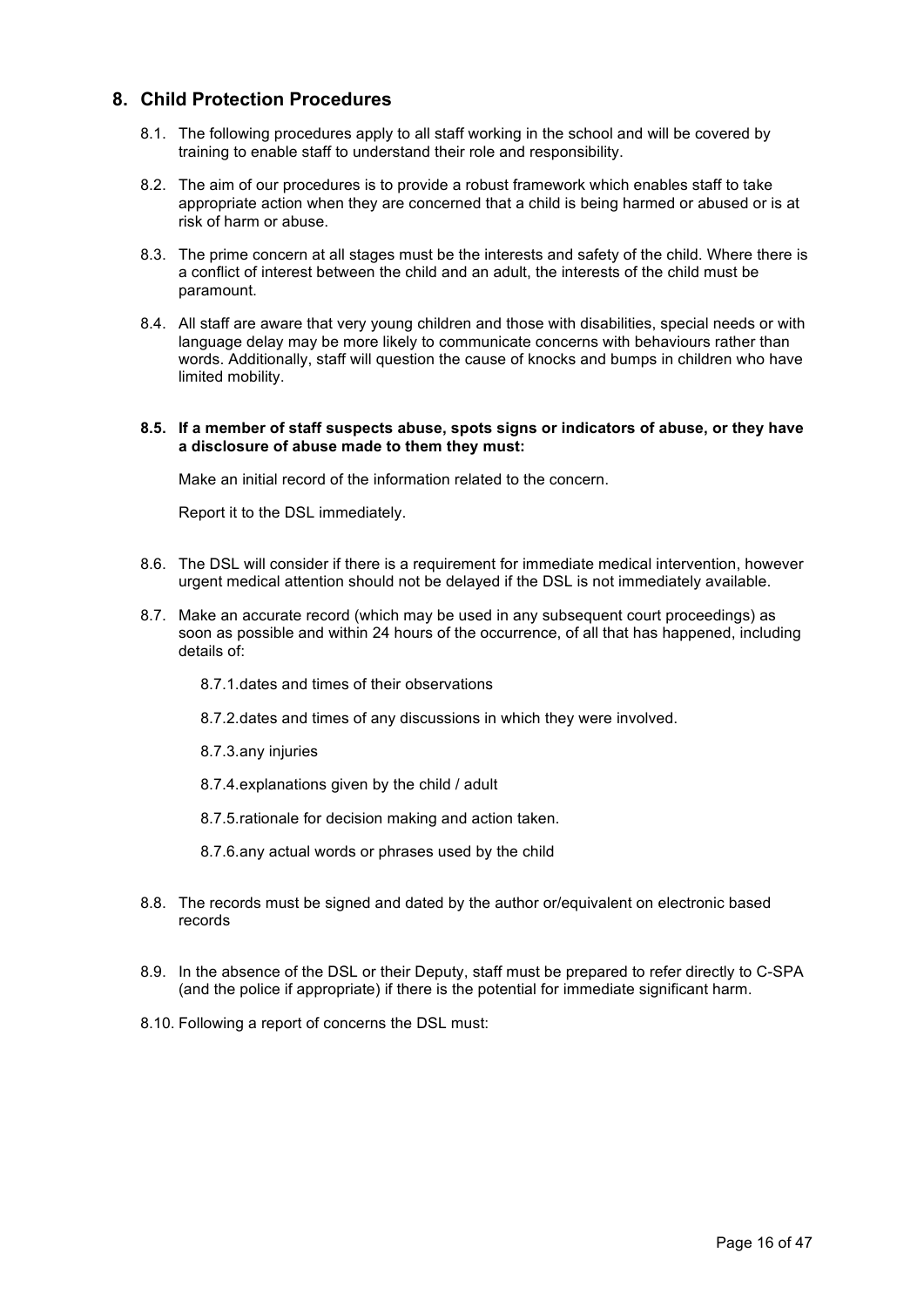- 8.10.1. using the SSCP Levels of Need, decide whether or not there are sufficient grounds for suspecting significant harm, in which case a request for support must be made to the SAP and the police if it is appropriate.
- 8.10.2. normally, try to discuss any concerns about a child's welfare with the family and where possible to seek their agreement before making a referral to the C-SPA. However, this should only be done when it will not place the child at increased risk or could impact a police investigation. The child's views should also be taken into account.
- 8.10.3. if there are grounds to suspect a child is suffering, or is likely to suffer, harm or abuse the DSL must contact the C-SPA. By sending a Request for Support Form by secure email to: cspa@surreycc.gov.uk. If a child is in immediate danger and urgent protective action is required, the Police (dial 999) must be called. The DSL must also notify the C-SPA of the occurrence and what action has been taken
- 8.10.4. if the DSL feels unsure about whether a referral is necessary, phone the CSPA to discuss concerns.
- 8.10.5. if there is not a risk of significant harm, either actively monitor the situation or consider offering early help
- 8.10.6. where there are doubts or reservations about involving the child's family, the DSL should clarify with the C-SPA or the police whether the parents should be told about the referral and, if so, when and by whom. This is important in cases where the police may need to conduct a criminal investigation
- 8.10.7. when a pupil is in need of urgent medical attention and there is suspicion of abuse, theyL or their Deputy should take the child to the accident and emergency unit at the nearest hospital, having first notified the C-SPA. The DSL should seek advice about what action the C-SPA will take and about informing the parents, remembering that parents should normally be informed that a child requires urgent hospital attention.
- 8.10.8. The exception to this process will be in those cases of known FGM where there is a mandatory requirement for the teacher to report directly to the police. The DSL should also be made aware.

## **9. Dealing with disclosures**

#### 9.1. All staff

A member of staff who is approached by a child should listen positively and try to reassure them. They cannot promise complete confidentiality and should explain that they may need to pass information to other professionals to help keep the child or other children safe. The degree of confidentiality should always be governed by the need to protect the child.

Additional consideration needs to be given to children with communication difficulties and for those whose preferred language is not English. It is important to communicate with them in a way that is appropriate to their age, understanding and preference.

All staff should know who the DSL is and who to approach if the DSL is unavailable. All staff have the right to make a referral to the C-SPA or Police directly and should do this if, for whatever reason, there are difficulties following the agreed protocol, for example, they are the only adult on the school premises at the time and have concerns about sending a child home.

9.2. Guiding principles, the seven R's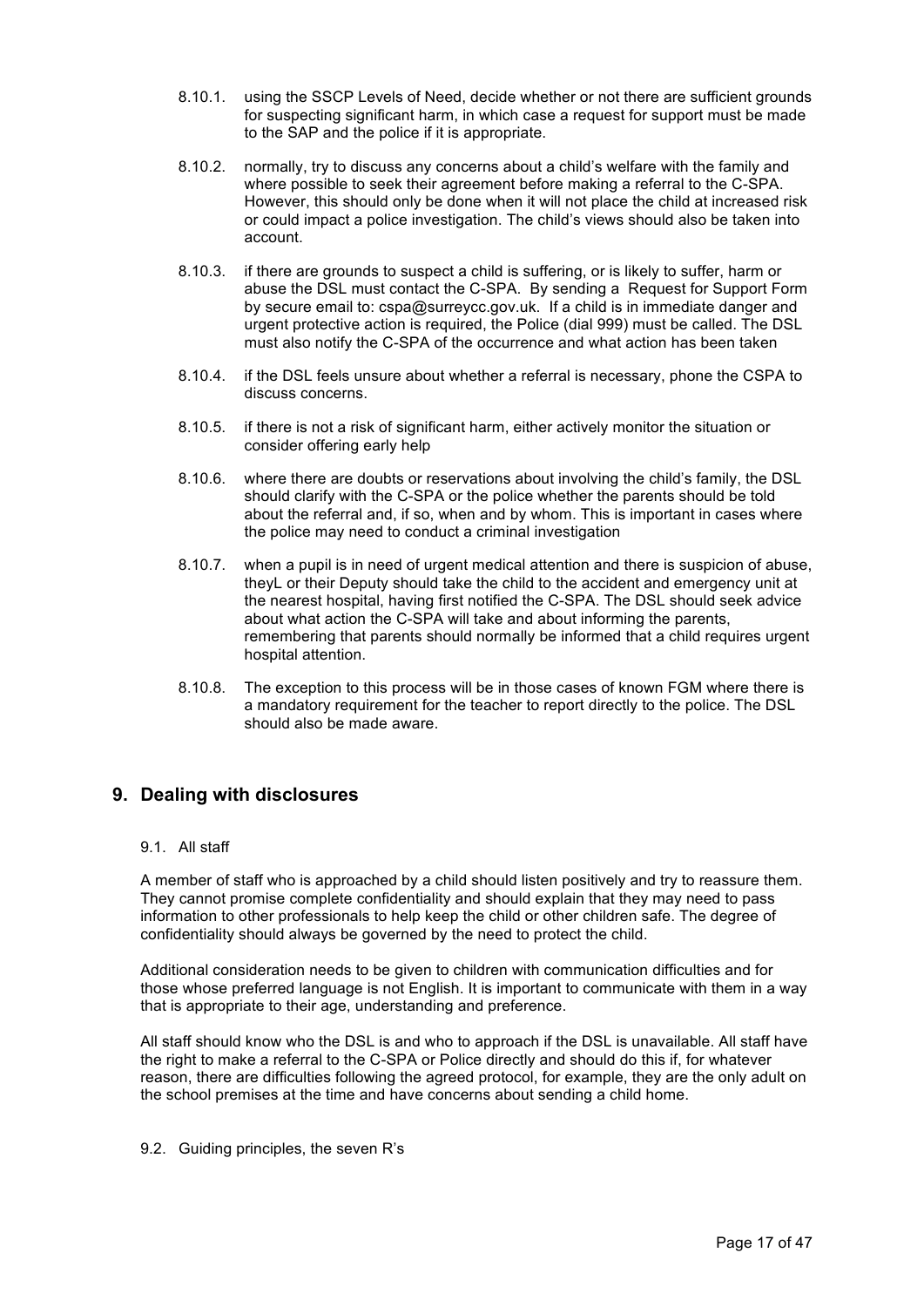Receive

- Listen to what is being said, without displaying shock or disbelief
- Accept what is said and take it seriously
- Make a note of what has been said as soon as practicable

#### Reassure

- Reassure the pupil, but only so far as is honest and reliable
- Don't make promises you may not be able to keep e.g. 'I'll stay with you' or 'everything will be alright now' or 'I'll keep this confidential'
- Do reassure, for example, you could say: 'I believe you', 'I am glad you came to me', 'I am sorry this has happened', 'We are going to do something together to get help'

#### Respond

- Respond to the pupil only as far as is necessary for you to establish whether or not you need to refer this matter, but do not interrogate for full details
- Do not ask 'leading' questions i.e. 'did he touch your private parts?' or 'did she hurt you?' Such questions may invalidate your evidence (and the child's) in any later prosecution in court
- Do not ask the child why something has happened.
- Do not criticise the alleged perpetrator; the pupil may care about him/her, and reconciliation may be possible at 21
- Do not ask the pupil to repeat it all for another member of staff. Explain what you have to do next and whom you have to talk to. Reassure the pupil that it will be a senior member of staff

#### Report

- Share concerns with the DSL immediately.
- If you are not able to contact your DSL or the Deputy DSL, and the child is at risk of immediate harm, contact the C-SPA or Police, as appropriate directly
- If you are dissatisfied with the level of response you receive following your concerns, you should press for re-consideration

#### Record

- If possible make some very brief notes at the time, and write them up as soon as possible
- Keep your original notes on file
- Record the date, time, place, person/s present and noticeable nonverbal behaviour, and the words used by the child. If the child uses sexual 'pet' words, record the actual words used, rather than translating them into 'proper' words
- If appropriate, complete a body map to indicate the position of any noticeable bruising
- Record facts and observable things, rather than your 'interpretations' or 'assumptions'

#### Remember

- Support the child: listen, reassure, and be available
- Complete confidentiality is essential. Share your knowledge only with appropriate professional colleagues
- Get some support for yourself if you need it.

#### Review (led by DSL)

- Has the action taken provided good outcomes for the child?
- Did the procedure work?
- Were any deficiencies or weaknesses identified in the procedure? Have these been remedied?
- Is further training required?

#### 9.3. What happens next?

It is important that concerns are followed up and it is everyone's responsibility to ensure that they are. The member of staff should be informed by the DSL what has happened following a report being made. If they do not receive this information they should seek it out.

If they have concerns that the disclosure has not been acted upon appropriately they might inform the Headteacher or Safeguarding Governor of the school and/or may contact the CSPA.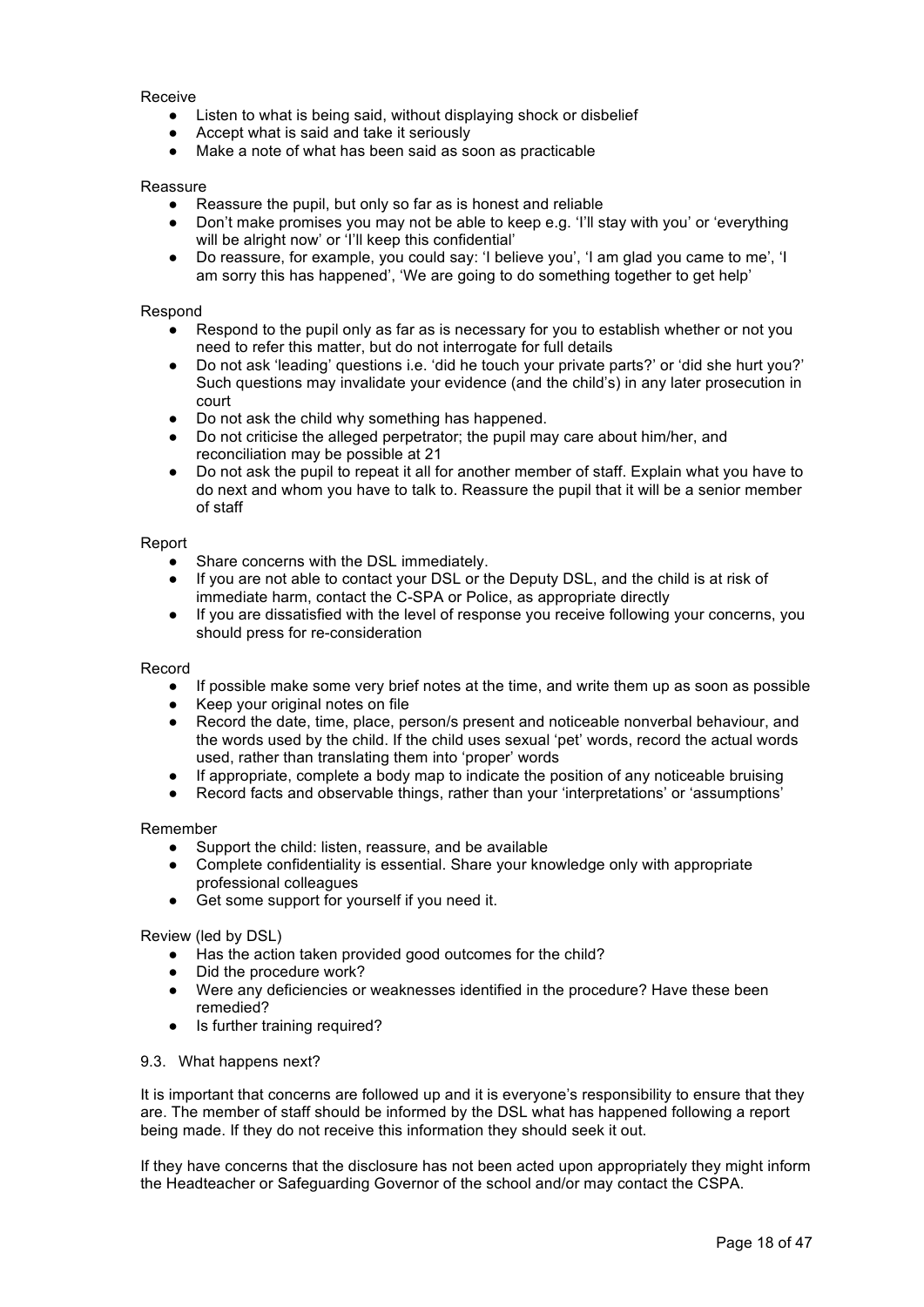Receiving a disclosure can be upsetting for the member of staff and schools should have a procedure for supporting them after the disclosure. This might include reassurance that they have followed procedure correctly and that their swift actions will enable the allegations to be handled appropriately.

In some cases additional counselling might be needed and staff should be encouraged to recognise that disclosures can have an impact on their own emotions.

# **10.Children who are particularly vulnerable**

- 10.1. Cleves School recognises that some children are more vulnerable to abuse and neglect and that additional barriers exist when recognising abuse for some children.
- 10.2. We understand that this increase in risk is due more to societal attitudes and assumptions or child protection procedures which fail to acknowledge children's diverse circumstances, rather than the individual child's personality, impairment or circumstances.
- 10.3. In some cases possible indicators of abuse such as a child's mood, behaviour or injury might be assumed to relate to the child's impairment or disability rather than giving a cause for concern. Or a focus may be on the child's disability, special educational needs or situation without consideration of the full picture. In other cases, such as bullying, the child may be disproportionately impacted by the behaviour without outwardly showing any signs that they are experiencing it.
- 10.4. Some children may also find it harder to disclose abuse due to communication barriers, lack of access to a trusted adult or not being aware that what they are experiencing is abuse.
- 10.5. To ensure that all of our pupils receive equal protection we will give special consideration to children who are;
	- disabled or have special educational needs
	- young carers
	- affected by parental substance misuse, domestic abuse or parental mental health needs
	- asylum seekers
	- living away from home
	- vulnerable to being bullied or engaged in bullying
	- already viewed as a 'problem'
	- living in temporary accommodation
	- live transient lifestyles
	- living in chaotic and unsupportive home situations
	- vulnerable to discrimination on the grounds of race, ethnicity, religion, disability or sexuality
	- at risk of sexual exploitation
	- do not have English as a first language
	- at risk of female genital mutilation
	- at risk of forced marriage
	- at risk of being drawn into extremism.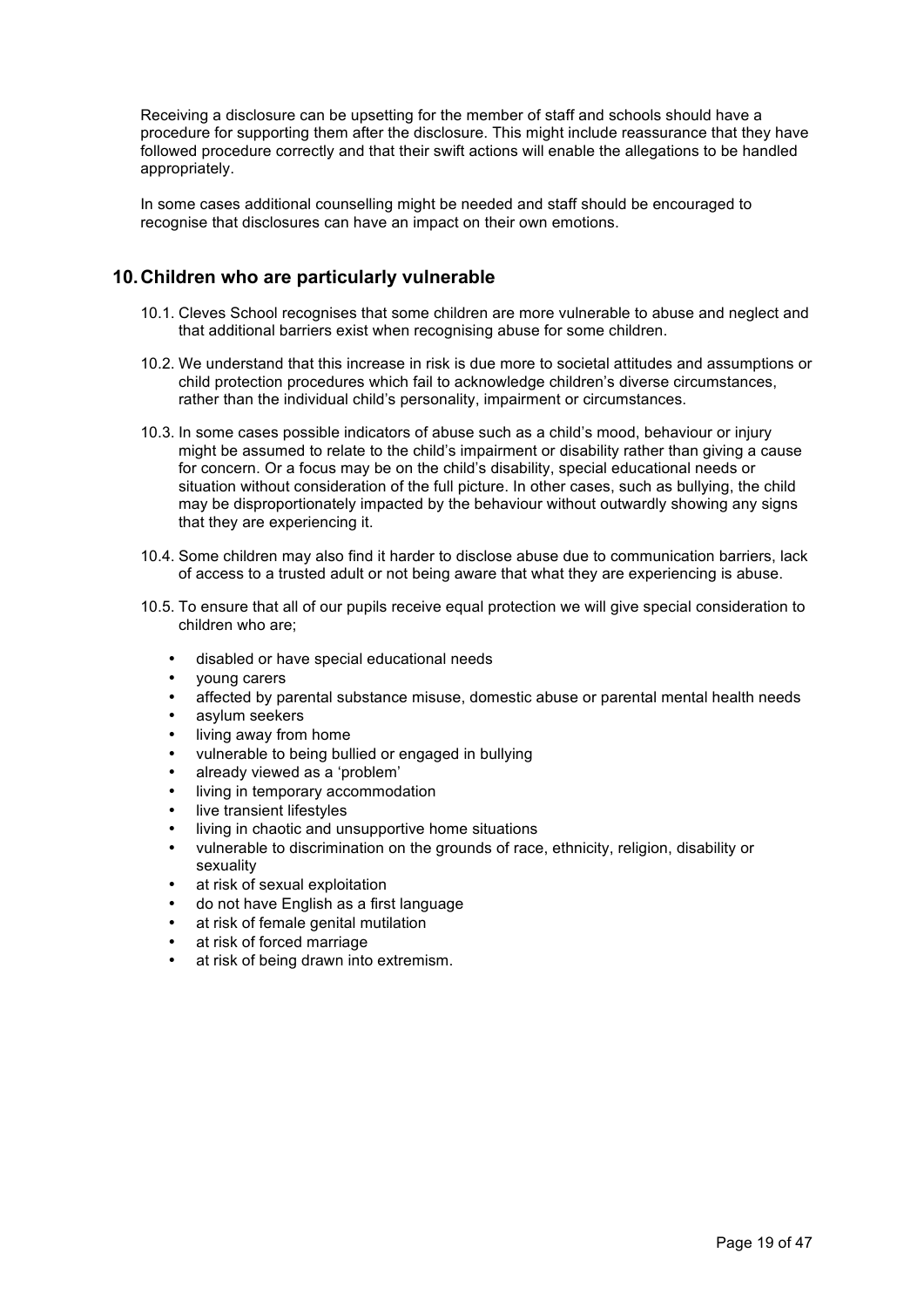# **11. Anti-Bullying/Cyberbullying**

- 11.1. Our school policy on anti-bullying is set out in a separate document and acknowledges that to allow or condone bullying may lead to consideration under child protection procedures. This includes all forms e.g. cyber, racist, homophobic and gender related bullying. We keep a record of known bullying incidents which is shared with and analysed by the board of trustees. All staff are aware that children with SEND and / or differences/perceived differences are more susceptible to being bullied / victims of child abuse.
- 11.2. When there is 'reasonable cause to suspect that a child is suffering, or is likely to suffer, significant harm' a bullying incident should be addressed as a child protection concern. If the anti-bullying procedures are seen to be ineffective, the headteacher and the DSL will also consider implementing child protection procedures.
- 11.3. The subject of bullying is addressed at regular intervals in PHSE education. In addition, cyberbullying is part of the content of Digital safety units within the computing curriculum.

## **12.Online Safety/Cybercrime**

- 12.1. The school has an online safety policy which explains how we try to keep children safe in school and how we respond to online safety incidents.
- 12.2. Children increasingly use electronic equipment on a daily basis to access the internet, share and view content and images via social media sites such as Facebook, twitter, Instagram, snapchat and voodoo and for online gaming.
- 12.3. Unfortunately, some adults and other children use these technologies to harm children. The harm might range from sending hurtful or abusive texts or emails, to grooming and enticing children to engage in extremist or sexual behaviour such as webcam photography or faceto-face meetings. Pupils may also be distressed or harmed by accessing inappropriate material such as pornographic websites or those which promote extremist behaviour, criminal activity, suicide or eating disorders.
- 12.4. Children may also be distressed or harmed by accessing inappropriate material such as pornographic websites or those which promote extremist behaviour, criminal activity, suicide or eating disorder.
- 12.5. Children are taught about online safety throughout the curriculum and all staff receive online safety training which is regularly updated. The school online safety co-ordinator is (Craig Smith).
- 12.6. Children with particular skill and interest in computing and technology may inadvertently or deliberately stray into cyber-dependent crime. If there are concerns about a child in this area, the DSL (or a deputy), will consider a referral into the Cyber Choices programme.
- 12.7. This programme aims to intervene where young people are at risk of committing, or being drawn into, low level cyber-dependent offences and divert them to a more positive use of their skills and interests
- 12.8. Cleves School has an online safety policy which explains how we try to keep pupils safe in school and how we respond to online safety incidents (See flowchart, Appendix 7).

## **13.Racist Incidents**

13.1. Our policy on racist incidents is set out separately, and acknowledges that repeated racist incidents or a single serious incident may lead to consideration under child protection procedures. We keep a record of racist incidents.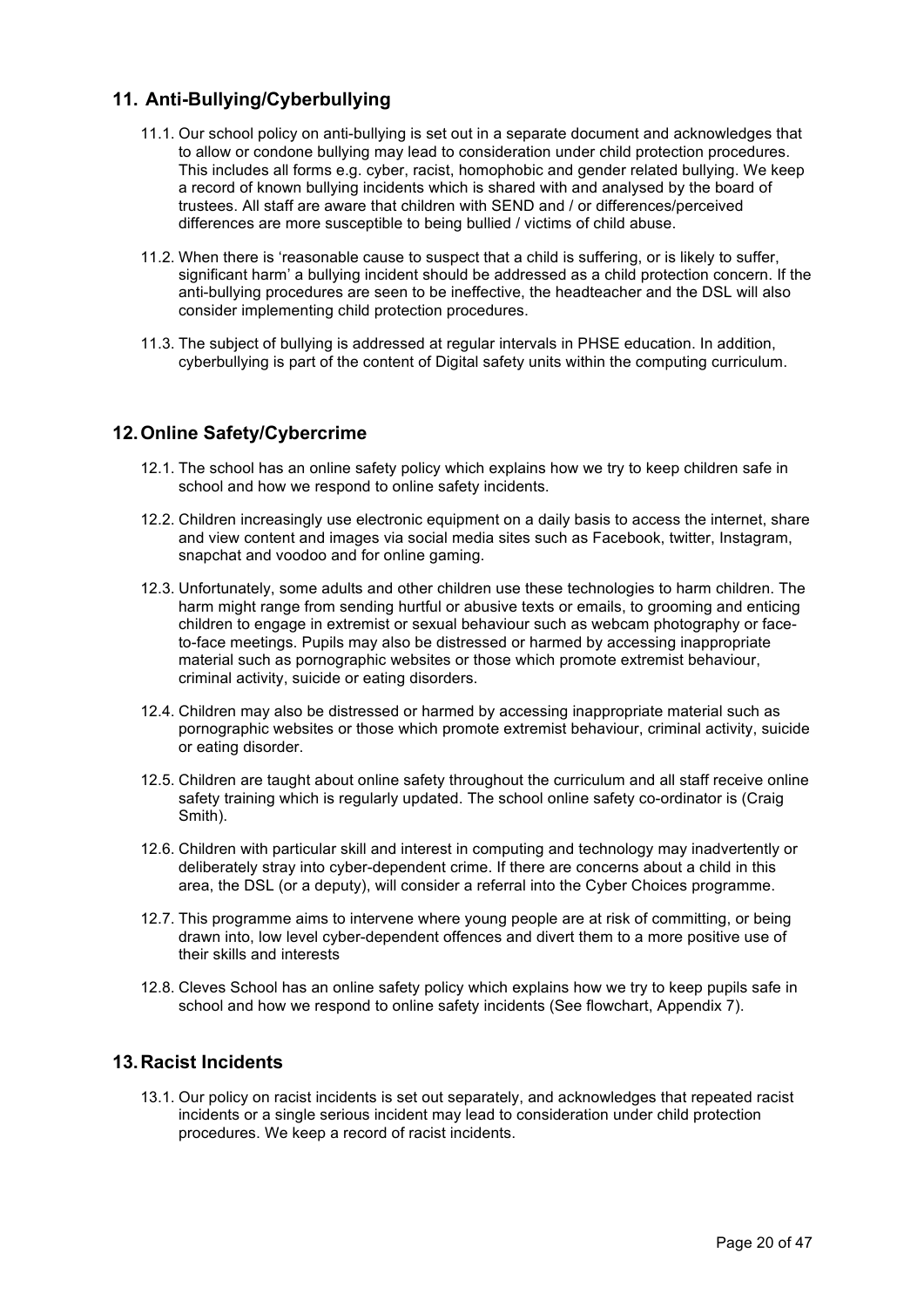## **14.Radicalisation and Extremism**

- 14.1. The Prevent Duty for England and Wales (2015) under section 26 of the Counter-Terrorism and Security Act 2015 places a duty on education and other children's services to have due regard to the need to prevent people from being drawn into terrorism.
- 14.2. Extremism is defined as 'as 'vocal or active opposition to fundamental British values, including democracy, the rule of law, individual liberty and mutual respect and tolerance of different faiths and beliefs'. We also include in our definition of extremism calls for the death of members of our armed forces, whether in this country or overseas.
- 14.3. Terrorism is an action that endangers or causes serious violence to a person/people; causes serious violence to a person/people; causes serious damage to property; or seriously interferes with an electronic system. The use or threat must be designed to influence the government or to intimidate the public and is made for the purpose of advancing a political, religious or ideological cause.
- 14.4. Some children are at risk of being radicalised; adopting beliefs and engaging in activities which are harmful, criminal or dangerous. This can happen both online and offline.
- 14.5. Cleves School is clear that exploitation of vulnerable children and radicalisation should be viewed as a safeguarding concern and follows the Department for Education guidance for schools and childcare providers on preventing children and young people from being drawn into terrorism6
- 14.6. Cleves School seeks to protect children and young people against the messages of all violent extremism including, but not restricted to, those linked to Islamist ideology, or to Far Right / Neo Nazi / White Supremacist ideology, Irish Nationalist and Loyalist paramilitary groups, and extremist Animal Rights movements.
- 14.7. School staff receive training to help identify early signs of radicalisation and extremism. Indicators of vulnerability to radicalisation are in detailed in Appendix 6.
- 14.8. Opportunities are provided in the curriculum to enable pupils to discuss issues of religion, ethnicity and culture and the school follows the DfE advice Promoting Fundamental British Values as part of SMSC (spiritual, moral, social and cultural education) in Schools (2014)7.
- 14.9. The school trustees, the Head Teacher and the Designated Safeguarding Lead (DSL) will assess the level of risk within the school and put actions in place to reduce that risk. Risk assessment may include, the use of school premises by external agencies, anti-bullying policy and other issues specific to the school's profile, community and philosophy.
- 14.10. When any member of staff has concerns that a pupil may be at risk of radicalisation or involvement in terrorism, they should speak with the DSL. They should then follow normal safeguarding procedures. They should then follow the safeguarding procedures and refer cases by e-mail to preventreferrals@surrey.pnn.police.uk following the Prevent Referral Form and use the Prevent referral form. If the matter is urgent then Surrey Police must be contacted by dialling 999. In non-urgent cases where police advice is sought then dial 101 and ask to speak to the Surrey Police Prevent Coordinator. The Department of Education has also set up a dedicated telephone helpline for staff and trustees to raise concerns around Prevent (020 7340 7264).

https://www.gov.uk/government/publications/protecting-children-from-radicalisation-the-prevent-duty 7<br>https://www.gov.uk/government/uploads/system/uploads/attachment\_data/file/380595/SMSC\_Guida nce\_Maintained\_Schools.pdf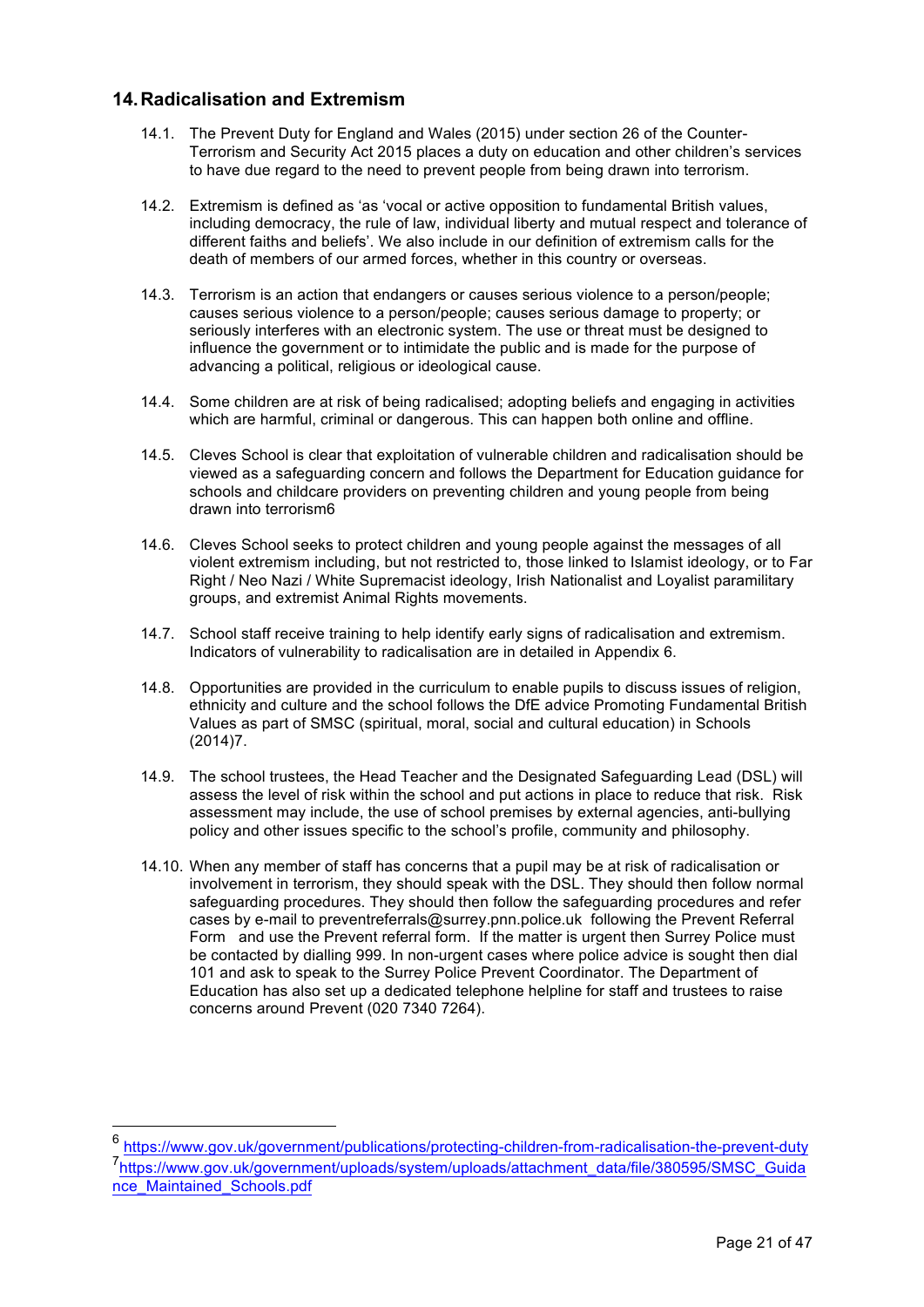## **15.Indicators of vulnerability to radicalisation**

- 15.1. Radicalisation refers to the process by which a person comes to support terrorism and forms of extremism leading to terrorism/
- 15.2. Extremism is defined by the Crown Prosecution Service as:
	- The demonstration of unacceptable behaviour by using any means or medium to express views which:
	- Encourage, justify or glorify terrorist violence in furtherance of particular beliefs
	- Seek to provoke others to terrorist acts
	- Encourage other serious criminal activity or seek to provoke others to serious criminal acts
	- Foster hatred which might lead to inter-community violence in the UK.
- 15.3. There is no such thing as a "typical extremist": those who become involved in extremist actions come from a range of backgrounds and experiences, and most individuals, even those who hold radical views, do not become involved in violent extremist activity.
- 15.4. Children may become susceptible to radicalisation through a range of social, personal and environmental factors - it is known that violent extremists exploit vulnerabilities in individuals to drive a wedge between them and their families and communities. It is vital that school staff are able to recognise those vulnerabilities.
- 15.5. Indicators of vulnerability include:

**Identity Crisis** – the child is distanced from their cultural / religious heritage and experiences discomfort about their place in society.

**Personal Crisis** – the child may be experiencing family tensions; a sense of isolation; and low self-esteem; they may have dissociated from their existing friendship group and become involved with a new and different group of friends; they may be searching for answers to questions about identity, faith and belonging;

**Personal Circumstances** – migration; local community tensions; and events affecting the childs country or region of origin may contribute to a sense of grievance that is triggered by personal experience of racism or discrimination or aspects of Government policy;

**Unmet Aspirations** – the child may have perceptions of injustice or a feeling of failure,

**Experiences of Criminality** – which may include involvement with criminal groups, imprisonment, and poor resettlement / reintegration;

**Special Educational Needs and Disability (SEND)** – children may experience difficulties with social interaction, empathy with others, understanding the consequences of their actions and awareness of the motivations of others.

15.6. However, this list is not exhaustive, nor does it mean that all young people experiencing the above are at risk of radicalisation for the purposes of violent extremism. The Department of Education guidance The Prevent Duty should be referred to.

## **16.Domestic Abuse**

16.1. Domestic abuse represents one quarter of all violent crime. It is actual or threatened physical, emotional, psychological or sexual abuse. It involves the use of power and control by one person over another. It occurs regardless of race, ethnicity, gender, class, sexuality, age, religion, mental or physical ability. Domestic abuse can also involve other types of abuse.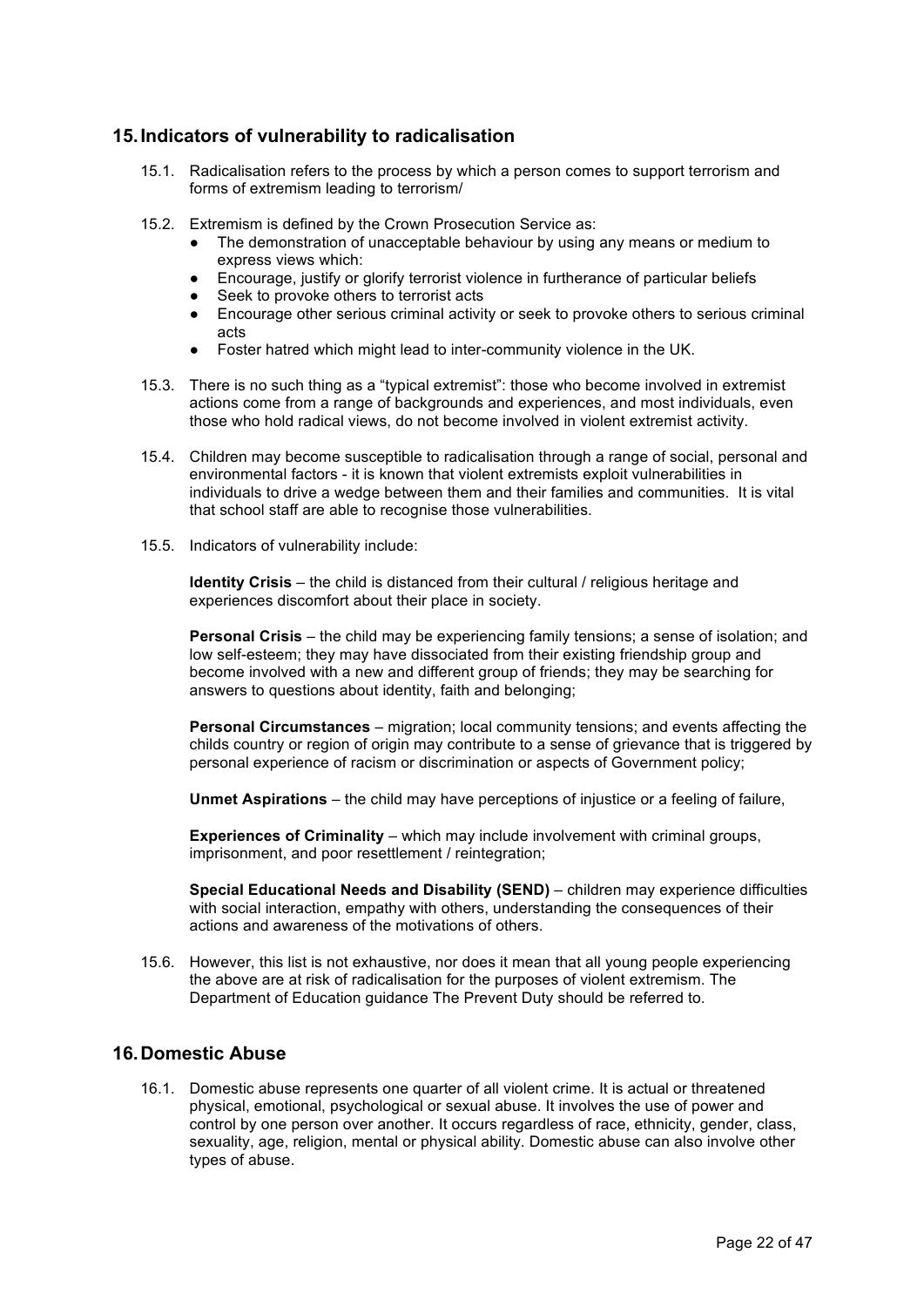- 16.2. We use the term domestic abuse to reflect that a number of abusive and controlling behaviours are involved beyond violence.
- 16.3. Slapping, punching, kicking, bruising, rape, ridicule, constant criticism, threats, manipulation, sleep deprivation, social isolation, and other controlling behaviours all count as abuse.
- 16.4. Living in a home where domestic abuse takes place is harmful to children and can have a serious impact on their behaviour, wellbeing and understanding of healthy, positive relationships. Children who witness domestic abuse are at risk of significant harm and staff are alert to the signs and symptoms of a child suffering or witnessing domestic abuse (See Appendix 5).
- 16.5. Cleves School are enrolled onto the Operation Encompass scheme, a joint project between Surrey Police, Surrey County Council, Surrey Domestic Abuse Service and Surrey Schools. Every school day morning our key adult/deputy key adult is notified of all domestic abuse incidents that have occurred in the previous 24 hours which involved a pupil at this school (72 hours on a Monday morning). This allows us to provide the right support at the right time for our pupils who are experiencing domestic abuse.

# **17.Child Sexual Exploitation (CSE)**

- 17.1. Child sexual exploitation is a form of child sexual abuse.
- 17.2. It occurs where an individual or group takes advantage of an imbalance of power to coerce, manipulate or deceive a child or young person under the age of 18 into sexual activity (a) in exchange for something the victim needs or wants, and/or (b) for the financial advantage or increased status of the perpetrator or facilitator. The victim may have been sexually exploited even if the sexual activity appears consensual. Child sexual exploitation does not always involve physical contact; it can also occur through the use of technology. All staff are aware of the link between online safety and vulnerability to CSE.
- 17.3. Any concerns that a child is being or is at risk of being sexually exploited should be passed without delay to the DSL. Cleves School is aware there is a clear link between regular school absence/truanting and CSE. Staff should consider a child to be at potential CSE risk in the case of regular school absence/truanting and make reasonable enquiries with the child and parents to assess this risk.
- 17.4. The DSL will use the Surrey Safeguarding Children's Board CSE Screening Tool<sup>8</sup> on all occasions when there is a concern that a child is being or is at risk of being sexually exploited or where indicators have been observed that are consistent with a child who is being or who is at risk of being sexually exploited.
- 17.5. In all cases if the tool identified any level of concern (green, amber or red) the DSL should contact Surrey MASH and email the completed CSE Screening Tool along with a Multi-Agency Referral Form (MARF). If a child is in immediate danger the police should be called on 999.
- 17.6. Cleves School is aware that a child often is not able to recognise the coercive nature of the abuse and does not see themselves as a victim. As a consequence the child may resent what they perceive as interference by staff. However, staff must act on their concerns as they would for any other type of abuse. Children also rarely self-report CSE so staff must be particularly vigilant to potential indicators of risk. Cleves School includes the risks of sexual exploitation in the PHSE and SRE curriculum. Pupils will be informed of the grooming process and how to protect themselves from people who may potentially be intent on causing harm. They will be supported in terms of recognising and assessing risk in relation to CSE, including online, and knowing how and where to get help.

 <sup>8</sup> http://www.surreyscb.org.uk/wp-content/uploads/2016/06/SSCP-CSE-Screening-Tool-May-16.pdf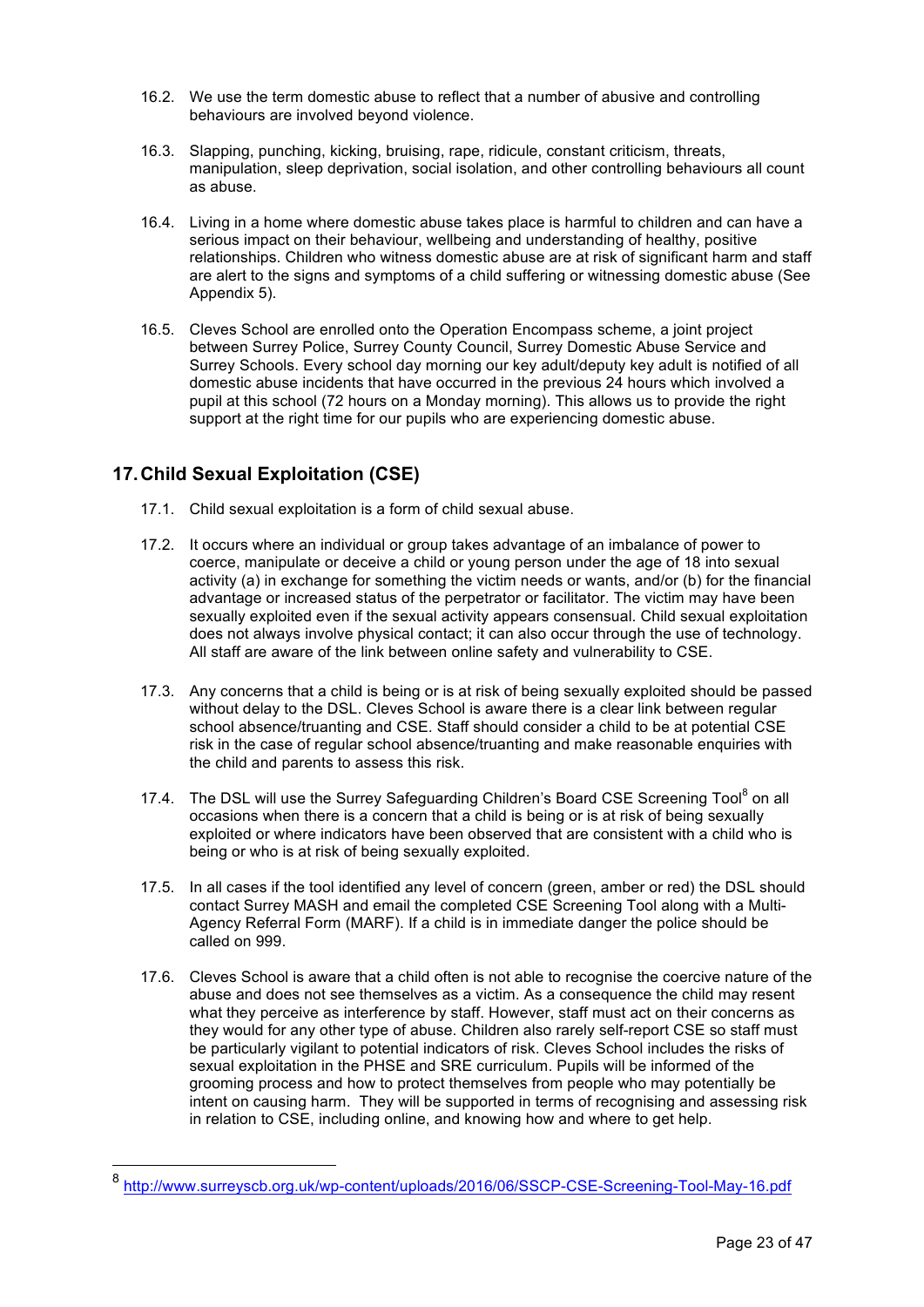# **18.Child Criminal Exploitation and Gangs**

- 18.1. Both CSE and CCE are forms of abuse and both occur where an individual or group takes advantage of an imbalance in power to coerce, manipulate or deceive a child into sexual or criminal activity.
- 18.2. There are a number of areas in which young people are put at risk by gang activity, both through participation in, and as victims of, gang violence which can be in relation to their peers or to a gang-involved adult in their household.
- 18.3. A child who is affected by gang activity or serious youth violence may have suffered, or may be likely to suffer, significant harm through physical, sexual and emotional abuse or neglect.
- 18.4. Children can be particularly vulnerable to recruitment into gangs and involvement in gang violence. This vulnerability may be exacerbated by risk factors in an individual's background, including violence in the family, involvement of siblings in gangs, poor educational attainment, or poverty or mental health problems.
- 18.5. Criminal exploitation of children is a typical feature of county lines criminal activity. Key identifying features of involvement in county lines are when children are missing, when the victim may have been trafficked for transporting drugs, a referral to the National Referral Mechanism should be considered with Social Care and Police colleagues.
- 18.6. A child who is affected by gang activity, criminal exploitation or serious youth violence can be at risk of significant harm through physical, sexual and emotional abuse. Girls may be particularly at risk of sexual exploitation.
- 18.7. Any concerns that a child is being or is at risk of being criminally exploited will be passed without delay to the DSL. The school is aware there is a clear link between regular nonattendance at school and exploitation. Staff will consider a child to be at potential risk in the case of regular non-attendance at school and make reasonable enquiries with the child and parents to assess this risk.
- 18.8. A request for support to the C-SPA will be made when any concern of harm to a child as a consequence of gang activity including child criminal exploitation becomes known. Any member of staff who has concerns that a child may be at risk of harm should immediately inform the DSL. The DSL will contact the C-SPA. If there is concern about a child's immediate safety, the Police will be contacted on 999.

# **19.Female Genital Mutilation**

- 19.1. Female Genital Mutilation (FGM) is illegal in England and Wales under the FGM Act (2003). It is a form of child abuse and violence against women. A mandatory reporting duty requires teachers to report 'known' cases of FGM in under 18s, which are identified in the course of their professional work, to the police9.
- 19.2. The duty applies to all persons in Cleves School who is employed or engaged to carry out 'teaching work' in the school, whether or not they have qualified teacher status. The duty applies to the individual who becomes aware of the case to make a report. It should not be transferred to the Designated Safeguarding Lead, however the DSL should be informed. If a teacher is informed by a girl under 18 that an act of FGM has been carried out on her or a teacher observes physical signs which appear to show that an act of FGM has been carried out on a girl under 18 and they have no reason to believe the act was necessary for the girl's physical or mental health or for purposes connected with labour or

 <sup>9</sup> https://www.gov.uk/government/publications/mandatory-reporting-of-female-genital-mutilationprocedural-information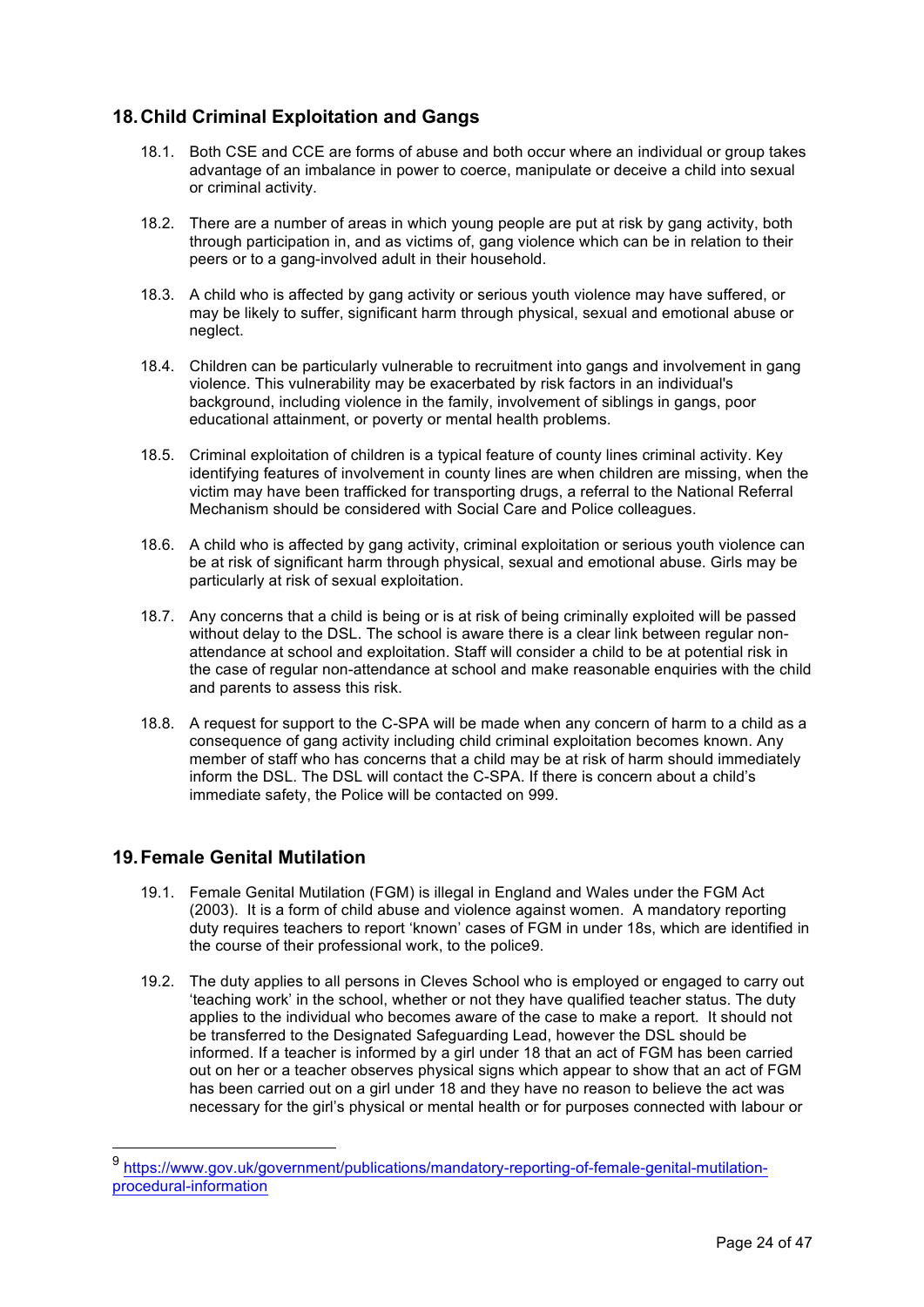birth, the teacher should personally make a report to the police force in which the girl resides by calling 101. The report should be made by the close of the next working day.

- 19.3. School staff are trained to be aware of risk indicators of FGM which are set out in Appendix 4. Concerns about FGM outside of the mandatory reporting duty should be reported as per Cleves School's child protection procedures. Staff should be particularly alert to suspicions or concerns expressed by female pupils about going on a long holiday during the summer vacation period. There should also be consideration of potential risk to other girls in the family and practicing community.
- 19.4. Where there is a risk to life or likelihood of serious immediate harm the teacher should report the case immediately to the police, including dialling 999 if appropriate.
- 19.5. There are no circumstances in which a teacher or other member of staff should examine a girl.

## **20.Forced Marriage**

- 20.1. A forced marriage is a marriage in which one or both people do not (or in cases of people with learning disabilities cannot) consent to the marriage but are coerced into it. Coercion may include physical, psychological, financial, sexual and emotional pressure. It may also involve physical or sexual violence and abuse.
- 20.2. Forced marriage is an appalling and indefensible practice and is recognised in the UK as a form of violence against women and men, domestic/child abuse and a serious abuse of human rights. Since June 2014 forcing someone to marry has become a criminal offence in England and Wales under the Anti-Social Behaviour, Crime and Policing Act 2014.
- 20.3. A forced marriage is not the same as an arranged marriage which is common in several cultures. The families of both spouses take a leading role in arranging the marriage but the choice of whether or not to accept the arrangement remains with the prospective spouses.
- 20.4. School staff should never attempt to intervene directly as a school or through a third party. Contact should be made with the contact centre or the Forced Marriage Unit 020 7008 0151.

## **21.Honour-based Abuse**

- 21.1. Honour based abuse (HBA) can be described as a collection of practices, which are used to control behaviour within families or other social groups to protect perceived cultural and religious beliefs and/or honour. Such violence can occur when perpetrators perceive that a relative has shamed the family and/or community by breaking their honour code.
- 21.2. Honour based abuse might be committed against people who:
	- become involved with a boyfriend or girlfriend from a different culture or religion. want to get out of an arranged marriage;
	- become involved with a boyfriend or girlfriend from a different culture or religion. want to get out of an arranged marriage.
	- want to get out of a forced marriage wear clothes or take part in activities that might not be considered traditional within a particular culture

It is a violation of human rights and may be a form of domestic and/or sexual abuse. There is no, and cannot be, honour or justification for abusing the human rights of others.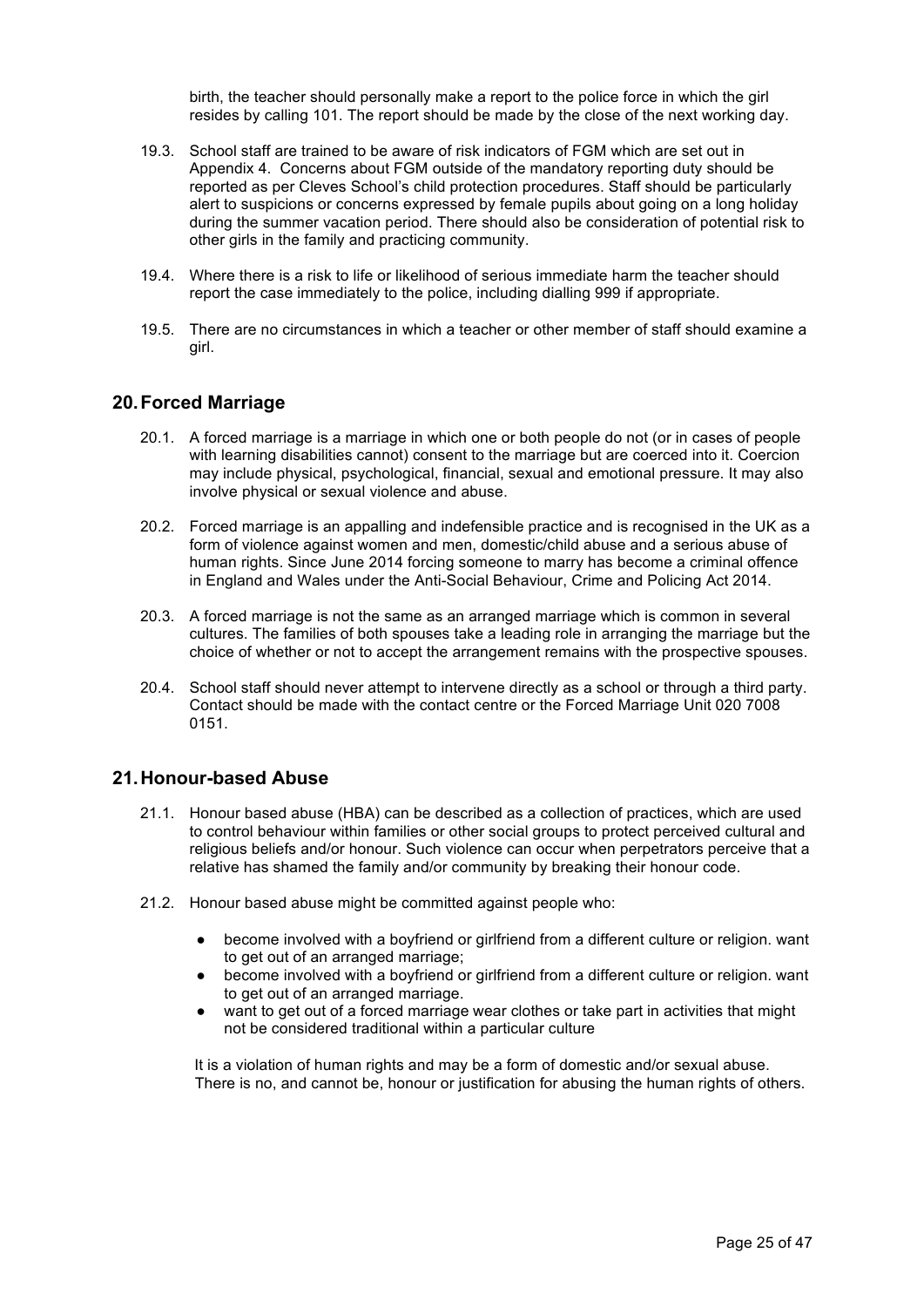## **22.One Chance Rule**

- 22.1. All staff are aware of the 'One Chance' Rule' in relation to forced marriage, FGM and HBA. Staff recognise they may only have one chance' to speak to a pupil who is a potential victim and have just one chance to save a life.
- 22.2. Cleves School are aware that if the victim is not offered support following disclosure that the 'One Chance' opportunity may be lost. Therefore, all staff are aware of their responsibilities and obligations when they become aware of potential forced marriage, FGM and HBA cases.

## **23.Private Fostering Arrangements**

- 23.1. A private fostering arrangement occurs when someone other than a parent or close relative cares for a child for a period of 28 days or more, with the agreement of the child's parents. It applies to children under the age of 16 or 18 if the child is disabled. Children looked after by the local authority or who are place in residential schools, children's homes or hospitals are not considered to be privately fostered.
- 23.2. Private fostering occurs in all cultures, including British culture and children may be privately fostered at any age.
- 23.3. Cleves school recognise that most privately fostered children remain safe and well but are aware that safeguarding concerns have been raised in some cases. Therefore, all staff are alert to possible safeguarding issues, including the possibility that the child has been trafficked into the country.
- 23.4. By law, a parent, private foster carer or other persons involved in making a private fostering arrangement must notify children's services as soon as possible. However, where a member of staff becomes aware that a pupil may be in a private fostering arrangement they will raise this will the DSL and the DSL will notify C-SPA immediately of the circumstances.

## **24.Looked After Children**

- 24.1. The most common reason for children becoming looked after is as a result of abuse and neglect. Cleves school ensures that staff have the necessary skills and understanding to keep looked after children safe. Appropriate staff have information about a child's looked after legal status and care arrangements, including the level of authority delegated to the carer by the authority looking after the child and contact arrangements with birth parents or those with parental responsibility.
- 24.2. The designated teacher for looked after children and the DSL have details of the child's social worker and the name and contact details of the Surrey County Council's virtual school head for children in care.
- 24.3. The designated teacher for looked after child works with the virtual school head to discuss how Pupil Premium Plus funding can be best used to support the progress of looked after children in the school and meet the needs in the child's personal education plan.

## **25.Children Missing Education**

- 25.1. All children are entitled to an efficient, full time education which is suitable to their age, ability, aptitude, and any SEND they may have.
- 25.2. The school recognises that children missing education, can be a vital warning sign of a range of safeguarding possibilities. They are also at significant risk of underachieving,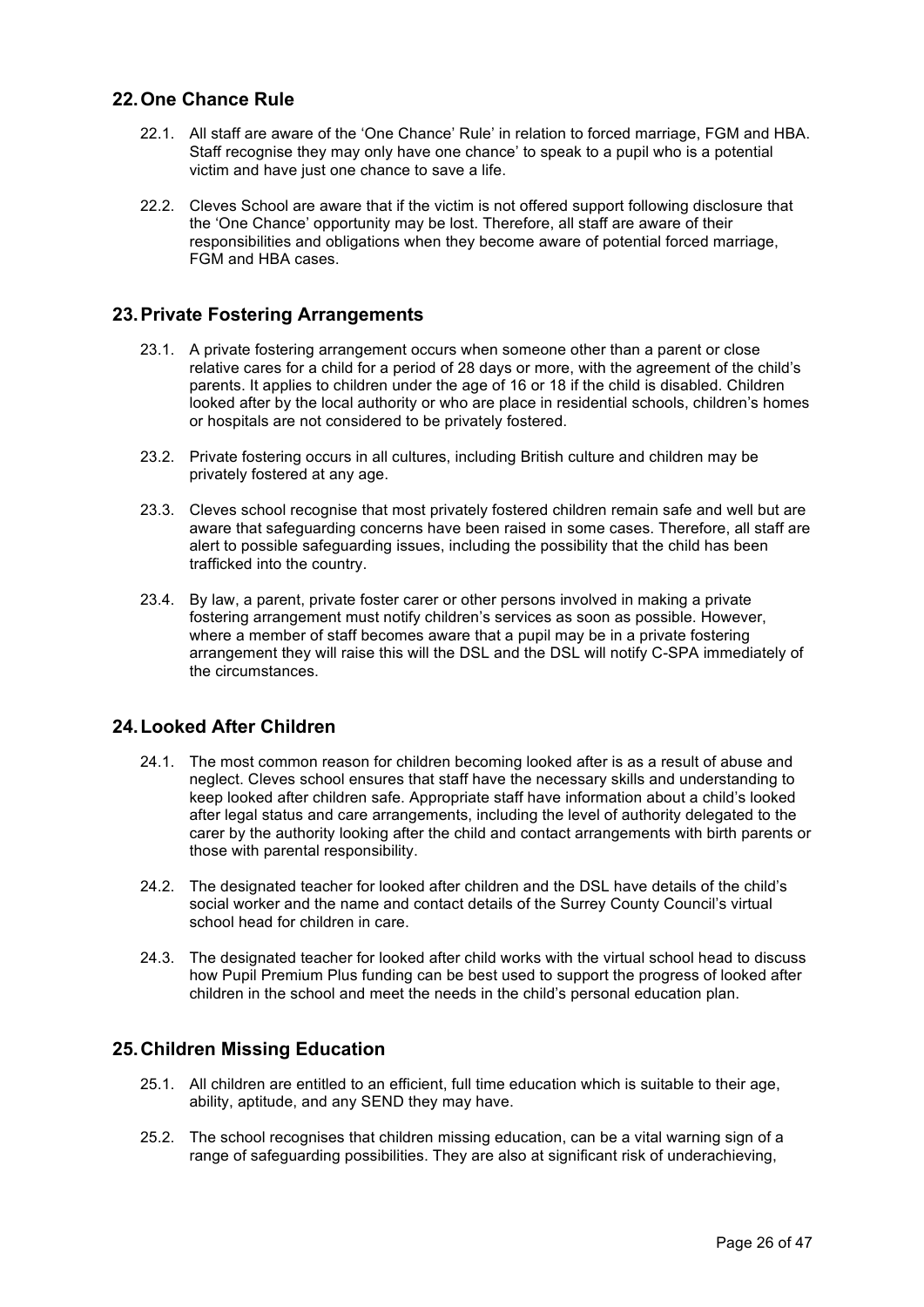being victims of abuse and harm, exploitation, radicalisation, and not being in education, employment or training (NEET) later in life.

- 25.3. Where possible the school will hold more than one emergency contact number for each child.
- 25.4. The school will ensure that there is a record of joiners and leavers as defWhen removing a child's name, the school will notify the Local Authority of: (a) the full name of the child, (b) the full name and address of any parent with whom the child normally resides, (c) at least one telephone number of the parent, (d) the child's future address and destination school, if applicable, and (e) the ground in regulation 8 under which the child's name is to be removed from the school register.
- 25.5. The school will make reasonable enquiries to establish the whereabouts of a child jointly with the Local Authority, before deleting the child's name from the school register if the deletion is under regulation 8(1), sub-paragraphs (f) (iii) and (h) (iii)
- 25.6. The school will:
	- 25.6.1. enter children on the admissions register on the first day on which the school has agreed, or has been notified, that the child will attend the school.
	- 25.6.2. notify the Local Authority within five days of adding a child's name to the admission register. The notification must include all the details contained in the admission register for the new child.
	- 25.6.3. monitor each child's attendance through their daily register and follow the SCC procedure in cases of unauthorised absence.
	- 25.6.4. remove a child's name from the admissions register on the date that the child leaves the school.
- 25.7. The school will notify the Local Authority when they are about to remove a child's name from the school register under any of the fifteen grounds listed in the regulations, no later than the date that the child's name is due to be removed.
- 25.8. Where parents notify the school, in writing, of their intention to Electively Home Educate (EHE) the school will forward a copy of the letter to the Local Authority Education Inclusion Team.
- 25.9. Where parents orally indicate that they intend to withdraw their child to EHE and no letter has been received, the school will not remove the child from roll and will notify the Education Inclusion Team at the earliest opportunity.Attendance, absence and exclusions are closely monitored.
- 25.10. A child going missing from education is a potential indicator of abuse and neglect, including sexual abuse and sexual exploitation.
- 25.11. The DSL will monitor unauthorised absences and take appropriate action including notifying the local authority particularly where children go missing on repeat occasions and/or are missing for periods during the school day in conjunction with 'Children Missing Education: Statutory Guidance for Local Authorities10 and Surrey County Council Safeguarding Children Missing Education Policy 201711.
- 25.12. Staff must be alert to signs of children at risk of travelling to conflict zones, female genital mutilation and forced marriage.

https://www.gov.uk/government/publications/children-missing-education

<sup>11</sup> https://www.surreycc.gov.uk/ data/assets/pdf\_file/0005/109589/Children-Missing-Education-Policy-CME.pdf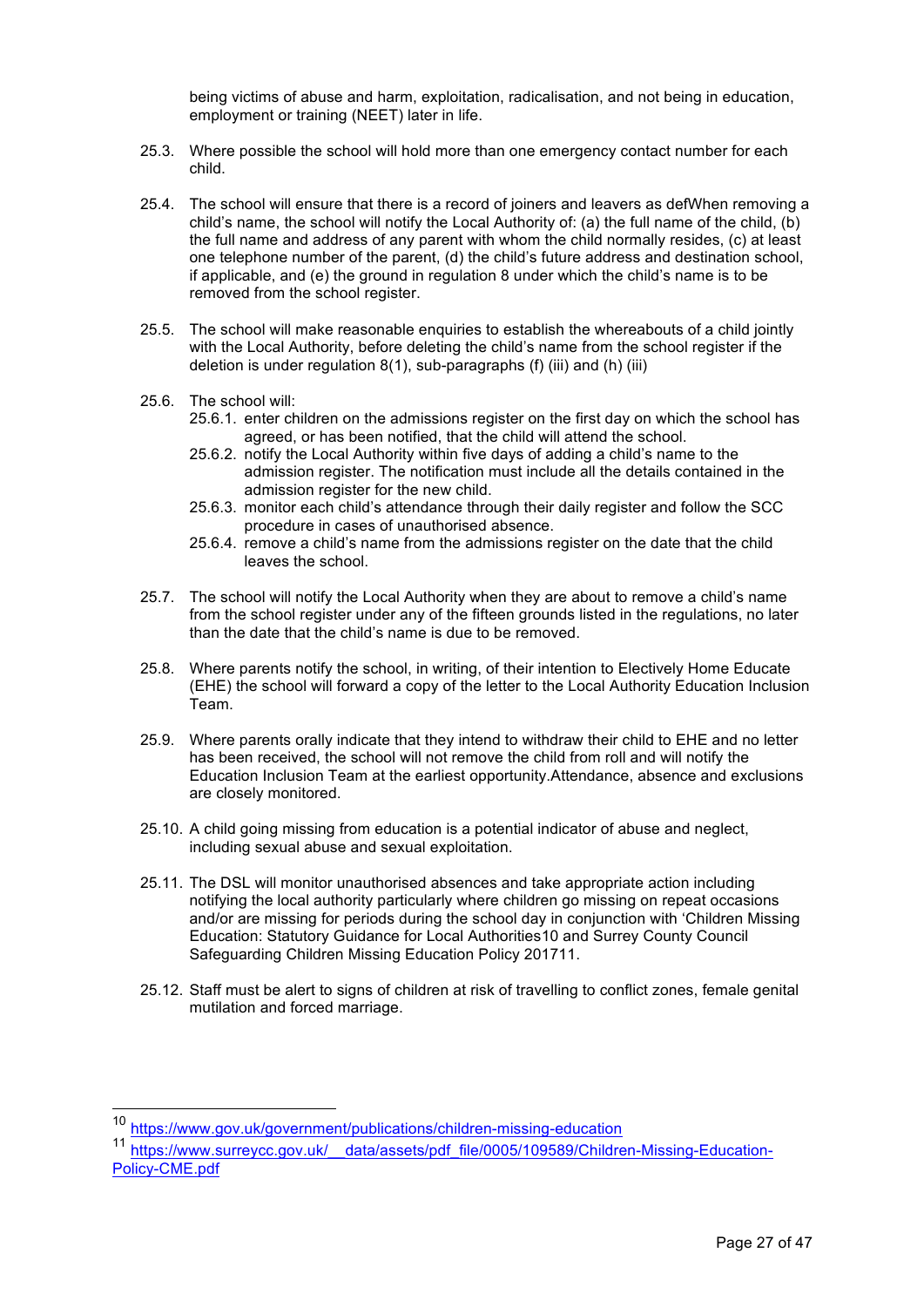## **26.Peer on Peer Abuse**

- 26.1. In most instances, the conduct of pupils towards each other will be covered by our behaviour policy. However, some allegations may be of such a serious nature that they may raise safeguarding concerns. Cleves School recognise that children are capable of abusing their peers. It will not be passed off as 'banter' or 'part of growing up'. The forms of peer on peer abuse are outlined below.
- 26.2. Domestic abuse an incident or pattern of actual or threatened acts of physical, sexual, financial and/or emotional abuse, perpetrated by an adolescent against a current or former dating partner regardless of gender or sexuality.
- 26.3. Child Sexual Exploitation children under the age of 18 may be sexually abused in the context of exploitative relationships, contexts and situations by peers who are also under 18.
- 26.4. Harmful Sexual Behaviour Children and young people presenting with sexual behaviours that are outside of developmentally 'normative' parameters and harmful to themselves and others (For more information, please see Appendix 2).
- 26.5. Serious Youth Violence Any offence of most serious violence or weapon enabled crime, where the victim is aged 1-19' i.e. murder, manslaughter, rape, wounding with intent and causing grievous bodily harm. 'Youth violence' is defined in the same way, but also includes assault with injury offences.
- 26.6. The term peer-on-peer abuse can refer to all of these definitions and a child may experience one or multiple facets of abuse at any one time. Therefore, our response will cut across these definitions and capture the complex web of their experiences.
- 26.7. There are also different gender issues that can be prevalent when dealing with peer on peer abuse (i.e. girls being sexually touched/assaulted or boys being subjected to initiation/hazing type violence).
- 26.8. Cleves School aims to reduce the likelihood of peer on peer abuse through;
	- the established ethos of respect, friendship, courtesy and kindness;
	- high expectations of behaviour;
	- clear consequences for unacceptable behaviour;
	- providing a developmentally appropriate PSHE curriculum which develops pupils' understanding of healthy relationships, acceptable behaviour, consent and keeping themselves safe;
	- systems for any pupil to raise concerns with staff, knowing that they will be listened to, valued and believed;
	- robust risk assessments and providing targeted work for pupils identified as being a potential risk to other pupils and those identified as being at risk.
- 26.9. Research indicates that young people rarely disclose peer on peer abuse and that if they do; it is likely to be to their friends. Therefore, Cleves School will also educate pupils in how to support their friends if they are concerned about them, that they should talk to a trusted adult in the school and what services they can contact for further advice.
- 26.10. Any concerns, disclosures or allegations of peer on peer abuse in any form should be referred to the DSL using Cleves school's child protection procedures as set out in this policy. Where a concern regarding peer on peer abuse has been disclosed to the DSL(s), advice and guidance will be sought from Children Social Care and where it is clear a crime has been committed or there is a risk of crime being committed the Police will be contacted.
- 26.11. Working with external agencies the school will respond to the unacceptable behaviour. If a pupil's behaviour negatively impacts on the safety and welfare of other pupils then safeguards will be put in place to promote the well-being of the pupils affected and the victim and perpetrator will be provided with support.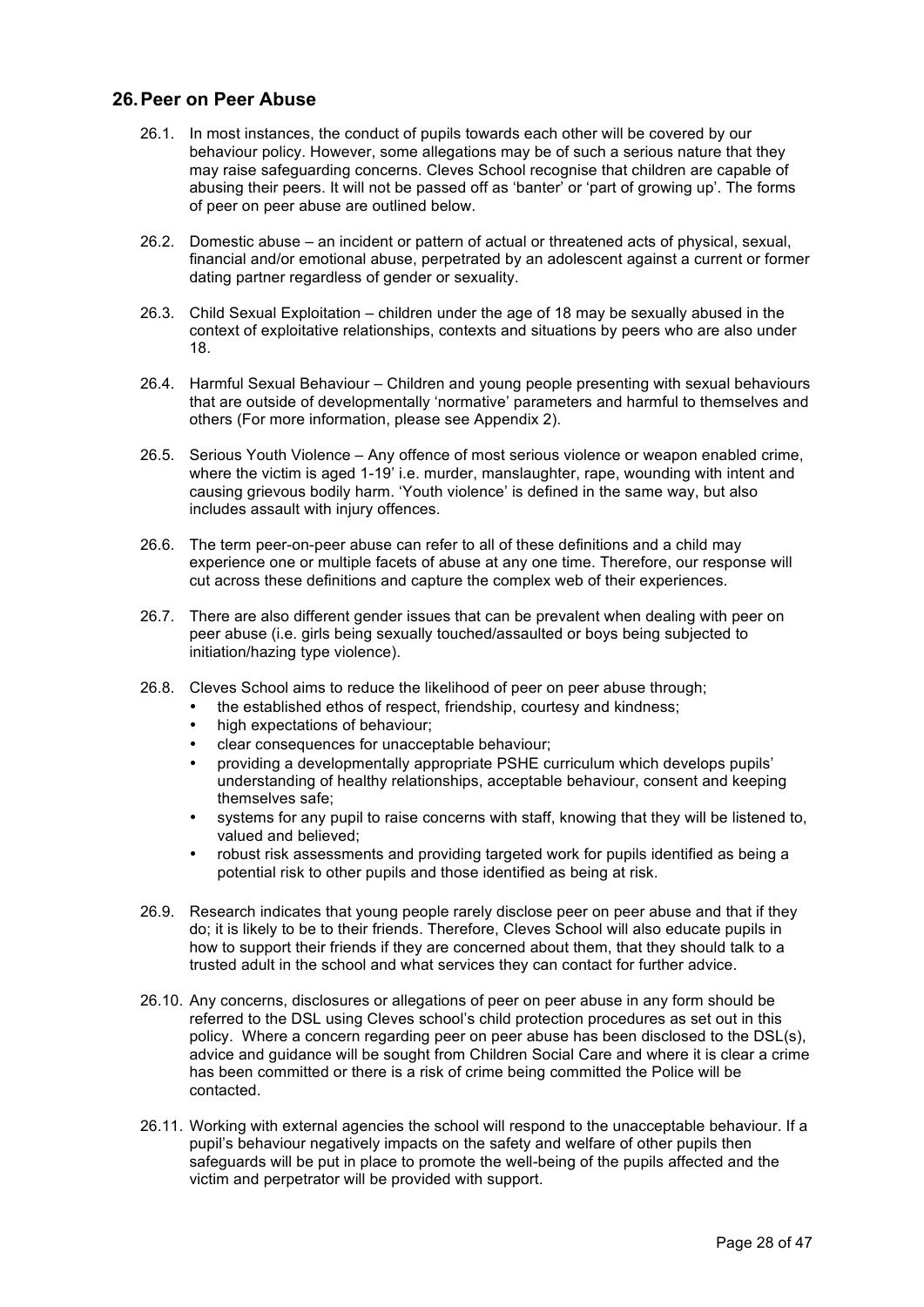(See appendix 7 for further guidelines)

# **27.Youth produced sexual imagery (sexting- sharing nudes and semi nudes)<sup>12</sup>**

- 27.1. The practice of children sharing images and videos via text message, email, social media or mobile messaging apps has become commonplace. However, this online technology has also given children the opportunity to produce and distribute sexual imagery in the form of photos and videos. Such imagery involving anyone under the age of 18 is illegal.
- 27.2. Youth produced sexual imagery refers to both images and videos where;
	- a person under the age of 18 creates and shares sexual imagery of themselves with a peer under the age of 18.
	- a person under the age of 18 shares sexual imagery created by another person under the age of 18 with a peer under the age of 18 or an adult.
	- a person under the age if 18 is in possession of sexual imagery created by another person under the age of 18.
- 27.3. All incidents of this nature should be treated as a safeguarding concern and in line with the UKCCIS guidance 'Sexting in schools and colleges: responding to incidents and safeguarding young people'13.
- 27.4. Cases where sexual imagery of people under 18 has been shared by adults and where sexual imagery of a person of any age has been shared by an adult to a child is child sexual abuse and should be responded to accordingly.
- 27.5. Children making a report of sexual violence or sexual harassment including "upskirting" (which is a criminal offence) will be taken seriously, kept safe and be well supported.
- 27.6. If a member of staff becomes aware of an incident involving youth produced sexual imagery they should follow the child protection procedures and refer to the DSL as soon as possible. The member of staff should confiscate the device involved and set it to flight mode or, if this is not possible, turn it off. Staff should not view, copy or print the youth produced sexual imagery.
- 27.7. The DSL should hold an initial review meeting with appropriate school staff and subsequent interviews with the children involved (if appropriate). Parents should be informed at an early stage and involved in the process unless there is reason to believe that involving parents would put the child at risk of harm. At any point in the process if there is concern a young person has been harmed or is at risk of harm a referral should be made to Children's Social Care or the Police as appropriate.
- 27.8. Immediate referral at the initial review stage should be made to Children's Social Care/Police if;
	- the incident involves an adult;
	- there is good reason to believe that a young person has been coerced, blackmailed or groomed or if there are concerns about their capacity to consent (for example, owing to special education needs);
	- what you know about the imagery suggests the content depicts sexual acts which are unusual for the child's development stage or are violent;
	- the imagery involves sexual acts;
	- the imagery involves anyone aged 12 or under;
	- there is reason to believe a child is at immediate risk of harm owing to the sharing of the imagery, for example the child is presenting as suicidal or self-harming.

<sup>&</sup>lt;sup>12</sup> Youth refers to anyone under the age of 18

<sup>13</sup>https://www.gov.uk/government/uploads/system/uploads/attachment\_data/file/545997/Sexting\_in\_schools\_and colleges\_UKCCIS\_\_4\_.pdf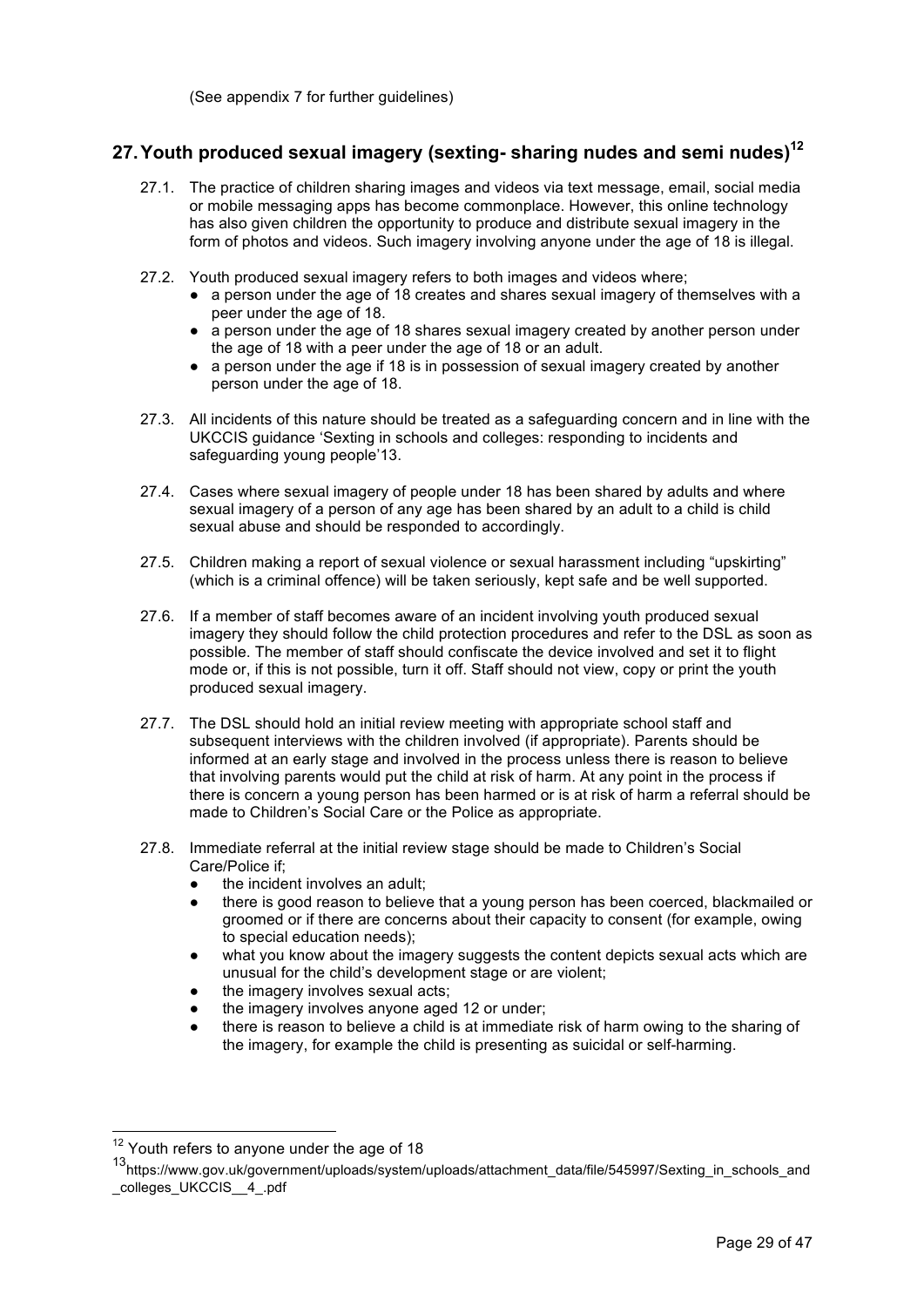- 27.9. If none of the above apply then the DSL will use their professional judgement to assess the risk to pupils involved and may decide, with input from the Headteacher, to respond to the incident without escalation to Children's Social Care or the police.
- 27.10. In applying judgement the DSL will consider if;
	- there is a significant age difference between the sender/receiver;
	- there is any coercion or encouragement beyond the sender/receiver;
	- the imagery was shared and received with the knowledge of the child in the imagery;
	- the child is more vulnerable than usual i.e. at risk;
	- there is a significant impact on the children involved;
	- the image is of a severe or extreme nature;
	- the child involved understands consent;
	- the situation is isolated or if the image been more widely distributed;
	- there other circumstances relating to either the sender or recipient that may add cause for concern i.e. difficult home circumstances;
	- the children have been involved in incidents relating to youth produced imagery before.
- 27.11. If any of these circumstances are present the situation will be escalated according to our child protection procedures, including reporting to the police or children's social care. Otherwise, the situation will be managed within the school.
- 27.12. The DSL will record all incidents of youth produced sexual imagery, including both the actions taken, actions not taken, reasons for doing so and the resolution in line with safeguarding recording procedures.

# **28.Allegations against staff**

- 28.1. All school staff should take care not to place themselves in a vulnerable position with a child. It is always advisable for interviews or work with individual children or parents to be conducted in view of other adults.
- 28.2. All staff should be aware of Surrey's Guidance on Behaviour Issues, and the school's own Behaviour Management policy.
- 28.3. Guidance about conduct and safe practice, including safe use of mobile phones by staff and volunteers is be given at induction14
- 28.4. We understand that a pupil may make an allegation against a member of staff or staff may have concerns about another staff member.
- 28.5. If such an allegation is made, or information is received which suggests that a person may be unsuitable to work with children, the member of staff receiving the allegation or aware of the information, will immediately inform the Headteacher15.
- 28.6. The Headteacher on all such occasions will discuss the content of the allegation with the Local Authority Designated Officer (LADO)16 at the earliest opportunity and before taking any further action.
- 28.7. If the allegation made to a member of staff concerns the Headteacher, the person receiving the allegation will immediately inform the Chair of Trustees. The Vice Chair of Trustees will consult the LADO as in 23.6 above, without notifying the Headteacher first.
- 28.8. The school will follow the Surrey procedures for managing allegations against staff,

<sup>&</sup>lt;sup>14</sup> Refer to "Guidance for Safe Working Practice for the Protection of Children and Staff in Education Settings" available on the DfE website, also the SCC E-safety toolkit<br><sup>15</sup> or Chair of Trustees in the event of an allegation against the Headteacher

<sup>16</sup> Duty LADO 0300 200 1006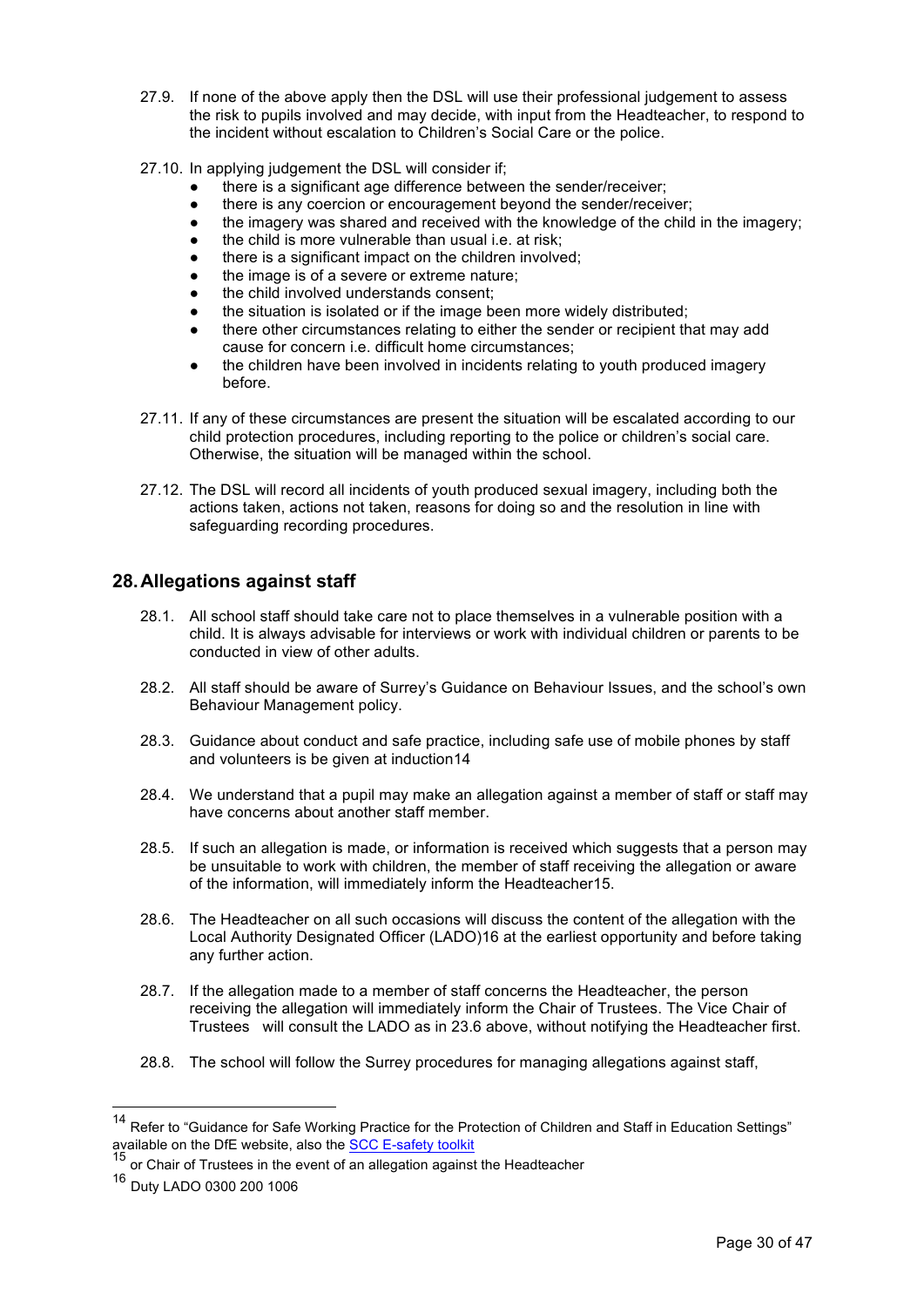procedures set out in Keeping Children Safe in Education and the school's Managing Allegations policy and procedures.

- 28.9. Suspension of the member of staff, excluding the Headteacher, against whom an allegation has been made, needs careful consideration, and the Headteacher will seek the advice of the LADO and an HR Consultant in making this decision.
- 28.10. In the event of an allegation against the Headteacher, the decision to suspend will be made by the Chair of Trustees with advice.
- 28.11. Staff, parents and trustees are reminded that publication of material that may lead to the identification of a teacher who is the subject of an allegation is prohibited by law. Publication includes verbal conversations or writing including content placed on social media sites.

## **29.Procedure - referral to the Local Authority Designated Officer (LADO)**

- 29.1. This procedure should be used in all cases in which it is alleged a member of staff, including supply staff, volunteer in a school, or another adult who works with children has:
	- behaved in a way that has harmed a child, or may have harmed a child;
	- possibly committed a criminal offence against or related to a child; or
	- behaved towards a child or children in a way that indicates he or she may pose a risk of harm to children
	- behaved or been involved in an incident outside of a setting which did not involve children but could impact on their suitability to work with children
- 29.2. In dealing with allegations or concerns against an adult, staff must:
	- report any concerns about the conduct of any member of staff, volunteer or other adult to the Headteacher/Principal immediately.
	- if an allegation is made against the Headteacher/Principal, the concerns need to be raised with the Chair of Governor as soon as possible. If the Chair of Governors is not available, then the LADO should be contacted directly
	- there may be situations when the Headteacher/Principal, Proprietor or Chair of Governors will want to involve the Police immediately if the person is deemed to be an immediate risk to children or there is evidence of a possible criminal offence.
	- once an allegation has been received by the Headteacher/Principal, Proprietor or Chair of Governors they will contact the LADO (as part of their mandatory duty) on 0300123 1650 option 3 LADO or Email: LADO@surreycc.gov.uk immediately and before taking any action or investigation
	- following consultation with the LADO inform the parents of the allegation unless there is a good reason not to.
- 29.3. In liaison with the LADO, the school will determine how to proceed and if necessary, the LADO will refer the matter to Children's Social Care and/or the Police.
- 29.4. If the matter is investigated internally, the LADO will advise the school to seek guidance from local authority colleagues in following procedures set out in part 4 of 'Keeping Children Safe in Education' (2021) and the SSCP procedures.

## **30.Whistle-blowing**

- 30.1. We recognise that children cannot be expected to raise concerns in an environment where staff fail to do so.
- 30.2. All staff should be aware of their duty to raise concerns, where they exist, about the management of child protection, which may include the attitude or actions of colleagues,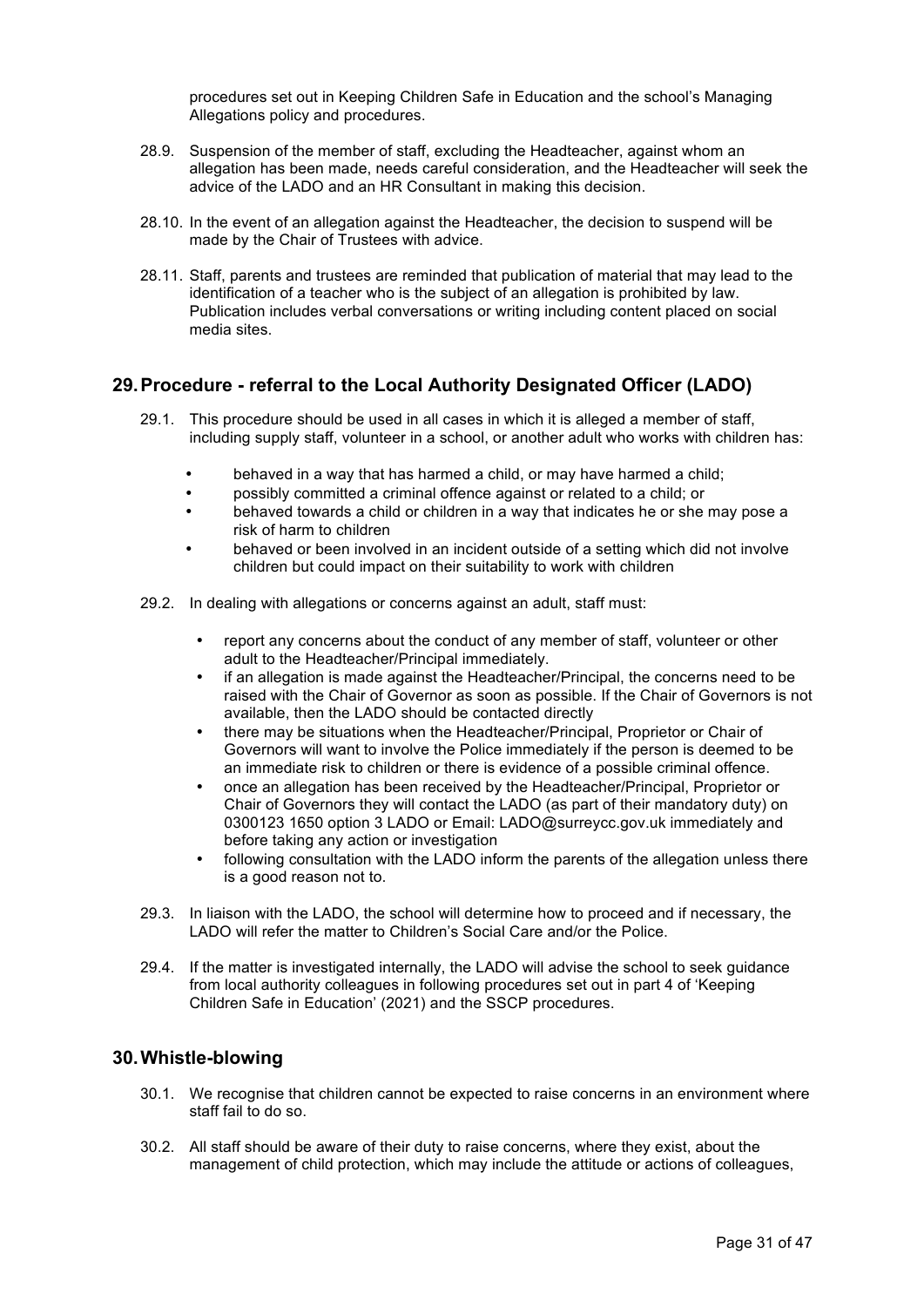poor or unsafe practice and potential failures in the school's safeguarding arrangements. If it becomes necessary to consult outside the school, they should:

- a) speak in the first instance, to the Area Education Officer/LADO following the Whistleblowing Policy.
- b) staff are encouraged to use an external, independent and confidential service provided by Navex Global, who can be contacted on their freephone helpline number 0800 069 8180 and through the
- 30.3. The NSPCC whistleblowing helpline is available for staff who do not feel able to raise concerns regarding child protection failures internally. Staff can call: 0800 028 0285 – line is available from 8:00 AM to 8:00 PM, Monday to Friday and Email: mailto:help@nspcc.org.uk.
- 30.4. Whistle blowing can also be made directly to the Chair of the Board of trustees. At cleveswhistleblowing@outlook.com

## **31.Physical Intervention**

- 31.1. We acknowledge that staff must only ever use physical intervention as a last resort, when a child is endangering him/herself or others, and that at all times it must be the minimal force necessary to prevent injury to another person.
- 31.2. Such events should be recorded and signed by a witness.
- 31.3. Staff who are likely to need to use physical intervention will have been appropriately trained in the Positive Options technique.
- 31.4. We understand that physical intervention of a nature which causes injury or distress to a child may be considered under child protection or disciplinary procedures.
- 31.5. We recognise that touch is appropriate in the context or working with children, and all staff have been given 'Safe Practice' guidance to ensure they are clear about their professional boundary.
- 31.6. When applying disciplinary measures such as physical intervention or isolation for children with SEND the school will conssider the risks, given the additional vulnerabilities of these children.

## **This policy also links to our policies on:**

- Behaviour
- Staff Behaviour Policy / Code of Conduct
- **Whistleblowing**
- Anti-bullying
- Health and Safety
- **PSHE**
- Relationships and Sex Education
- E-Safety, including staff use of mobile phones
- Risk Assessment
- Recruitment and Selection

## **32.Appendix 1 Recognising signs of child abuse**

#### **Categories of Abuse:**

- **Physical Abuse**
- Emotional Abuse (including Domestic Abuse)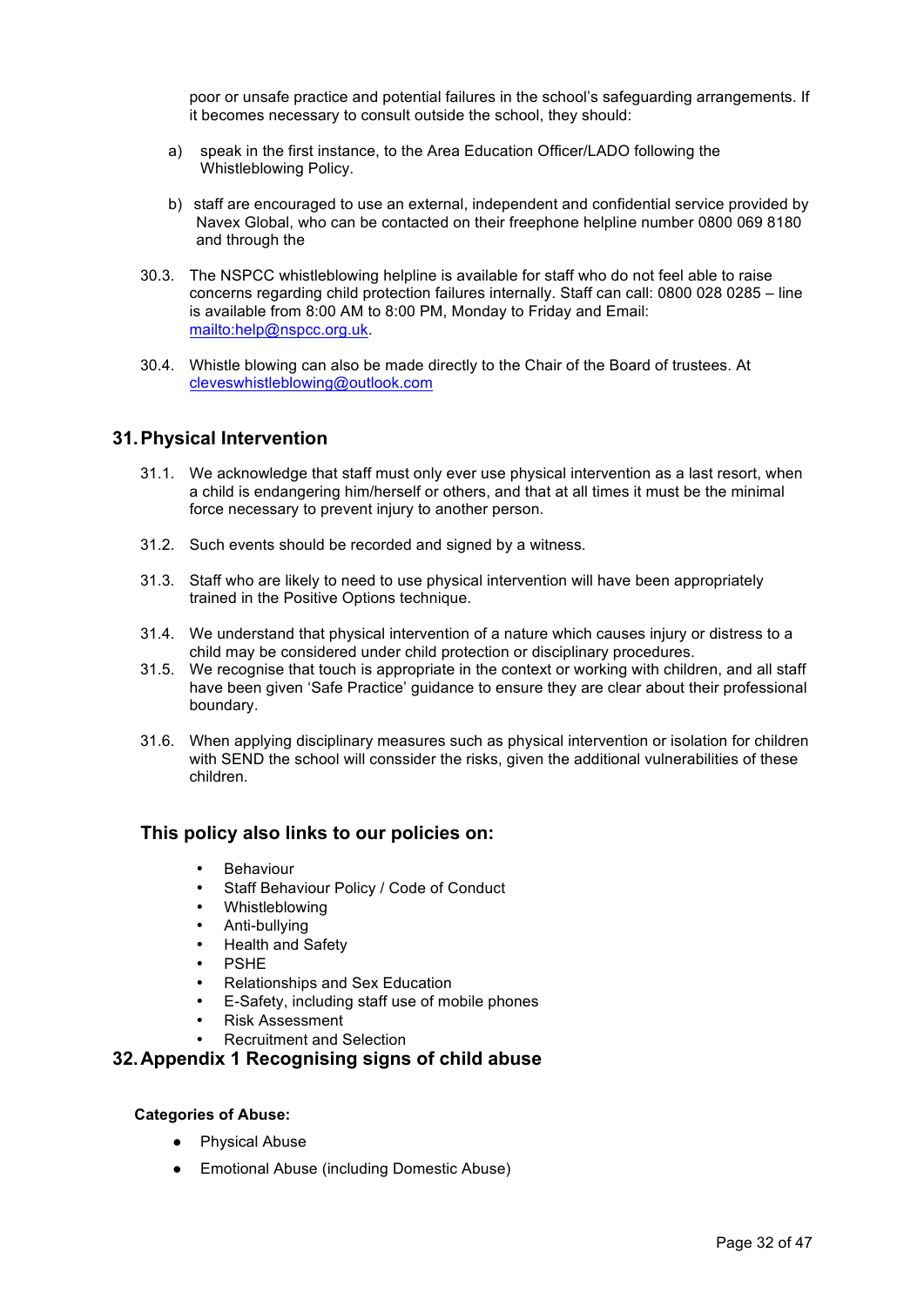- Sexual Abuse (including child sexual exploitation)
- Neglect

## **Signs of Abuse in Children:**

The following non-specific signs may indicate something is wrong:

- Significant change in behaviour
- Extreme anger or sadness
- Aggressive and attention-seeking behaviour
- Suspicious bruises with unsatisfactory explanations
- Lack of self-esteem
- Self-injury
- Depression
- Age inappropriate sexual behaviour
- Child Sexual Exploitation.

## **Risk Indicators**

The factors described in this section are frequently found in cases of child abuse. Their presence is not proof that abuse has occurred, but:

- must be regarded as indicators of the possibility of significant harm
- justifies the need for careful assessment and discussion with designated / named / lead person, manager, (or in the absence of all those individuals, an experienced colleague)
- may require consultation with and / or referral to Children's Services

The absence of such indicators does not mean that abuse or neglect has not occurred.

In an abusive relationship the child may:

- appear frightened of the parent/s
- act in a way that is inappropriate to her/his age and development (though full account needs to be taken of different patterns of development and different ethnic groups)

The parent or carer may:

- persistently avoid child health promotion services and treatment of the child's episodic illnesses
- have unrealistic expectations of the child
- frequently complain about/to the child and may fail to provide attention or praise (high criticism/low warmth environment)
- be absent or misusing substances
- persistently refuse to allow access on home visits
- be involved in domestic abuse

Staff should be aware of the potential risk to children when individuals, previously known or suspected to have abused children, move into the household.

## **Recognising Physical Abuse**

The following are often regarded as indicators of concern:

- an explanation which is inconsistent with an injury
- several different explanations provided for an injury
- unexplained delay in seeking treatment
- the parents/carers are uninterested or undisturbed by an accident or injury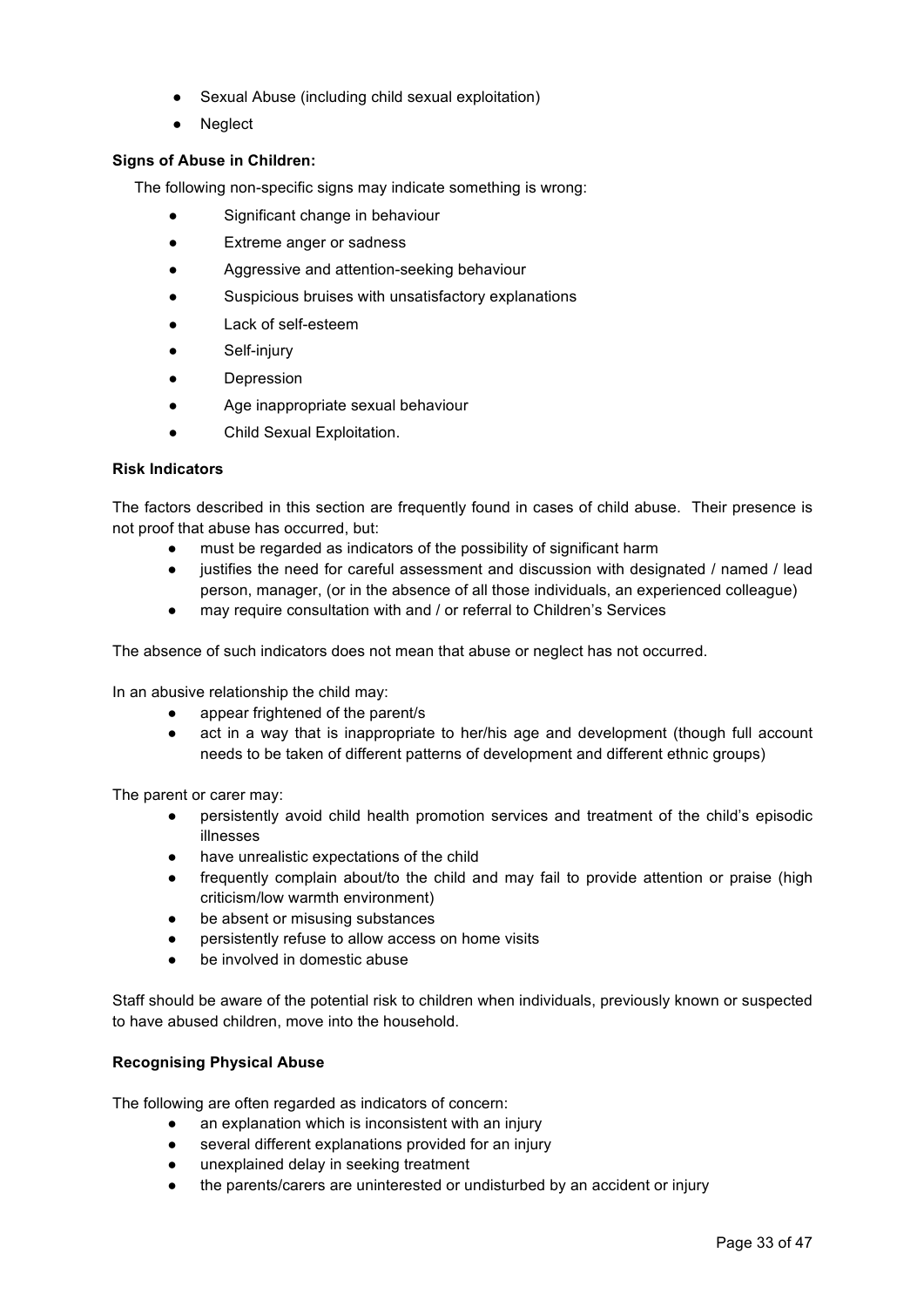- parents are absent without good reason when their child is presented for treatment
- repeated presentation of minor injuries (which may represent a "cry for help" and if ignored could lead to a more serious injury)
- family use of different doctors and A&E departments
- reluctance to give information or mention previous injuries

### **Bruising**

Children can have accidental bruising, but the following must be considered as non-accidental unless there is evidence or an adequate explanation provided:

- any bruising to a pre-crawling or pre-walking baby
- bruising in or around the mouth, particularly in small babies which may indicate force feeding
- two simultaneous bruised eyes, without bruising to the forehead, (rarely accidental, though a single bruised eye can be accidental or abusive)
- repeated or multiple bruising on the head or on sites unlikely to be injured accidentally
- Variation in colour possibly indicating injuries caused at different times
- the outline of an object used e.g. belt marks, hand prints or a hair brush
- bruising or tears around, or behind, the earlobe/s indicating injury by pulling or twisting
- bruising around the face
- grasp marks on small children
- bruising on the arms, buttocks and thighs may be an indicator of sexual abuse

#### **Bite Marks**

Bite marks can leave clear impressions of the teeth. Human bite marks are oval or crescent shaped. Those over 3 cm in diameter are more likely to have been caused by an adult or older child.

A medical opinion should be sought where there is any doubt over the origin of the bite.

#### **Burns and Scalds**

It can be difficult to distinguish between accidental and non-accidental burns and scalds, and will always require experienced medical opinion. Any burn with a clear outline may be suspicious e.g:

- circular burns from cigarettes (but may be friction burns if along the bony protuberance of the spine)
- linear burns from hot metal rods or electrical fire elements
- burns of uniform depth over a large area
- scalds that have a line indicating immersion or poured liquid (a child getting into hot water is his/her own accord will struggle to get out and cause splash marks)
- old scars indicating previous burns/scalds which did not have appropriate treatment or adequate explanation

Scalds to the buttocks of a small child, particularly in the absence of burns to the feet, are indicative of dipping into a hot liquid or bath.

#### **Fractures**

Fractures may cause pain, swelling and discolouration over a bone or joint.

Non-mobile children rarely sustain fractures.

There are grounds for concern if:

● the history provided is vague, non-existent or inconsistent with the fracture type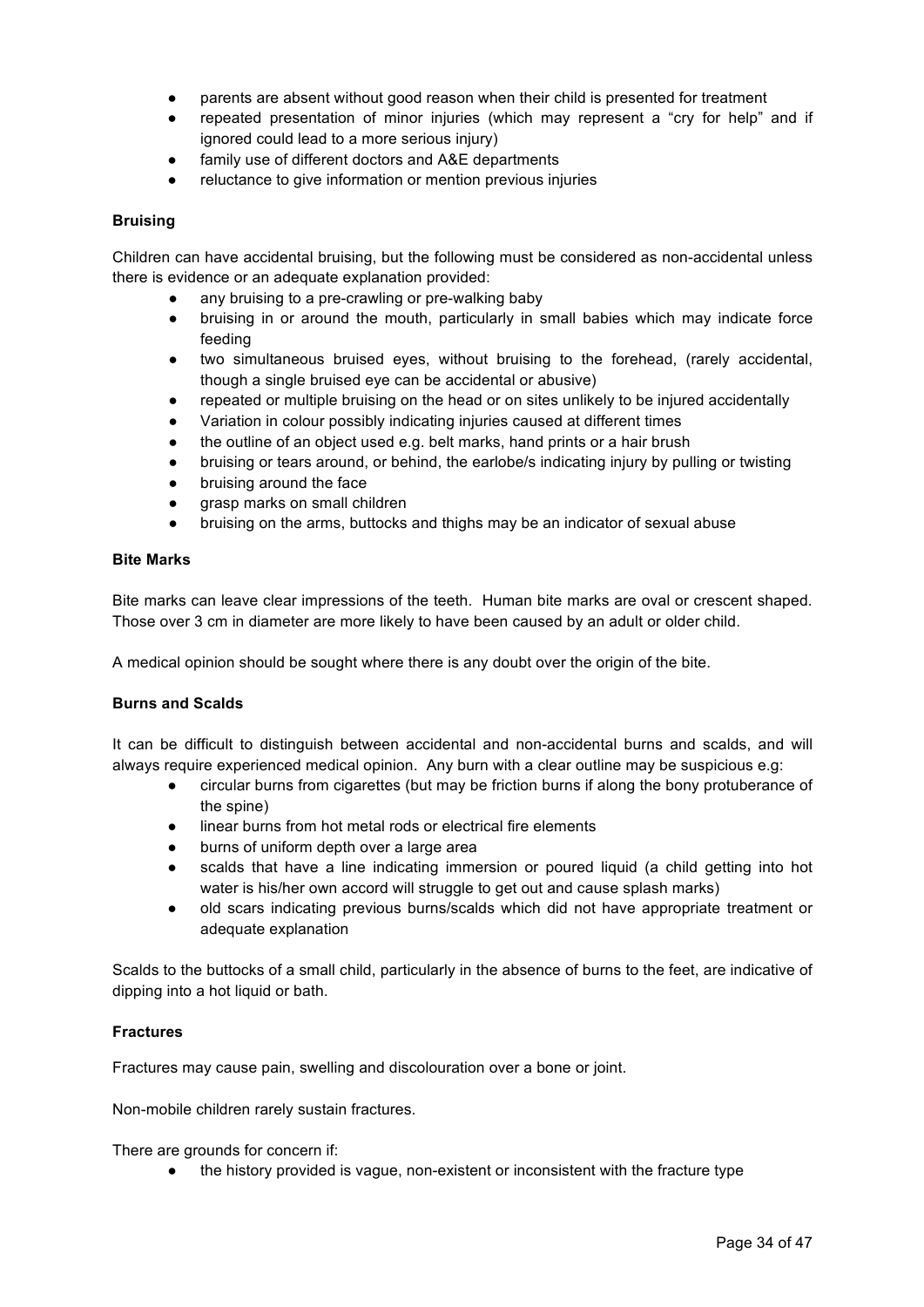- there are associated old fractures
- medical attention is sought after a period of delay when the fracture has caused symptoms such as swelling, pain or loss of movement
- there is an unexplained fracture in the first year of life

### **Scars**

A large number of scars or scars of different sizes or ages, or on different parts of the body, may suggest abuse.

### **Recognising Emotional Abuse**

Emotional abuse may be difficult to recognise, as the signs are usually behavioural rather than physical. The manifestations of emotional abuse might also indicate the presence of other kinds of abuse.

The indicators of emotional abuse are often also associated with other forms of abuse.

The following may be indicators of emotional abuse:

- developmental delay
- abnormal attachment between a child and parent/carer e.g. anxious, indiscriminate or not attachment
- indiscriminate attachment or failure to attach
- aggressive behaviour towards others
- scape-goated within the family
- frozen watchfulness, particularly in pre-school children
- low self esteem and lack of confidence
- withdrawn or seen as a "loner" difficulty relating to others

## **Recognising Signs of Sexual Abuse**

Boys and girls of all ages may be sexually abused and are frequently scared to say anything due to guilt and/or fear. This is particularly difficult for a child to talk about and full account should be taken of the cultural sensitivities of any individual child/family.

Recognition can be difficult, unless the child discloses and is believed. There may be no physical signs and indications are likely to be emotional/behavioural.

Some behavioural indicators associated with this form of abuse are:

- inappropriate sexualised conduct
- sexually explicit behaviour, play or conversation, inappropriate to the child's age
- continual and inappropriate or excessive masturbation
- self-harm (including eating disorder), self mutilation and suicide attempts
- involvement in prostitution or indiscriminate choice of sexual partners
- an anxious unwillingness to remove clothes e.g. for sports events (but this may be related to cultural norms or physical difficulties)

Some physical indicators associated with this form of abuse are:

- pain or itching of genital area
- blood on underclothes
- pregnancy in a younger girl where the identity of the father is not disclosed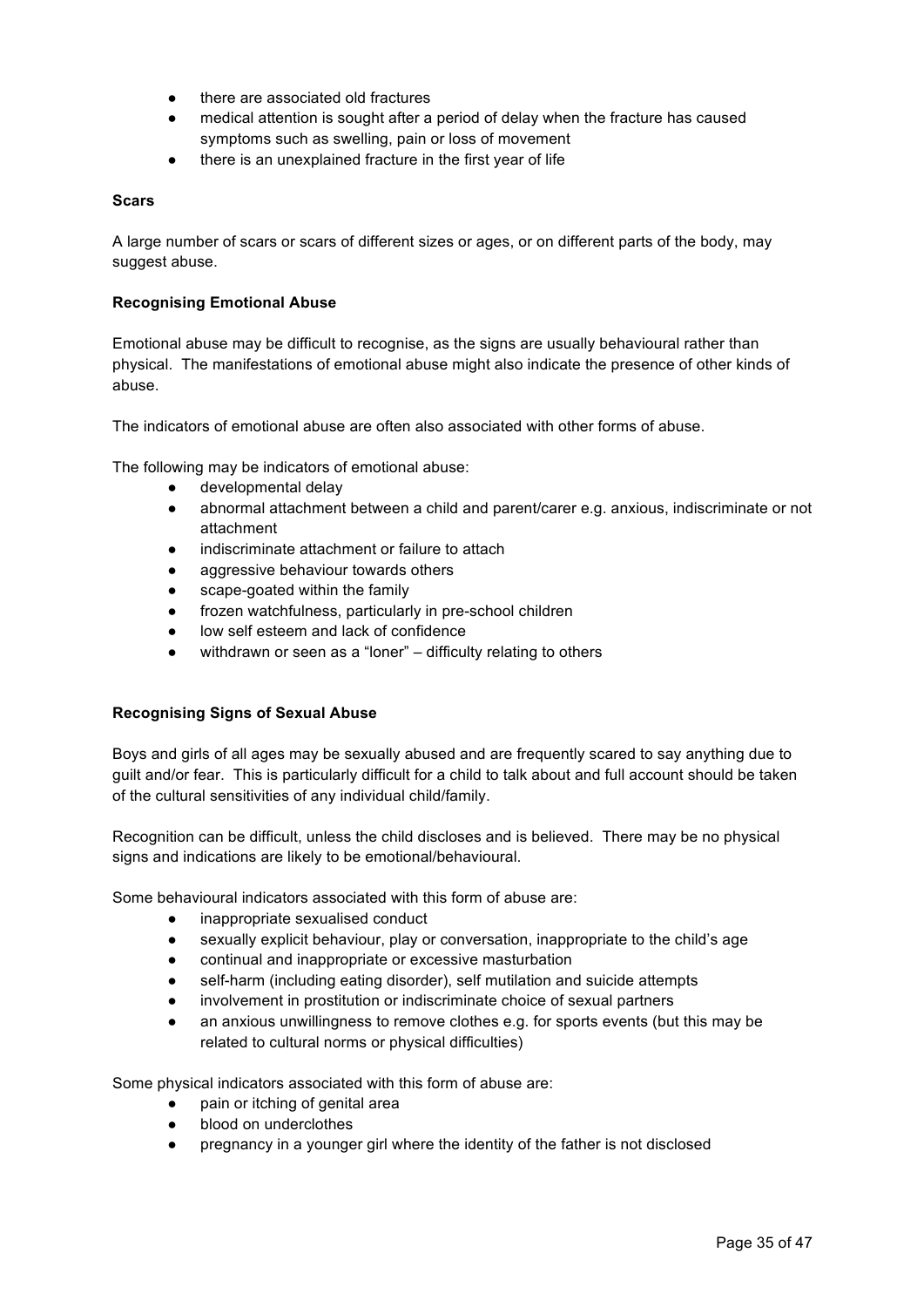● physical symptoms such as injuries to the genital or anal area, bruising to buttocks, abdomen and thighs, sexually transmitted disease, presence of semen on vagina, anus, external genitalia or clothing

## **Recognising Neglect**

Evidence of neglect is built up over a period of time and can cover different aspects of parenting. Indicators include:

- failure by parents or carers to meet the basic essential needs e.g. adequate food, clothes, warmth, hygiene and medical care
- a child seen to be listless, apathetic and irresponsive with no apparent medical cause
- failure of child to grow within normal expected pattern, with accompanying weight loss
- child thrives away from home environment
- child frequently absent from school
- child left with adults who are intoxicated or violent
- child abandoned or left alone for excessive periods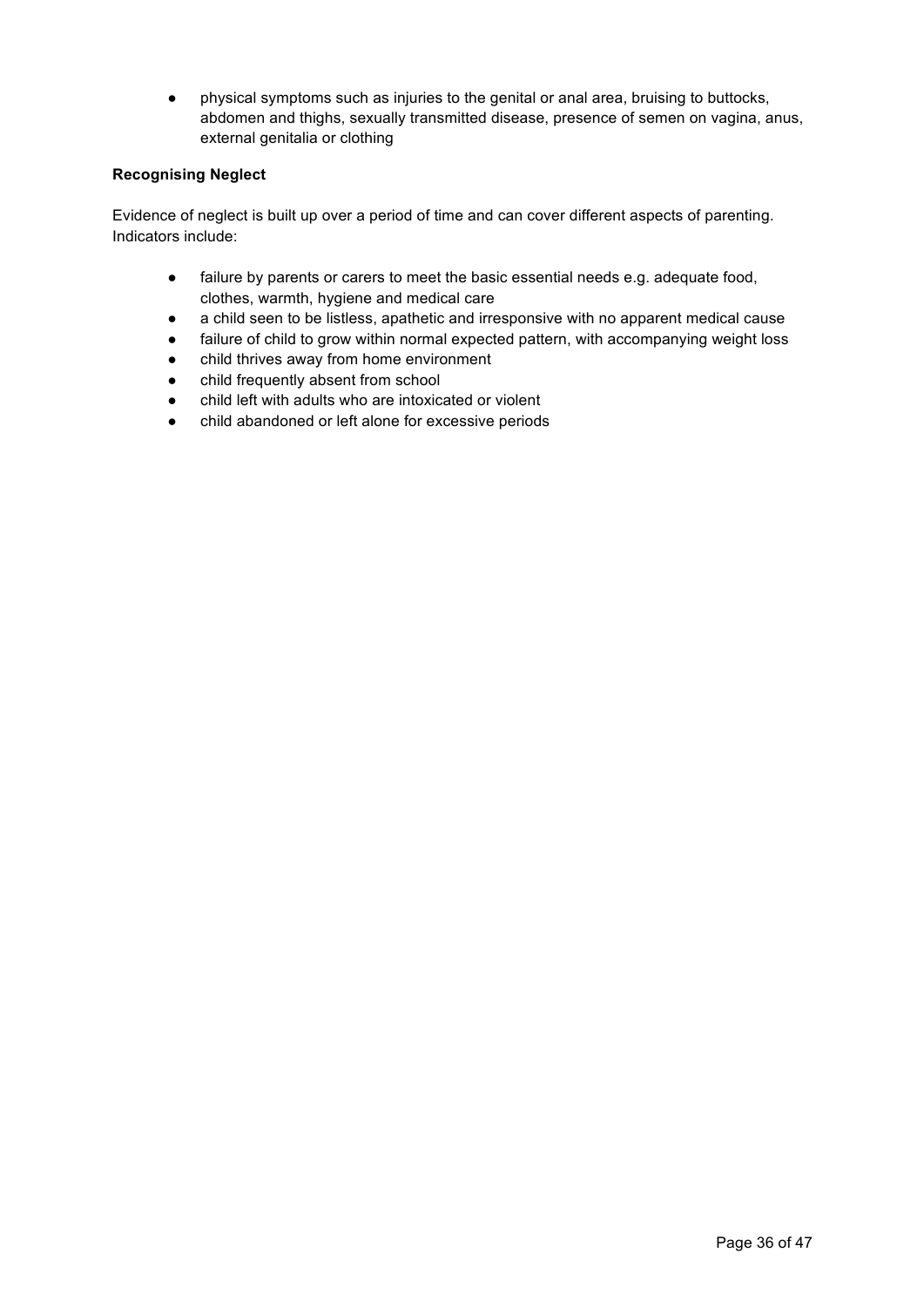# **33.Appendix 2 - Sexual Abuse by Young People**

The boundary between what is abusive and what is part of normal childhood or youthful experimentation can be blurred. The determination of whether behaviour is developmental, inappropriate or abusive will hinge around the related concepts of true consent, power imbalance and exploitation. This may include children and young people who exhibit a range of sexually problematic behaviour such as indecent exposure, obscene telephone calls, fetishism, bestiality and sexual abuse against adults, peers or children.

**Developmental Sexual Activity** encompasses those actions that are to be expected from children and young people as they move from infancy through to an adult understanding of their physical, emotional and behavioural relationships with each other. Such sexual activity is essentially information gathering and experience testing. It is characterised by mutuality and of the seeking of consent.

**Inappropriate Sexual Behaviour** can be inappropriate socially, in appropriate to development, or both. In considering whether behaviour fits into this category, it is important to consider what negative effects it has on any of the parties involved and what concerns it raises about a child or young person. It should be recognised that some actions may be motivated by information seeking, but still cause significant upset, confusion, worry, physical damage, etc. It may also be that the behaviour is "acting out" which may derive from other sexual situations to which the child or young person has been exposed. If an act appears to have been inappropriate, there may still be a need for some form of behaviour management or intervention. For some children, educative inputs may be enough to address the behaviour.

Abusive sexual activity included any behaviour involving coercion, threats, aggression together with secrecy, or where one participant relies on an unequal power base. In order to more fully determine the nature of the incident the following factors should be given consideration. The presence of exploitation in terms of:

- **❖ Equality**  consider differentials of physical, cognitive and emotional development, power and control and authority, passive and assertive tendencies
- **❖ Consent** agreement including all the following:
	- $\circ$  Understanding that is proposed based on age, maturity, development level, functioning and experience
	- o Knowledge of society's standards for what is being proposed
	- o Awareness of potential consequences and alternatives
	- o Assumption that agreements or disagreements will be respected equally
	- o Voluntary decision
	- o Mental competence
- **❖ Coercion –** the young perpetrator who abuses may use techniques like bribing, manipulation and emotional threats of secondary gains and losses that is loss of love, friendship, etc. Some may use physical force, brutality or the threat of these regardless of victim resistance.

In evaluating sexual behaviour of children and young people, the above information should be used only as a guide. Further information and advice to assist in identifying and responding appropriately to sexual behaviour is available from the Brook Sexual Behaviours Traffic Light Tool<sup>17</sup>. Assessment, Consultation and Therapy (ACT) 01306 745310 can also assist professionals in identifying sexual behaviour of concern in children and adolescents.

 <sup>17</sup> https://www.brook.org.uk/our-work/category/sexual-behaviours-traffic-light-tool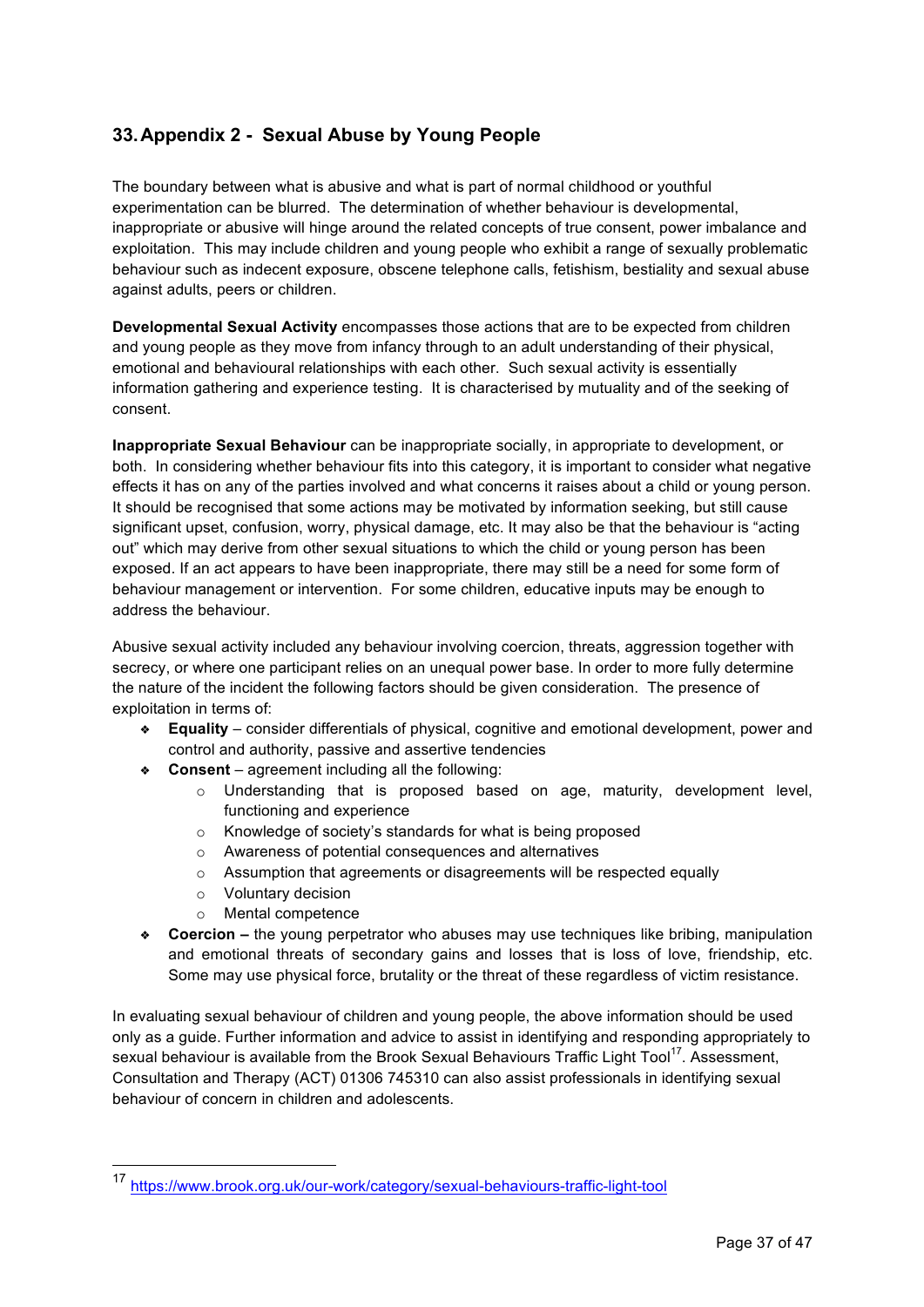# **34.Appendix 3 - Child Sexual Exploitation**

Staff should refer to Part A of 'Child Sexual Exploitation: Definition and a guide for practitioners, local leaders and decision makers working to protect children from child sexual exploitation' (2017)<sup>18</sup> for comprehensive guidance on Child Sexual Exploitation.

The following list of indicators is not exhaustive or definitive but it does highlight common signs which can assist professionals in identifying children or young people who may be victims of sexual exploitation.

Signs include:

- going missing from home or school
- regular school absence/truanting
- underage sexual activity
- inappropriate sexual or sexualised behaviour
- sexually risky behaviour, 'swapping' sex
- repeat sexually transmitted infections
- in girls, repeat pregnancy, abortions, miscarriage
- receiving unexplained gifts or gifts from unknown sources
- having multiple mobile phones and worrying about losing contact via mobile
- online safety concerns such as youth produced sexual imagery or being coerced into sharing explicit images.
- having unaffordable new things (clothes, mobile) or expensive habits (alcohol, drugs)
- changes in the way they dress
- going to hotels or other unusual locations to meet friends
- seen at known places of concern
- moving around the country, appearing in new towns or cities, not knowing where they are
- getting in/out of different cars driven by unknown adults
- having older boyfriends or girlfriends
- contact with known perpetrators
- involved in abusive relationships, intimidated and fearful of certain people or situations
- hanging out with groups of older people, or anti-social groups, or with other vulnerable peers
- associating with other young people involved in sexual exploitation
- recruiting other young people to exploitative situations
- truancy, exclusion, disengagement with school, opting out of education altogether
- unexplained changes in behaviour or personality (chaotic, aggressive, sexual)
- mood swings, volatile behaviour, emotional distress
- self-harming, suicidal thoughts, suicide attempts, overdosing, eating disorders
- drug or alcohol misuse
- getting involved in crime
- police involvement, police records
- involved in gangs, gang fights, gang membership
- injuries from physical assault, physical restraint, sexual assault.

<sup>18</sup>https://www.gov.uk/government/uploads/system/uploads/attachment\_data/file/591903/CSE\_Guidan ce\_Core\_Document\_13.02.2017.pdf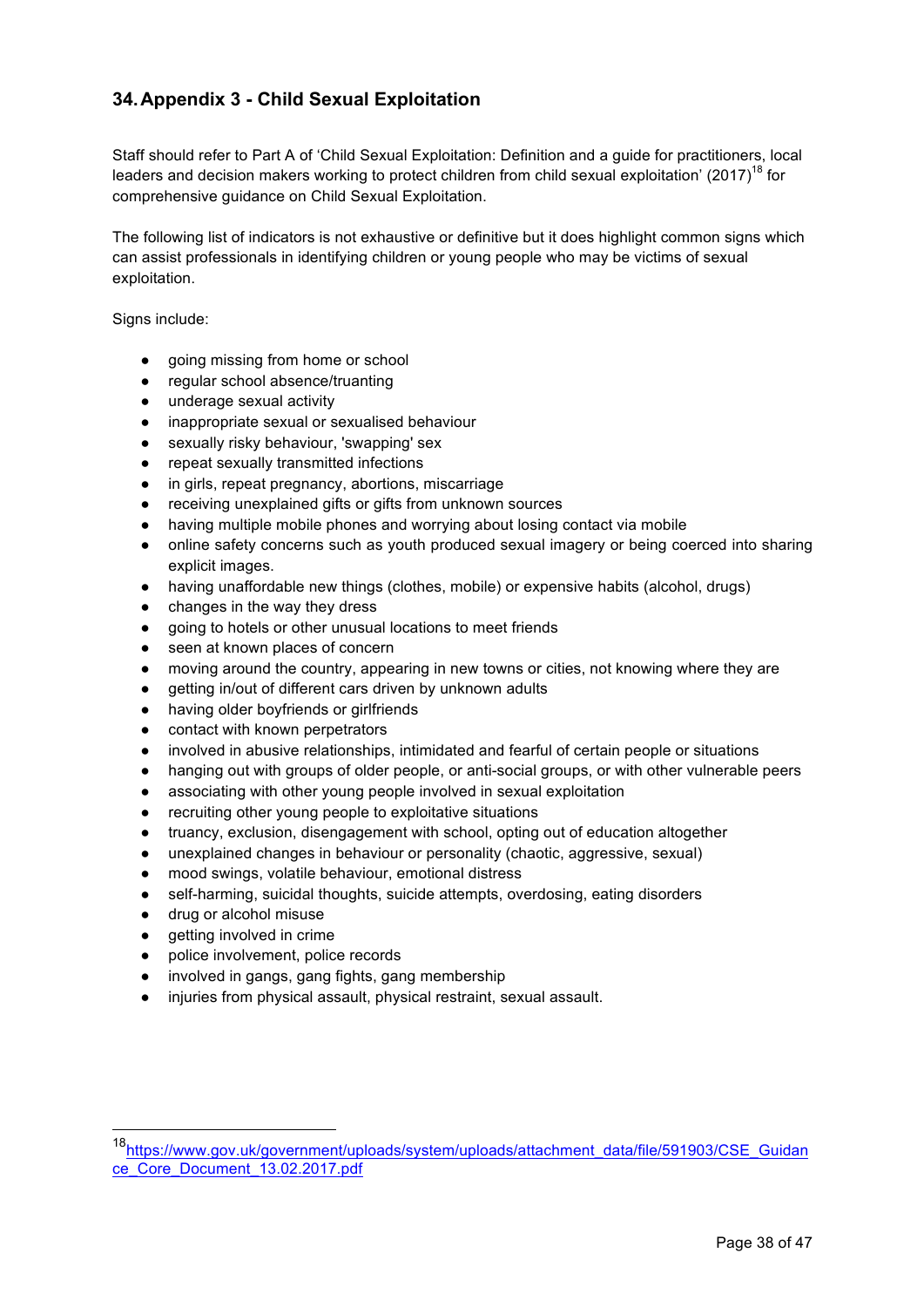# **35.Appendix 4 - Female Genital Mutilation (FGM)**

It is essential that staff are aware of FGM practices and the need to look for signs, symptoms and other indicators of FGM.

#### **What is FGM?**

It involves procedures that intentionally alter/injure the female genital organs for non-medical reasons.

4 types of procedure:

Type 1 Clitoridectomy – partial/total removal of clitoris

Type 2 Excision – partial/total removal of clitoris and labia minora

Type 3 Infibulation entrance to vagina is narrowed by repositioning the inner/outer labia

Type 4 all other procedures that may include: pricking, piercing, incising, cauterising and scraping the genital area.

Why is it carried out?

Belief that:

- FGM brings status/respect to the girl social acceptance for marriage
- Preserves a girl's virginity
- Part of being a woman / rite of passage
- Upholds family honour
- Cleanses and purifies the girl
- Gives a sense of belonging to the community
- Fulfils a religious requirement
- Perpetuates a custom/tradition
- Helps girls be clean / hygienic
- Is cosmetically desirable
- Mistakenly believed to make childbirth easier

#### **Is FGM legal?**

FGM is internationally recognised as a violation of human rights of girls and women. It is **illegal** in most countries including the UK.

#### **Circumstances and occurrences that may point to FGM happening are:**

- child talking about getting ready for a special ceremony
- family taking a long trip abroad
- child's family being from one of the 'at risk' communities for FGM (Kenya, Somalia, Sudan, Sierra Leon, Egypt, Nigeria, Eritrea as well as non-African communities including Yemeni, Afghani, Kurdistan, Indonesia and Pakistan)
- knowledge that the child's sibling has undergone FGM
- child talks about going abroad to be 'cut' or to prepare for marriage

Signs that may indicate a child has undergone FGM:

- prolonged absence from school and other activities
- behaviour change on return from a holiday abroad, such as being withdrawn and appearing subdued
- bladder or menstrual problems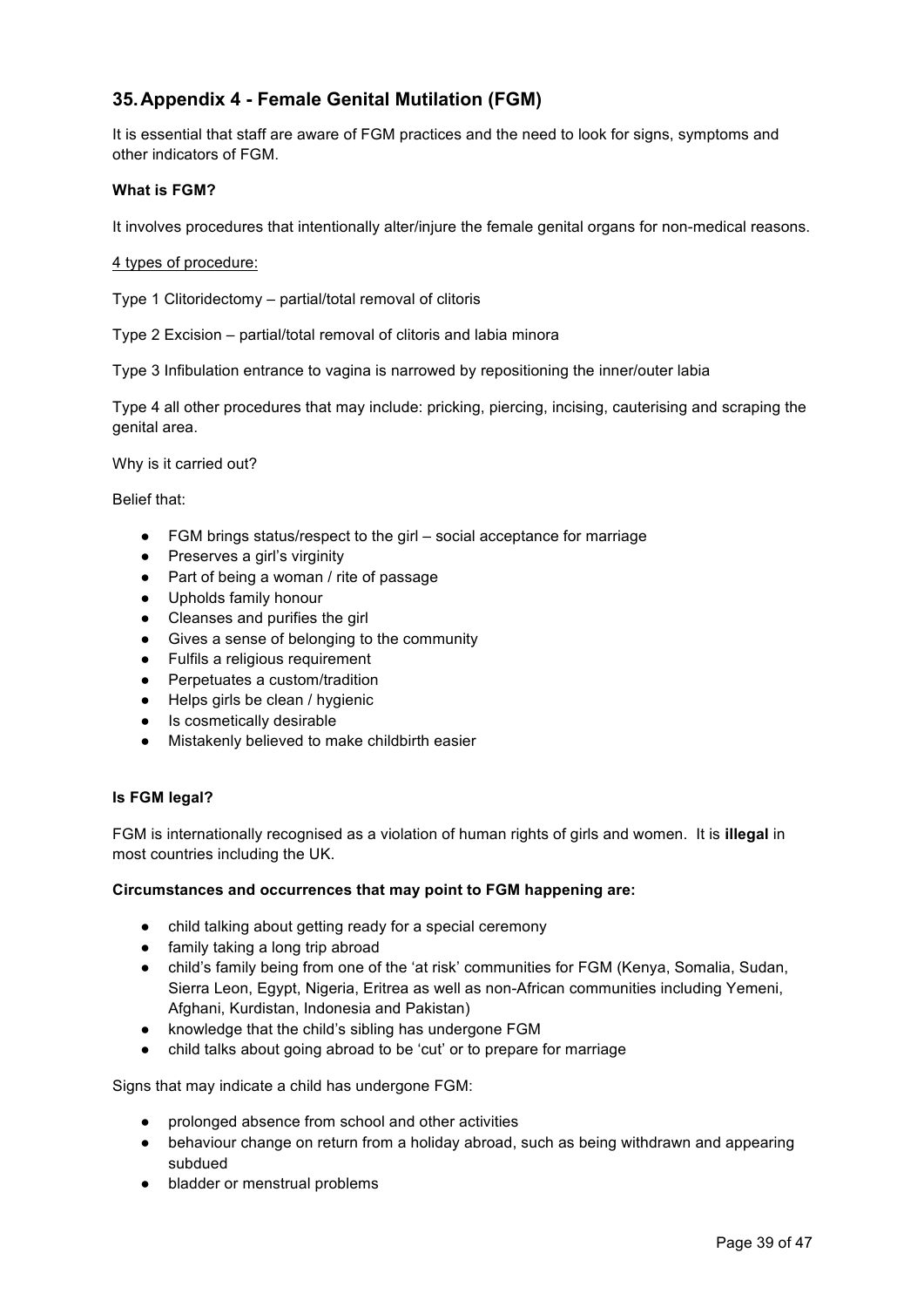- finding it difficult to sit still and looking uncomfortable
- complaining about pain between the legs
- mentioning something somebody did to them that they are not allowed to talk about
- secretive behaviour, including isolating themselves from the group
- reluctance to take part in physical activity
- repeated urinal tract infection
- disclosure

## **The 'One Chance' rule**

As with Forced Marriage there is the 'One Chance' rule. It is essential that settings /schools/colleges take action **without delay** and make a referral to children's services or to police if the circumstances come under the mandatory reporting duty for those employed or engaged to carry out 'teaching work' in the school.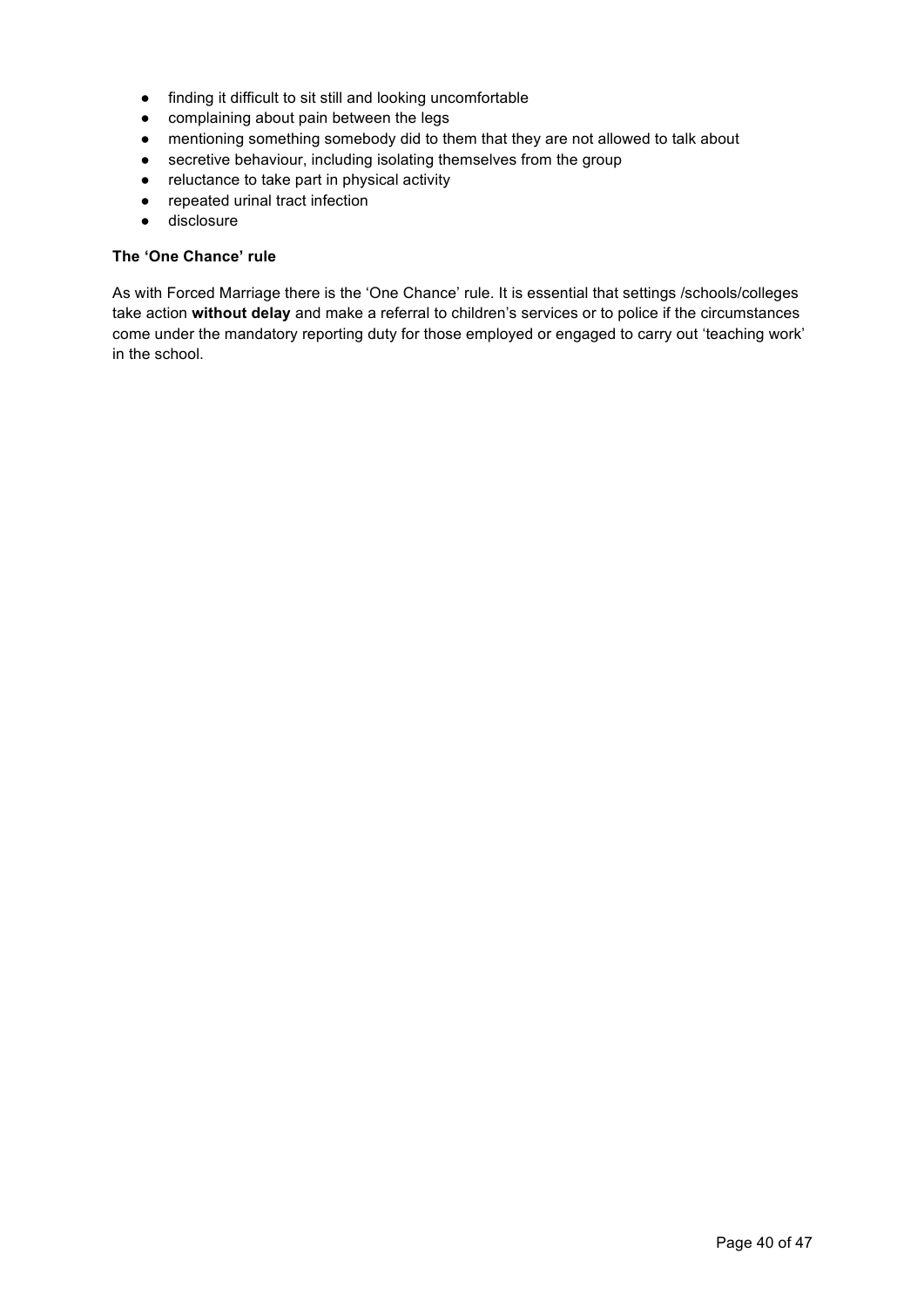# **36.Appendix 5 - Domestic Abuse**

#### How does it affect children?

Children can be traumatised by seeing and hearing violence and abuse. They may also be directly targeted by the abuser or take on a protective role and get caught in the middle. In the long term this can lead to mental health issues such as depression, self-harm and anxiety.

### **What are the signs to look out for?**

Children affected by domestic abuse reflect their distress in a variety of ways. They may change their usual behaviour and become withdrawn, tired, start to wet the bed and have behavioural difficulties. They may not want to leave their house or may become reluctant to return. Others will excel, using their time in your care as a way to escape from their home life. None of these signs are exclusive to domestic abuse so when you are considering changes in behaviours and concerns about a child, think about whether domestic abuse may be a factor.

#### **What should I do if I suspect a family is affected by domestic abuse?**

To talk through your concerns call the Surrey Domestic Abuse Helpline on 01483 776822 or talk to your local outreach service.

East Surrey Domestic Abuse Services - Covering Reigate & Banstead, Mole Valley and Tandridge - 01737 771350

Your Sanctuary Outreach Service Covering Woking, Runnymede and Surrey Heath - 01483 776822

North Surrey Outreach Service - Covering Epsom & Ewell, Elmbridge and Spelthorne - 01932 260690

South West Surrey Outreach Service - Covering Guildford and Waverley - 01483 577392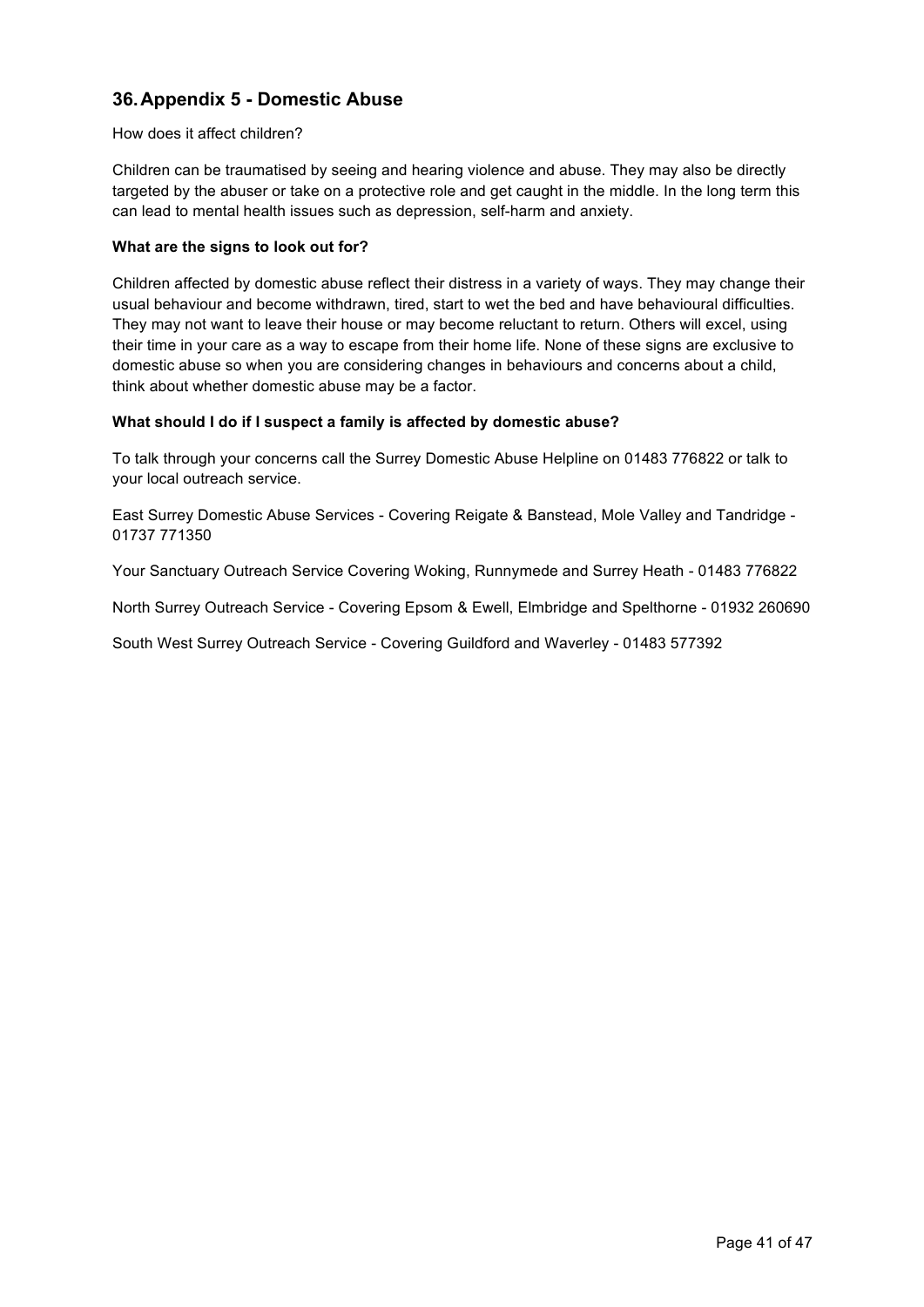# **37.Appendix 6 - Indicators Of Vulnerability To Radicalisation**

- 1. Radicalisation refers to the process by which a person comes to support terrorism and forms of extremism leading to terrorism.
- 2. Extremism is defined by the Government in the Prevent Strategy as: Vocal or active opposition to fundamental British values, including democracy, the rule of law, individual liberty and mutual respect and tolerance of different faiths and beliefs. We also include in our definition of extremism calls for the death of members of our armed forces, whether in this country or overseas.
- 3. Extremism is defined by the Crown Prosecution Service as: The demonstration of unacceptable behaviour by using any means or medium to express views which:
	- Encourage, justify or glorify terrorist violence in furtherance of particular beliefs;
	- Seek to provoke others to terrorist acts;
	- Encourage other serious criminal activity or seek to provoke others to serious criminal acts; or
	- Foster hatred which might lead to inter-community violence in the UK.
- 4. There is no such thing as a "typical extremist": those who become involved in extremist actions come from a range of backgrounds and experiences, and most individuals, even those who hold radical views, do not become involved in violent extremist activity.
- 5. Pupils may become susceptible to radicalisation through a range of social, personal and environmental factors - it is known that violent extremists exploit vulnerabilities in individuals to drive a wedge between them and their families and communities. It is vital that school staff are able to recognise those vulnerabilities.
- 6. Indicators of vulnerability include:
	- Identity Crisis the student / pupil is distanced from their cultural / religious heritage and experiences discomfort about their place in society;
	- Personal Crisis the student / pupil may be experiencing family tensions; a sense of isolation; and low self-esteem; they may have dissociated from their existing friendship group and become involved with a new and different group of friends; they may be searching for answers to questions about identity, faith and belonging;
	- Personal Circumstances migration; local community tensions; and events affecting the student / pupil's country or region of origin may contribute to a sense of grievance that is triggered by personal experience of racism or discrimination or aspects of Government policy;
	- Unmet Aspirations the student / pupil may have perceptions of injustice; a feeling of failure; rejection of civic life;
	- Experiences of Criminality which may include involvement with criminal groups, imprisonment, and poor resettlement / reintegration;
	- Special Educational Need students / pupils may experience difficulties with social interaction, empathy with others, understanding the consequences of their actions and awareness of the motivations of others.
- 7. However, this list is not exhaustive, nor does it mean that all young people experiencing the above are at risk of radicalisation for the purposes of violent extremism.
- 8. More critical risk factors could include:
	- Being in contact with extremist recruiters;
	- Accessing violent extremist websites, especially those with a social networking element;
	- Possessing or accessing violent extremist literature;
	- Using extremist narratives and a global ideology to explain personal disadvantage;
	- Justifying the use of violence to solve societal issues;
	- Joining or seeking to join extremist organisations; and
	- Significant changes to appearance and / or behaviour;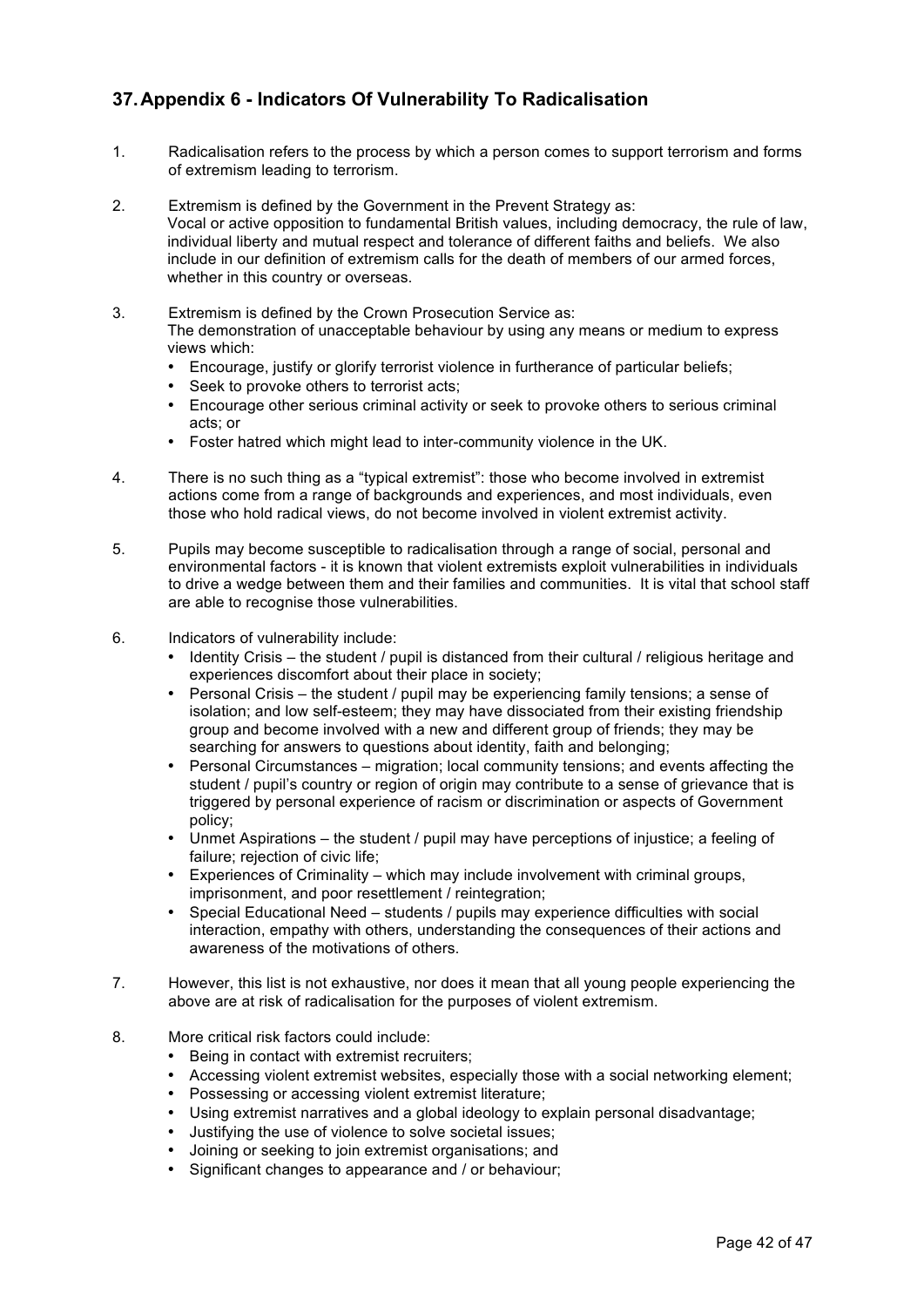• Experiencing a high level of social isolation resulting in issues of identity crisis and / or personal crisis.

The Department of Education guidance The Prevent Duty can be accessed via this link.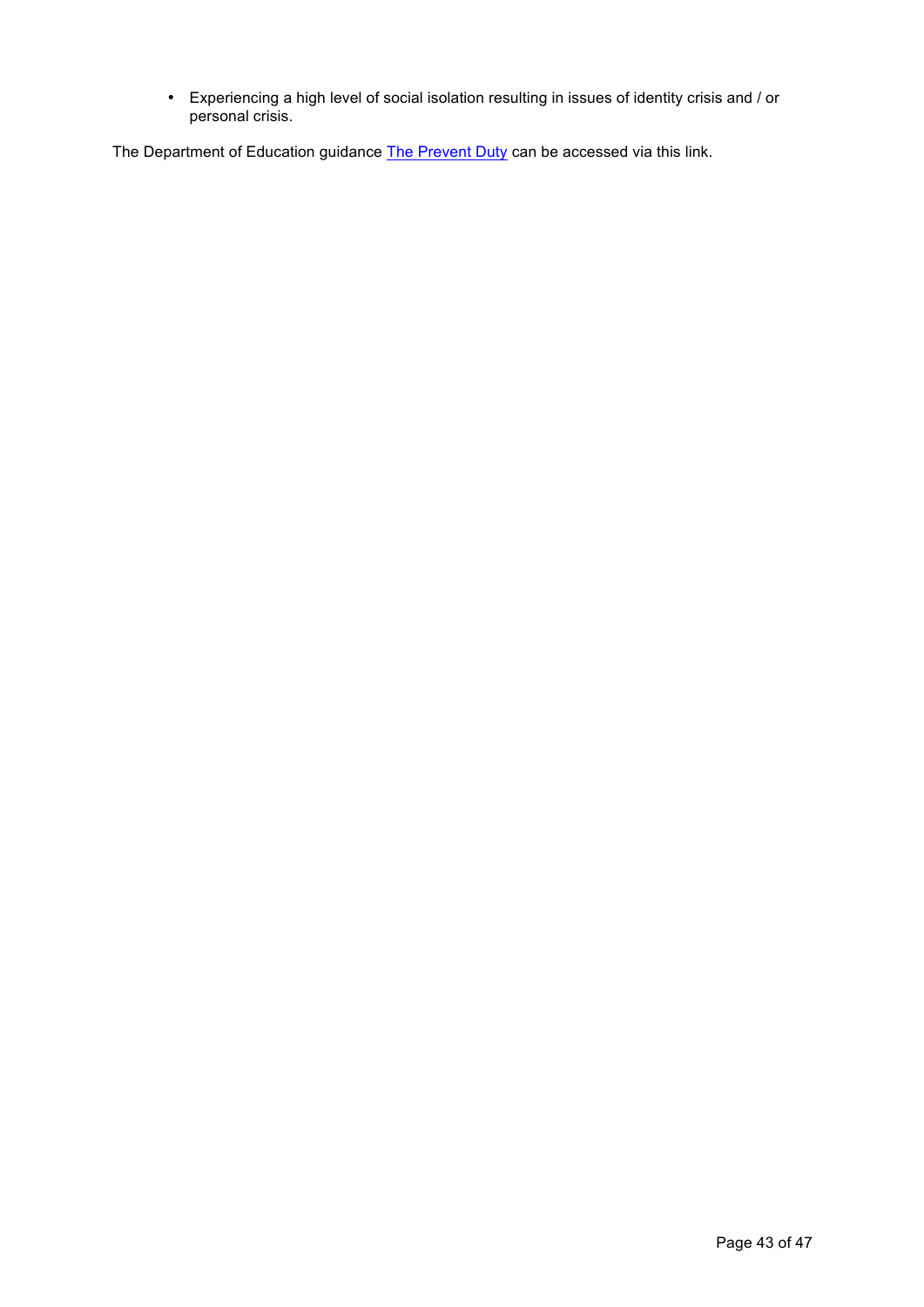# **38.Appendix 7 - Peer on Peer/Child on Child Abuse – Policy Framework**

Additional areas for consideration can be found in the Sexual Violence and Sexual Harassment between Children in Schools and Colleges guidance (DfE 2021

Sexual violence and sexual harassment can occur between children of any age and sex. It can occur through a single child or a group of children sexually assaulting or sexually harassing a single child or group of children.

Children who are victims of sexual violence and sexual harassment will find the experience stressful and distressing. This will, in all likelihood, adversely affect their education attainment as well as their emotional well-being. Sexual violence and sexual harassment exist on a continuum and may overlap; they can occur online and offline (both physically and verbally) and are never acceptable. It is important that all victims are taken seriously and offered appropriate support.

Reports of sexual violence and sexual harassment are extremely complex to manage. It is essential that victims are protected, offered appropriate support and every effort is made to ensure their education is not disrupted. It is also important that other children, adults, and school and college staff are supported and protected as appropriate.

#### **Policy**

We believe that all children have a right to attend school and learn in a safe environment. Children should be free from harm by adults and other children in school

We recognise that children are capable of abusing other children and their peers and this will be dealt with under our child protection policy and in line with KCSiE (2021) and following recommendations from the Sexual Violence and Sexual Harassment between Children in Schools and Colleges guidance (DfE 2021).

We are clear that sexual violence and sexual harassment is not acceptable, will never be tolerated and is not an inevitable part of growing up

We will minimise the risk of peer on peer/child on child abuse by:

- Prevention
- Taking a whole school approach to safeguarding & child protection
- Providing training to staff
- Providing a clear set of values and standards, underpinned by the school's behaviour policy and pastoral support; and by a planned programme of evidence-based content delivered through the curriculum.
- Engaging with specialist support and interventions.
- Responding to reports of sexual violence and sexual harassment

Children making any report of sexual violence or sexual harassment including "upskirting" (The Voyeurism Offences Act 2019) will be taken seriously, kept safe and be well supported.

If the report includes an online element staff will be mindful of the Searching, Screening and Confiscation: advice for schools 2018 guidance.

Staff taking the report will inform the DSL or the Deputy DSL immediately.

Staff taking a report will never promise confidentiality.

Parents or carers should usually be informed (unless this would put the child at greater risk).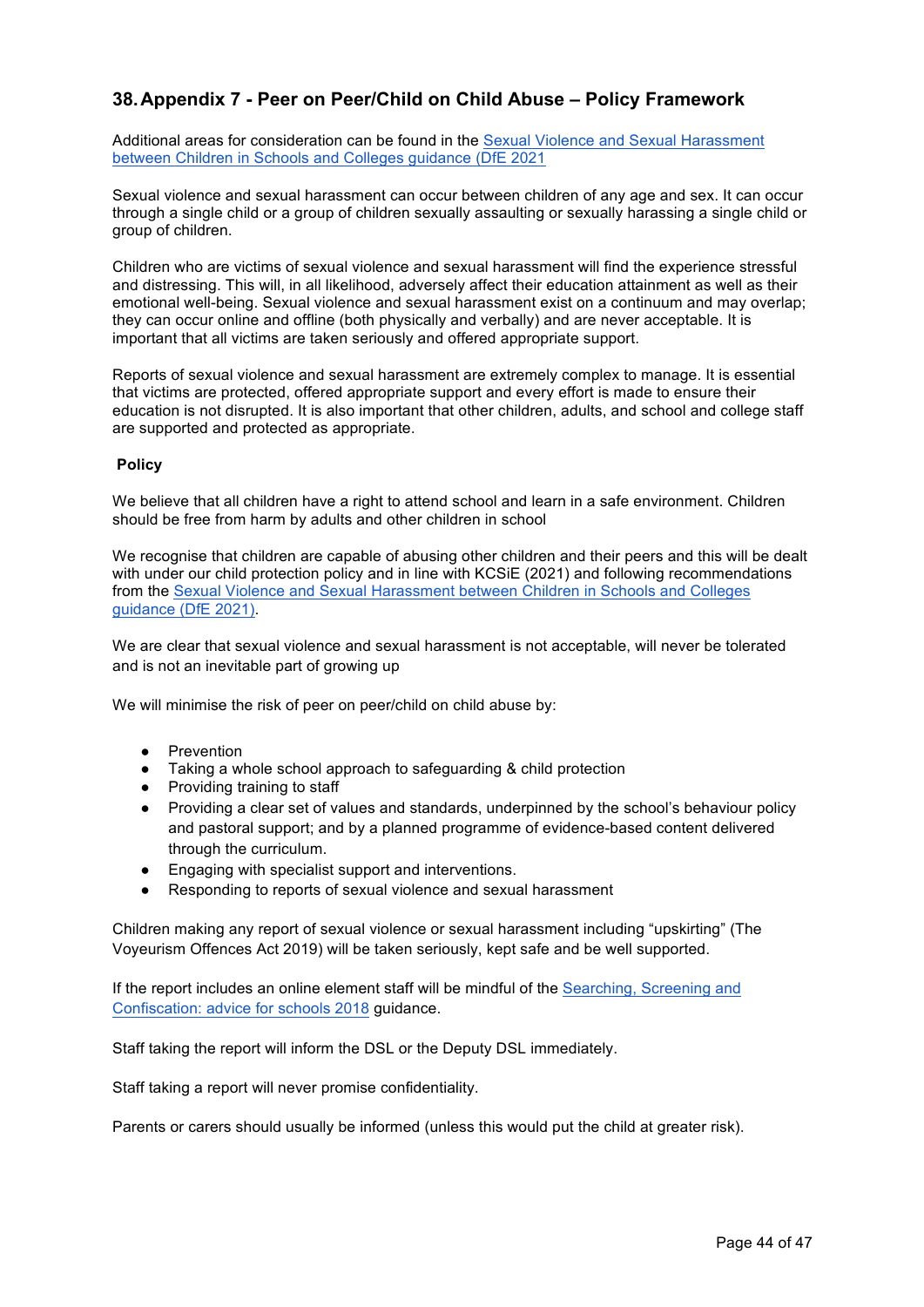If a child is at risk of harm, is in immediate danger, or has been harmed, a Request for Support will be made to the C-SPA securely email: cspa@surreycc.gov.uk or telephone 0300 470 9100, as appropriate.

#### **Risk Assessment**

Following a report, the DSL will make an immediate risk and needs assessment on a case-by-case basis.

The risk assessment will consider;

- The victim, especially their protection and support.
- The alleged perpetrator, their support needs and any discipline action.
- All other children at the school.
- The victim and the alleged perpetrator sharing classes and space at school.
- The risk assessment will be recorded and kept under review.

Where there has been other professional intervention and/or other specialist risk assessments, these professional assessments will be used to inform the school's approach to supporting and protecting children.

Support regarding risk assessments can be accessed from the Education Safeguarding Team – education.safeguarding@surreycc.gov.uk

Action: The DSL will consider

- The wishes of the victim.
- The nature of the incident including whether a crime has been committed and the harm caused.
- Ages of the children involved.
- Developmental stages of the children.
- Any power imbalance between the children.
- Any previous incidents.
- Ongoing risks.
- Other related issues or wider context.

Options:

- Manage internally
- Early Help intervention
- Request for support to the C-SPA
- Report to the Police (generally in parallel with a request for support to the C-SPA)

#### Ongoing Response:

The DSL will manage each case individually and will ensure the risk assessment is reviewed regularly with relevant partner agencies, for example the Police and Children's Social Care.

Where there is a criminal investigation into a rape, assault by penetration or sexual assault, the alleged perpetrator should be removed from any classes they share with the victim.

The DSL will consider how best to keep the victim and perpetrator a reasonable distance apart on school premises and on transport where appropriate.

Where a criminal investigation into a rape or assault by penetration leads to a conviction or caution, the school will take suitable action. In all but the most exceptional of circumstances, the rape or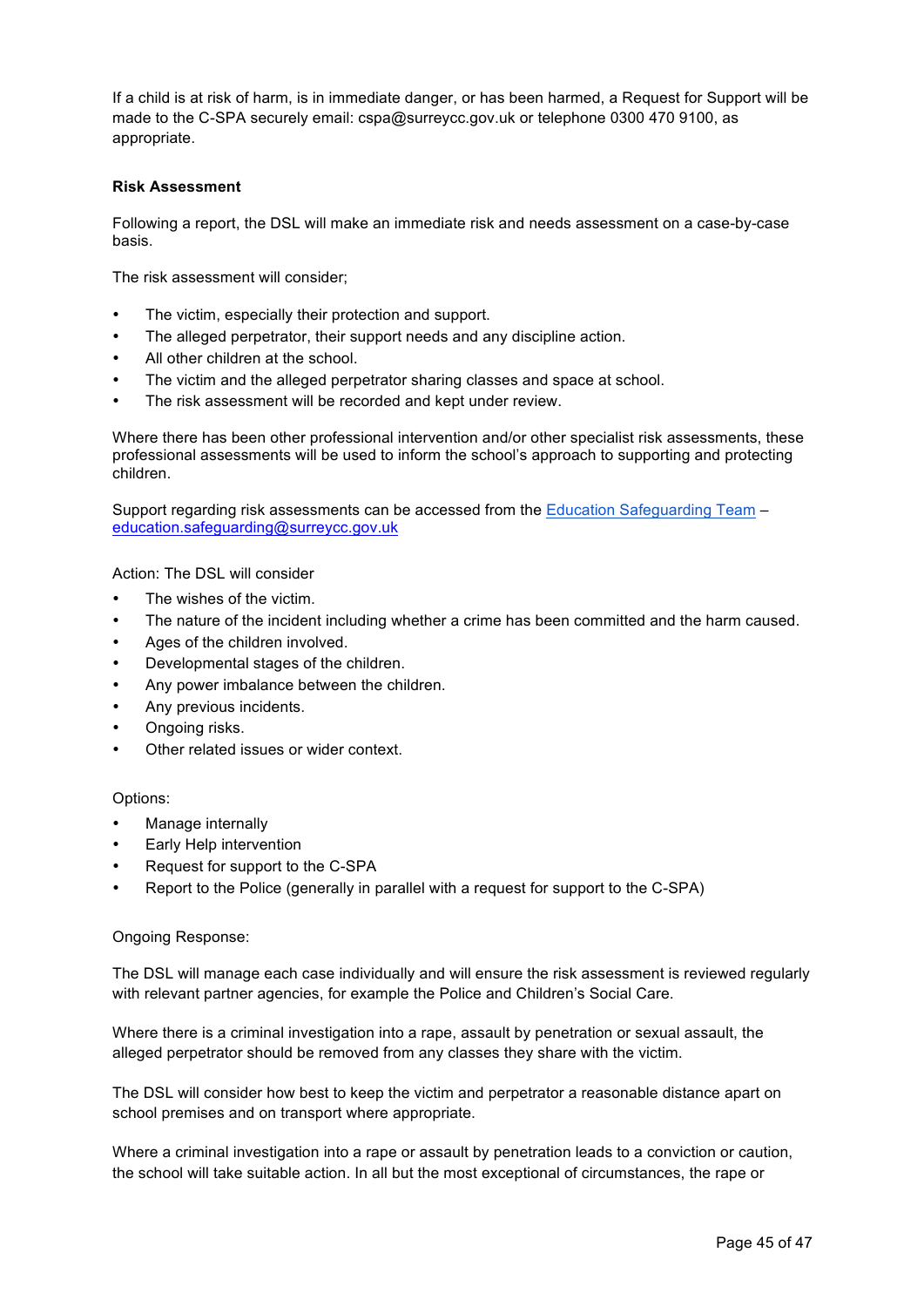assault is likely to constitute a serious breach of discipline and may lead to the view that allowing the perpetrator to remain in the same school would seriously harm the education or welfare of the victim (and potentially themselves and other children).

Where a criminal investigation into sexual assault leads to a conviction or caution, the school will, if it has not already, consider any suitable sanctions in light of their behaviour policy, which may include consideration of permanent exclusion. Where the perpetrator is going to remain at the school, the Headteacher/Principal should continue keeping the victim and perpetrator in separate classes and continue to consider the most appropriate way to manage potential contact on school premises and transport. The nature of the conviction or caution and wishes of the victim will be especially important in determining how to proceed in such cases.

The victim, alleged perpetrator and any other children & adults affected will receive appropriate support and safeguards on a case-by-case basis.

The school will take any disciplinary action against the alleged perpetrator in accordance with the school behaviour policy.

The school recognises that taking disciplinary action and providing appropriate support are not mutually exclusive actions and will occur at the same time if necessary